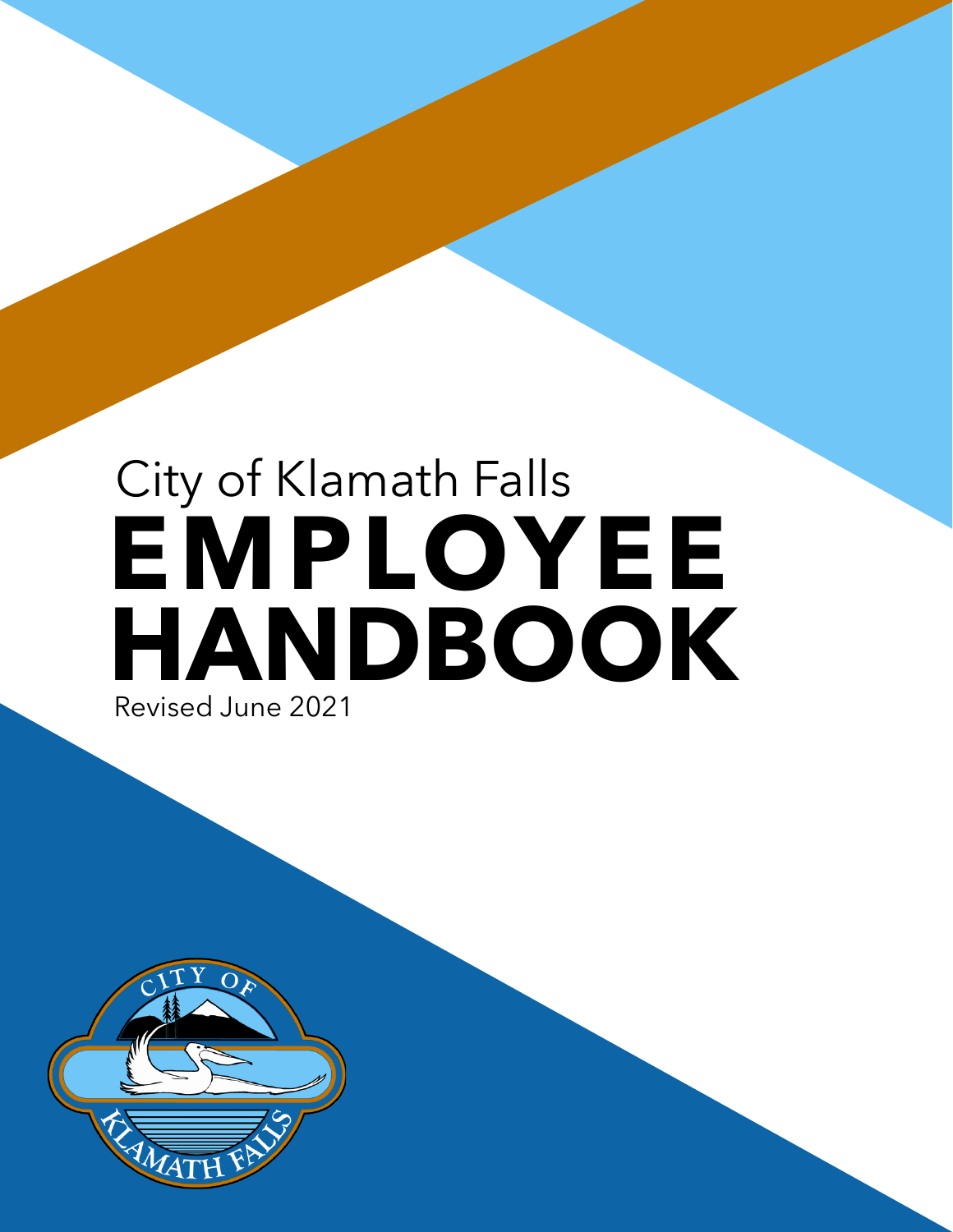## City of Klamath Falls, Oregon **Organization Chart**

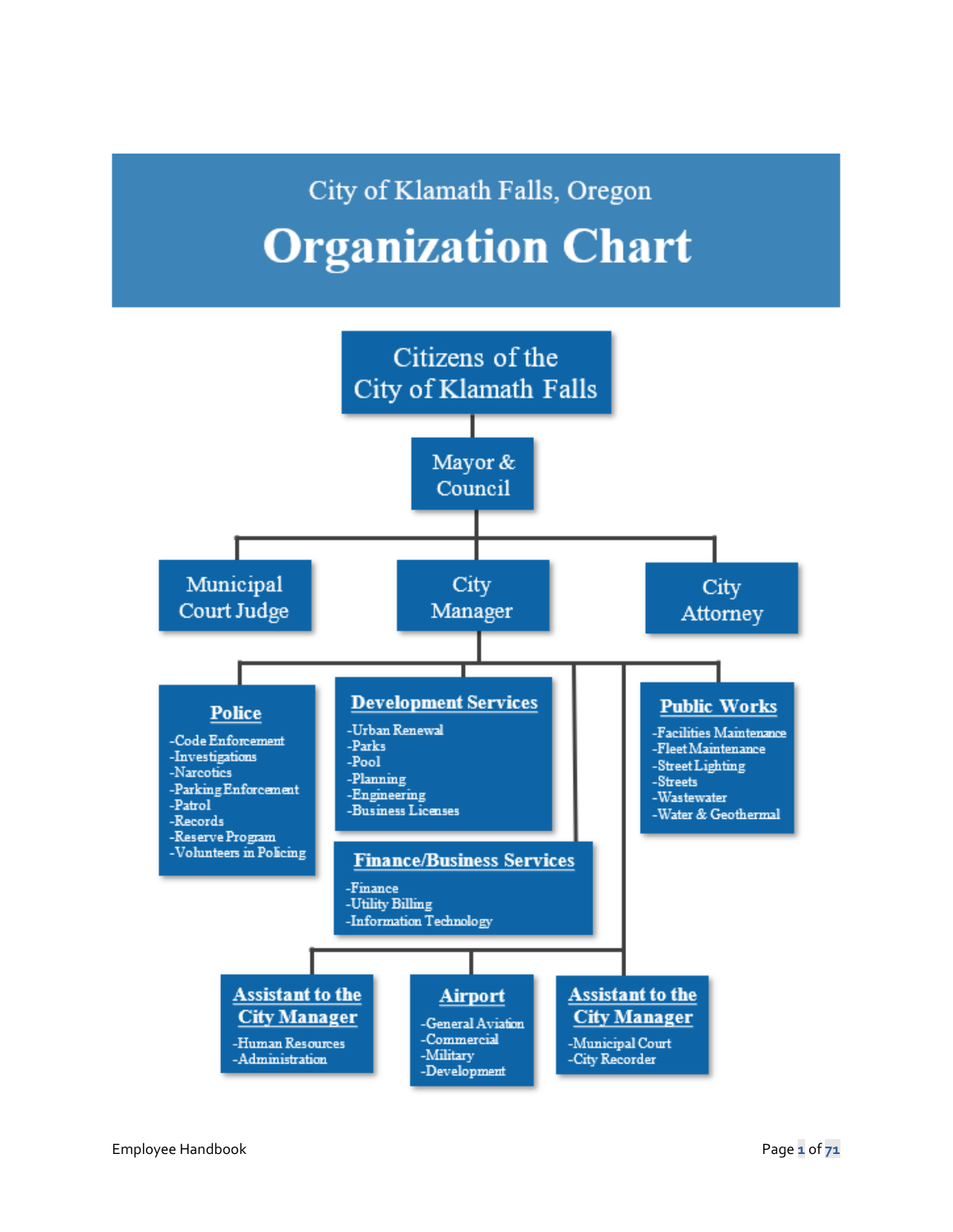## **I. OVERVIEW**

#### **A. Introduction**

Dear Employee,

As the City Manager, I would like to welcome you to our employee family. At the City of Klamath Falls, we are a values driven workforce. Values form the first pillar of the employee experience. Employees are asked to make decisions within their area of influence based not only on our policies and procedures, but on our values. These values are Respect, Communication, Integrity, Teamwork, and Family. You will see them mentioned often in this handbook. You will see other employees demonstrating them often.

Goals are the second pillar of your employee experience. The City is driven by goals designed to support the Vision and Mission given to us by the City Council as representative of the citizens of the City. You will have individual goals that support those of your Department and the City.

Customer Service is the third and final pillar. All employees are expected to treat our Citizens as valued customers. In your daily activities you are encouraged to think of ways that will please the customer while still remembering we must work within the policies, procedures, and legal guidelines for a public entity. It is often the kind word, or the extra effort to help that can make a difference.

We are excited you have joined the City and look forward to a long and productive work relationship.

Sincerely,

Nathan Cherpeski City Manager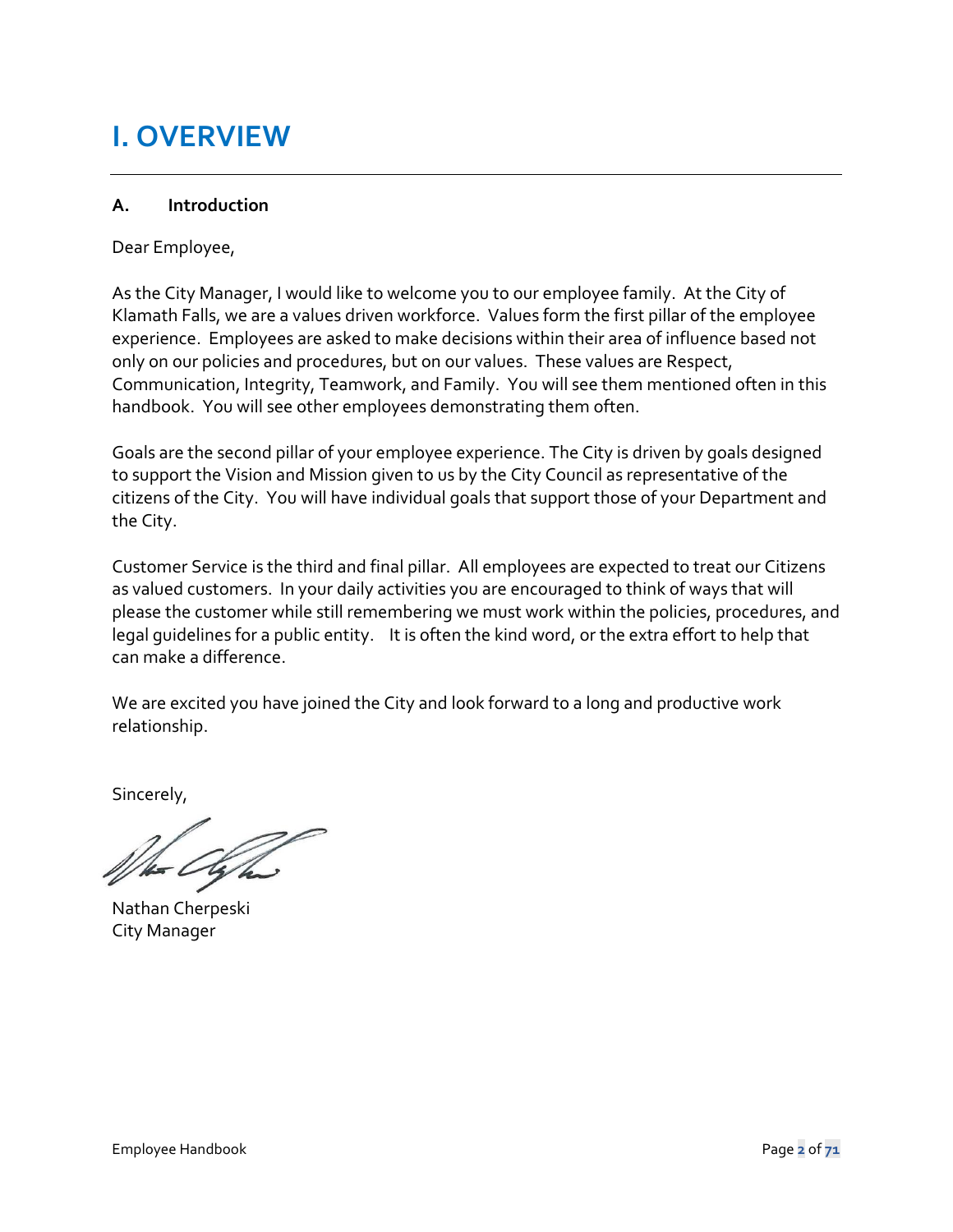#### **B. History**

The City of Klamath Falls was incorporated on May 18, 1905. It is run by a Manager/Council system. The City Council is comprised of five elected officials and an elected Mayor. The Council and Mayor select the City Manager, who is responsible for the daily activities of City business.

The City of Klamath Falls is a full-service City and provides some services just within the boundaries, and others both in and out of the City. Included are police protection, drinking water, wastewater treatment, geothermal and street lighting utilities, engineering, parks, cemetery, street construction and maintenance, and community planning services.

#### **Vision:**

The City of Klamath Falls is a vibrant, cohesive community built on a strong economic base which balances urbanization with its existing historic character and values.

#### **Mission:**

To further the vision, the City provides essential services and infrastructure to promote the social and economic health of the community. The role of the City Council is to provide the leadership necessary to fulfill this mission. The role of City Employees is to provide the workmanship necessary to provide these services with excellence and pride.

#### **C. About this Handbook**

This Employee Handbook is a guide to our employment provisions and expectations. It outlines many of the programs and benefits that affect you as an employee of the City of Klamath Falls. Nothing in this Handbook is meant to limit the discretion of the City in managing and supervising employees and we reserve the sole discretion and right to amend, delete, or otherwise revise the Employee Handbook at any time.

The City may add to the policies in this handbook or revoke or modify them from time to time. The City will try to keep the manual current, but there may be times when policy will change before this handbook can be revised. Significant changes to the handbook will be communicated to employees as soon as possible. Human Resources will maintain the most current revision of this Handbook on the City's website.

Please be aware that any oral statements or representations cannot change or alter the provisions of the Employee Handbook. Except for the contracts with the employees supervised by City Council and collective bargaining agreements, all previously issued handbooks as well as policies, memos, and verbal or written agreements that are in conflict with its provisions and any inconsistent policy or benefit statements will be superseded as of that date.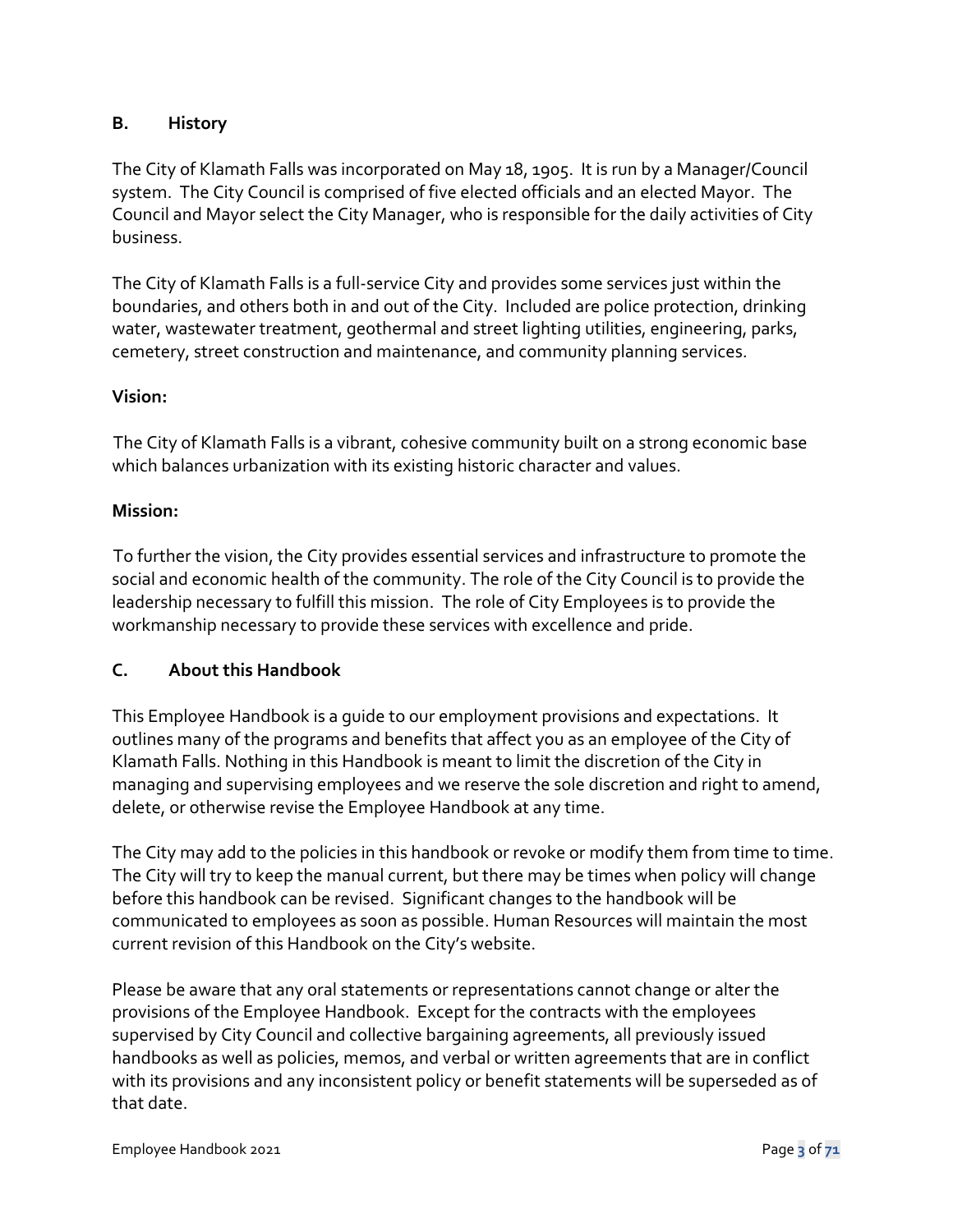This Handbook describes, in summary, the personnel policies and procedures that govern the employment relationship between the City and its employees, other than those found in applicable collective bargaining agreements. It is not intended to be comprehensive or to address all the possible applications or exceptions to the general policies and procedures of the City. The information provided in this Handbook is based on the belief that common sense, good judgment, and respect and consideration for the rights of others are paramount to our ability to serve our citizens and ourselves. If you have any questions concerning eligibility for a particular benefit, or the applicability of a policy or practice to you, you should address your specific questions to your manager. For the purposes of this handbook, "manager" means either a manager or supervisor to whom you report. Managers are encouraged to consult with Human Resources to maintain consistency of interpretation.

Some subjects described in this Handbook, such as benefit plan information are covered in detail in official policy documents. You should refer to these documents for specific information since this Handbook only briefly summarizes those benefits. Please note that the terms of the written insurance policies or coverage documents are controlling.

In addition to the policies outlined in this Handbook, City of Klamath Falls has administrative policies and procedures not related to personnel that are posted on SharePoint. You should familiarize yourself with those policies.

You are encouraged to offer suggestions for improvement to this Handbook, procedures, employment practices or working conditions. Please read through this Handbook carefully. You may want to share it with your family members so that they will also understand your work environment. Should you have additional questions, or need further detail, please talk with your manager who can advise you or refer you to the appropriate resource.

If you have any questions about any of the provisions in the Handbook, or any policies that are issued after the Handbook, please contact Human Resources.

#### **D. Employment Relationship**

As an employee of the City of Klamath Falls, you are engaged in an "at will" employment relationship. This means that either you or the City may terminate the employment relationship at any time with or without reason or notice. Our at-will provision extends to all employees unless otherwise exempted by a collective bargaining agreement. The Corrective Action guidelines are subordinate to the employment at-will policy.

Except for those employees supervised by City Council and collective bargaining agreements, no one other than the City Manager has the authority to enter into any employment agreement contrary to the provisions outlined in this Handbook and the Handbook cannot be altered except in writing and signed by the City Manager. The City is also not bound by any oral promises concerning your length or conditions of employment.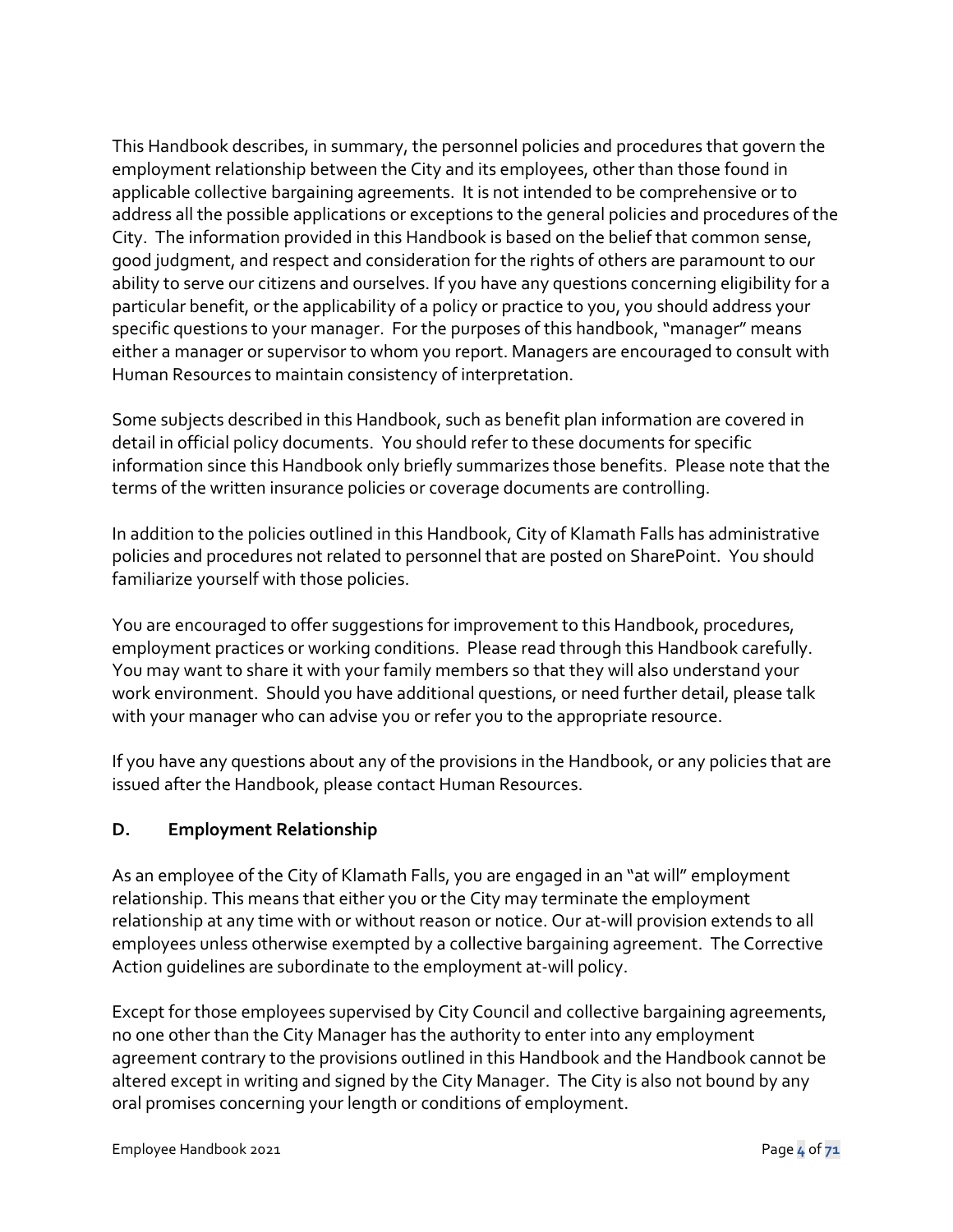#### **E. Hiring of Relatives**

Relatives of current employees or individuals involved in a romantic relationship with a current employee are eligible for hire at the City subject to the same selection process and job requirements and will be evaluated in the same manner as any other applicant. However, persons will not be hired or promoted into positions in which one family member (as defined by Oregon law) or person involved in the romantic relationship, would fall under the direct line of supervision of the other family member.

#### **F. New Employees, Promotions and Transfers**

#### **New Employee Orientation**

In order to help you fit into the City's operations, and to ensure new employees quickly have a productive and satisfying employment relationship, managers are responsible for ensuring that all new employees are scheduled for a general orientation organized by the Human Resources staff within the first week of employment. Your manager may provide a detailed job-specific orientation.

#### **Introductory Period**

As a new employee, you are hired into an introductory training period which generally lasts six months. The introductory period is an extension of the employee selection process. During this period, you are considered to be in training and under observation and evaluation by your manager. Evaluation of your adjustment to work tasks, conduct and other work rules, attendance and job responsibilities will be conducted during the introductory period. This period gives you an opportunity to demonstrate satisfactory performance for the position, and provides an opportunity to determine if your knowledge/skills/abilities (KSAs) and the requirements of the position match. It is also a chance to decide if we meet your expectations as an employer. Employees will accrue, but not be eligible to use vacation leave benefits during this period, unless specifically agreed upon in advance by the manager.

At or before the end of the introductory period, a decision about your employment status will be made. If you successfully complete the introductory period, you may be moved to regular status. If your KSAs border on satisfactory but fall short of expectations, the introductory period may be extended if there is reason to believe that your KSAs will improve within a reasonable amount of time. If expectations are not met or demonstrated, and/or KSAs are not satisfactory, it is unlikely that employment will be continued.

Employment may be terminated at any time and for any reason during this period at the discretion of the Manager or yourself, should either party regard it as necessary or appropriate. Completion of the introductory period does not alter the "at will" employment relationship.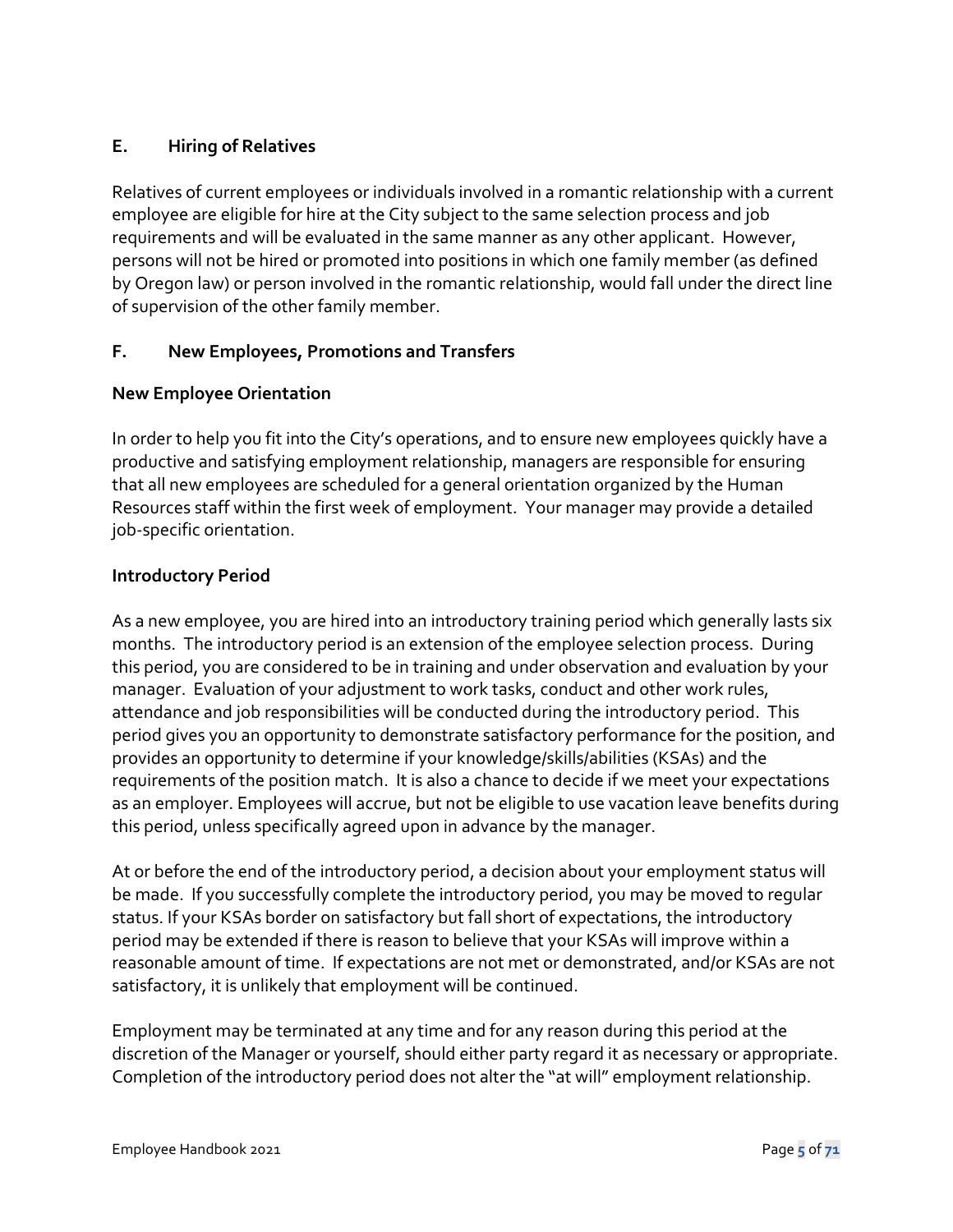#### **Promotions and Transfer Training Period**

The City encourages upward mobility and will consider employees for promotions as opportunities develop, or vacancies occur. Your annual performance evaluation is an excellent time for you to discuss your career interests with your manager.

If you are promoted or transferred to a new position, you must also complete a reasonable period of training to determine the suitability of the placement and your ability to satisfactorily perform the required work. If it is determined that the job change is unsatisfactory during this period, you may be returned to your original job; you may be assigned to another vacant position, or you may be terminated. If you are placed in a job other than your original job, the pay and benefits may also be adjusted.

Usually, you must have completed your initial introductory period before transferring to a new position, and to be eligible for a transfer, you may not be under any disciplinary action.

#### **Employment Classifications**

The status of each employee's position is placed into distinct classifications for benefits and other employment conditions and to aid in a better understanding of employment relationships within the City.

The following status definitions apply:

- 1. **Regular Full-time** An employee who has successfully completed the introductory employment period and is regularly scheduled to work 40 hours or more per week. Benefits-eligible.
- 2. **Regular Part-time** An employee who has completed the introductory period and is regularly+- schedule to work less than 40 hours, but more than 30 hours/week. Benefits eligible.
- 3. **Regular Part-time NB** An employee who has completed the introductory period and is regularly scheduled to work less than 30 hours/week. No benefits.
- 4. **Interns** Interns are not eligible for any benefits.
- 5. **Temporary** An employee who is hired for a specified period of time. Generally, temporary employees will not work more than 599 hours during a calendar year. No benefits.
- 6. **On-Call** An employee who does not have a set schedule and works only when called upon. Generally, On-Call employees will not work more than 599 hours during a calendar year. No benefits.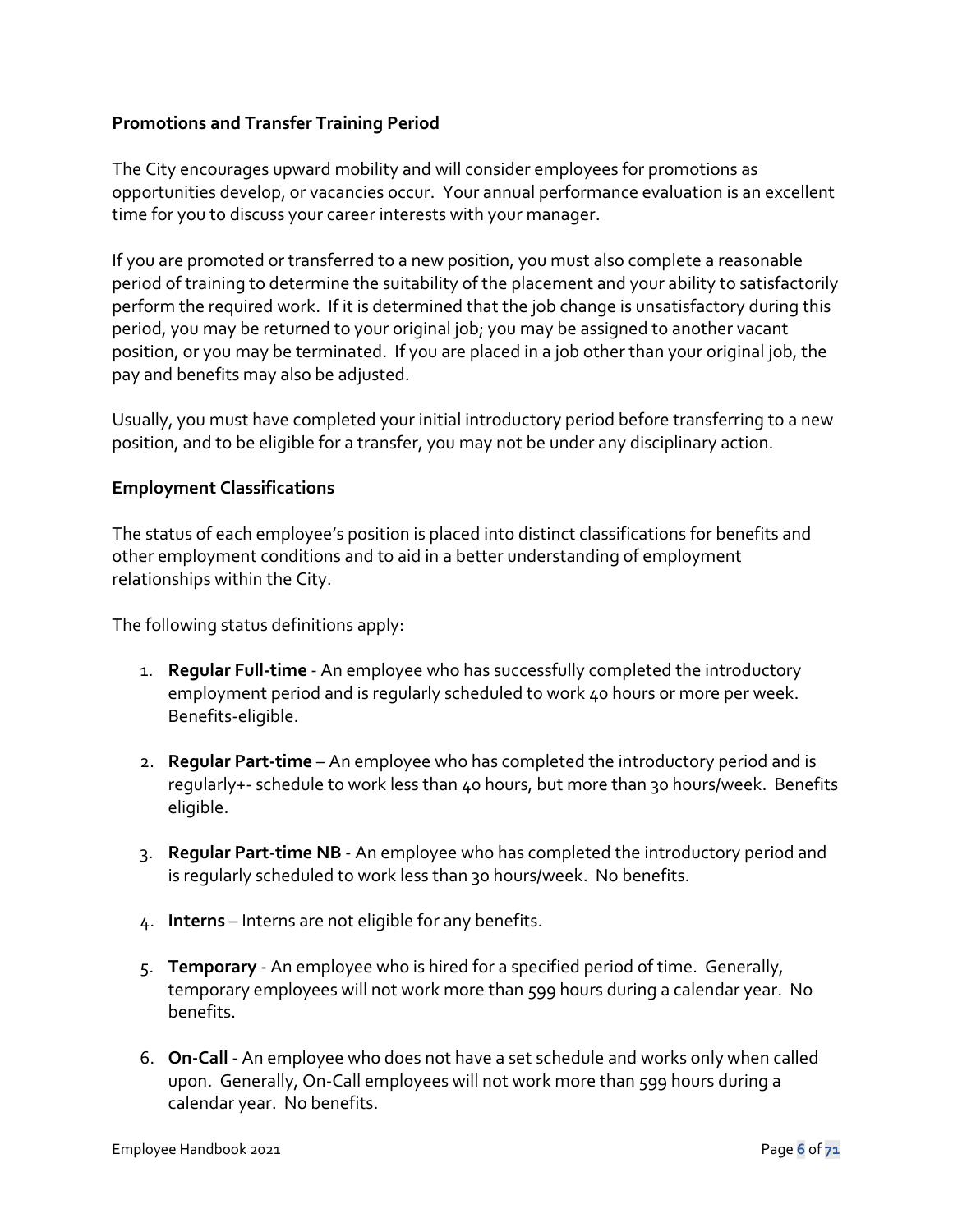Positions are further classified according to federal and state wage and hour laws into the two additional categories of exempt and non-exempt as is defined by federal and/or Oregon law. Management will make the appropriate designation regarding the status for each new position or when a position changes substantially. If you are uncertain as to your status, ask your manager.

## **II. CODE OF CONDUCT**

#### **A. Workplace Rules and Expectations**

The City believes policies and procedures are essential for the orderly operation of our business and for the protection and fair treatment of all employees. As a result, we have clearly identified performance expectations so that everyone can act in accordance with our workplace standards. Respect, Communication, Integrity, Teamwork, and Family, as well as courtesy and common sense should always prevail. The following work rules are not allinclusive but serve as guidelines to demonstrate work behaviors considered important to the City.

- 1. You are expected to be at work on time, remain until your workday ends, and perform the work assigned to or requested of you. If you are unable to be at work on time, you are expected to contact your manager prior to the start of your work shift. If that individual cannot be reached, you are expected to contact an alternate managerial representative.
- 2. You are expected to regard your workplace with respect and attention. The City records, equipment, and property are to be treated carefully and appropriately. The City equipment is not to be utilized for personal use, and anything created with the use of such equipment is the sole property of the City. You are responsible for those items in your care and custody and will be held accountable for their maintenance, appropriate use, and/or accuracy.
- 3. You are expected to act in accordance with all appropriate codes, laws, regulations, and policies, regardless of whether they are set by the City or outside regulatory bodies.
- 4. You are expected to conduct yourself in a professional and respectful manner, exhibiting a high regard for our citizens, vendors, business associates, and co-workers. No breach of professional behavior (abusive language, harassment, personal business during work time, etc.) will be condoned. This also applies to alcohol or drug consumption when representing the City in a business or social capaCity.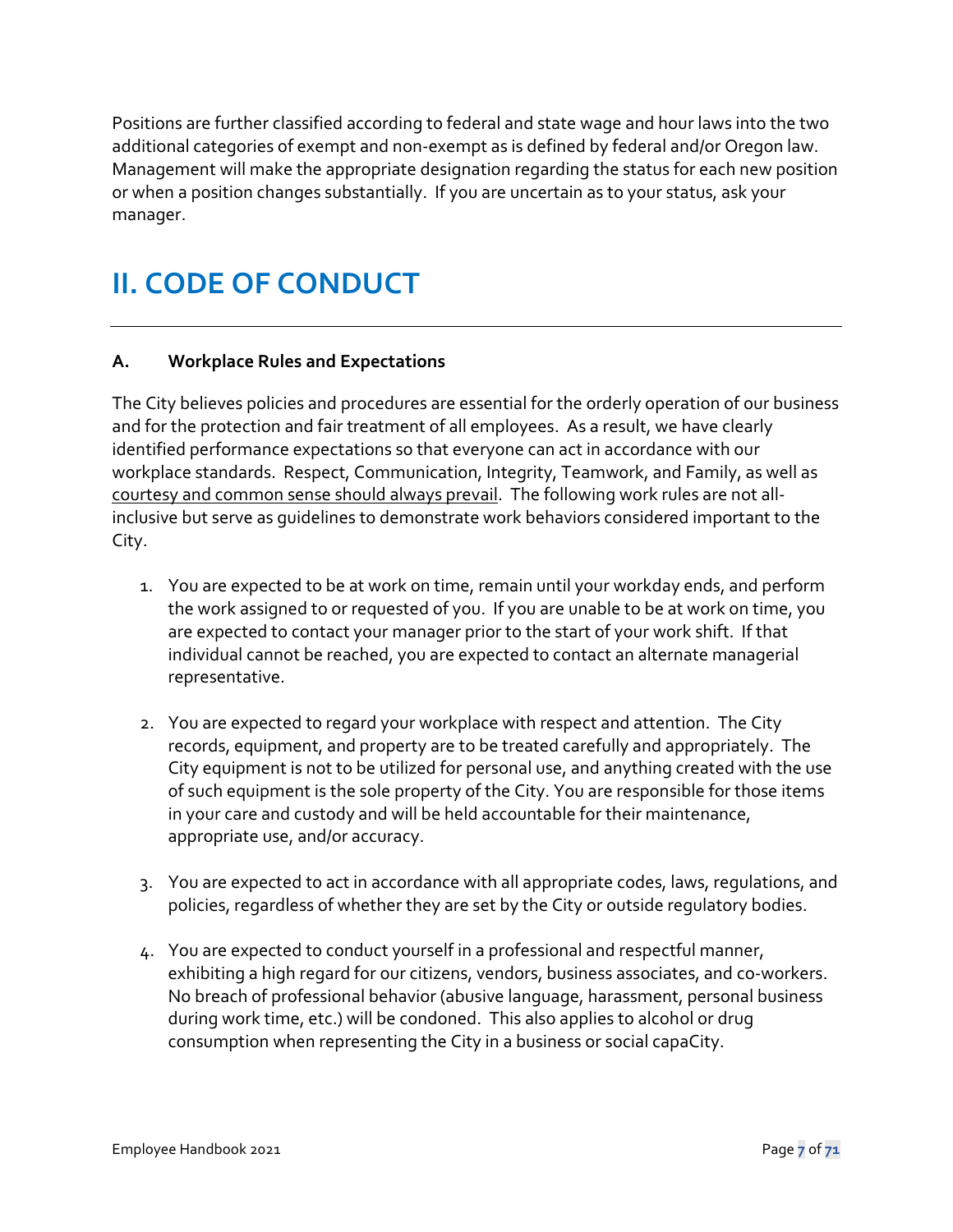- 5. You are expected to maintain the confidentiality of the City information or citizen information in your possession (e.g., personnel information, trade secrets).
- 6. Your personal appearance at work should be neat and consistent with professional atmosphere, keeping in mind the impression made on citizens, visitors, and other employees, and the need to promote the City and employee safety. Good individual judgment is the best guideline, but management retains the right to decide what appearance at work is appropriate. Employees are responsible for adhering to any department-specific requirements for uniforms and personal protective equipment.
- 7. Any other action an employee takes that is not in the best interest of the City.
- 8. You are expected to meet the standards for the performance of the position you hold. Failure to perform up to acceptable standards, insufficient productivity and inattentiveness to the job will merit corrective action.

This information regarding unacceptable practice/behavior may help in providing guidance for employee actions. You are urged to use reasonable judgment at all times and to seek advice from your manager in any doubtful or unclear situation. By everyone doing their best to meet both the spirit and intent of these guidelines, employee disciplinary issues should be minimal. Violations of the workplace rules identified above, or any City of Klamath Falls policy, may result in corrective action, up to and including immediate discharge.

We encourage all employees to become familiar with the non-discrimination policy and complaint procedures outlined on page [45.](#page-45-0)

#### **B. Ethics Policy**

At the City we believe in treating people with respect and adhering to ethical and fair business practices. We expect employees to avoid situations that might cause their personal interests to conflict with the interests of the City or the City members, or situations that may compromise their reputation or integrity.

We at the City are public employees, and as such, are also subject to the State of Oregon's ethics laws. In some cases, these laws provide additional limitations on employees, such as prohibitions on gifts or strict definitions of conflict of interest. If you are coming to the City from work in the private sector, you may find that some activities that are common business practices in the private sector are prohibited in the public sector. Information on these laws is available at the Oregon Government Ethics Commission website, [http://www.oregon.gov/OGEC/.](http://www.oregon.gov/OGEC/)

If you have questions about whether an activity meets the City's or Oregon's ethical standards, or whether you should accept something that may be a "gift" under Oregon's ethics laws,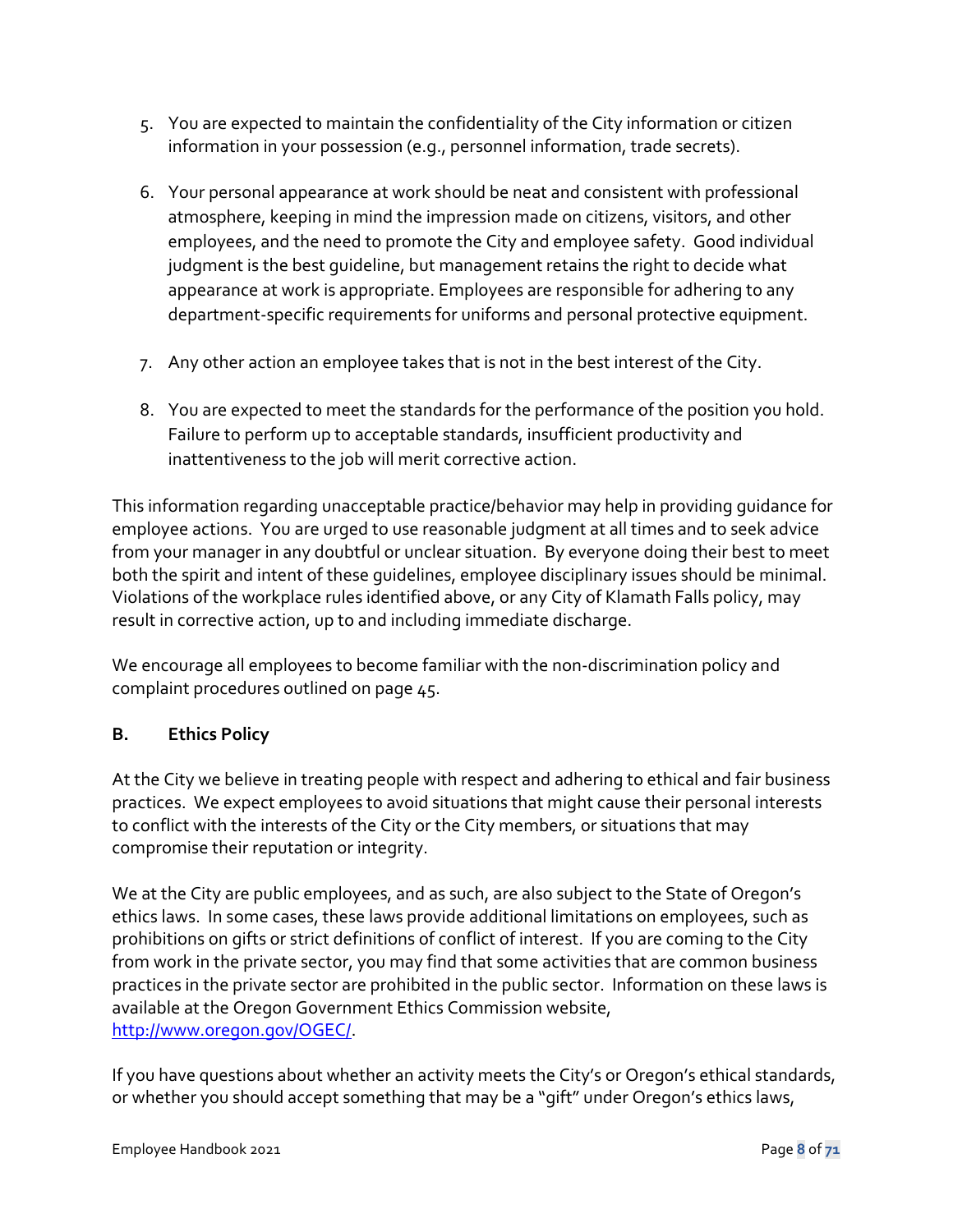please reference the web link above or contact the Ethics Officer. Employees who violate the Ethics Policy, or who violate Oregon's ethical standards and laws, may be subject to disciplinary action up to and including discharge.

#### **C. Confidentiality**

Employees must not access, use, or disclose sensitive or confidential information or data except in accordance with the City's policies, practices, and procedures, and as authorized by state or federal laws or regulations. Confidential information includes all information acquired by an employee during the course of employment that is not generally available to the public, including legally protected information. Examples include but are not limited to:

- Records concerning ongoing law enforcement investigations or administrative; investigations conducted by the City or other public entity
- Employee personnel files and related documents
- Personally identifying information (names, addresses, telephone numbers, date of birth and social security numbers) about employees, court defendants, utility account holders, and users of public facilities
- Any privileged or confidential commercial or financial information, including the social security number of any person
- Any records of discrimination or harassment complaints and investigations, whether or not part of a personnel file
- Records submitted by a candidate for an executive position
- Any record revealing or indicating a person has a disability
- Any medical, mental health, or sociological records
- Letters of reference
- Executive Session materials for City Council

The contents of records or information otherwise obtained in regard to the City business may not be disclosed to anyone, except where required for a business purpose or unless directed to do so by a court of competent jurisdiction or upon direction from the City Manager.

No records or information including (without limitation) protected medical data, documents, files, records, computer files or similar materials (except in the ordinary course of performing duties on behalf of the City) may be removed from our premises without written permission from the City Manager.

Employees are subject to appropriate disciplinary action up to, and including, dismissal for revealing information of a confidential nature.

All information acquired by an employee during the course of employment is to be used solely for the benefit of the City and, through the City, for the benefit of our members. The use of such information for personal advantage or disclosure to others is strictly prohibited. Likewise,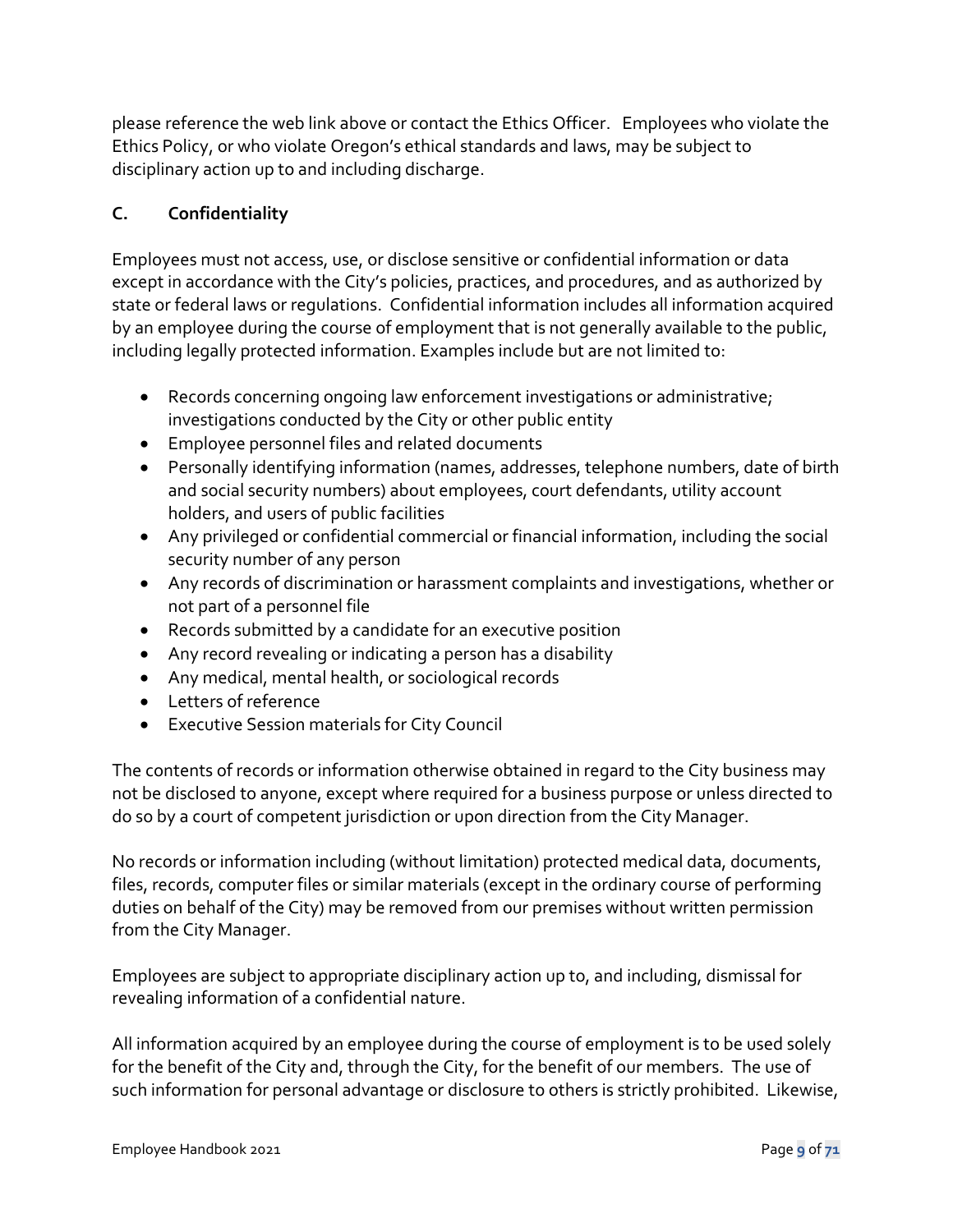any materials developed by our employees in the performance of their jobs, is the property of the City. Employees may not take this material with them when they leave our employment, remove it from our offices for non-work-related reasons, or copy or distribute it to persons or companies, other than as required in the course of business, without written approval from the City Manager.

#### **D. Misrepresentation**

As a City employee, you should consider how you represent us in your business transactions and interactions. You should be careful not to misrepresent our policies, practices, procedures, or prices, or misrepresent your status and authority to enter into agreements. You may not use the City's name, logo likeness, facilities, assets or other resources, or the authority of your position with the City for personal gain or private interests.

#### **E. Outside Employment**

Employees may hold outside employment if the additional work does not interfere with, or adversely affect their performance at the City; does not create a conflict of interest; does not use City time/equipment/property/premises, including the employee's own work time with the City; does not discredit the prestige or influence of one's position; does not involve actions that may be subject to review or control by the City; and does not otherwise detract from, or discredit, the City.

An employee proposing to accept outside employment must notify his/her manager in writing and obtain written permission which will not be unreasonably withheld. Employees who accept employment in violation of this policy may be subject to discipline, up to and including termination.

#### **F. Criminal Acts**

Employees are required to report if they are arrested and/or charged with any misdemeanor or felony, including a DUII, as well as if they receive any citations, or plead guilty or no contest to charges (including diversions). Employees must inform Human Resources about these events within two business days. Upon conviction or dismissal of charges, the employee must report the matter to Human Resources within two business days and must submit documentation concerning the resolution.

An arrest or conviction of a crime is not an automatic bar to continued employment. The City will review the underlying facts of the matter; any action taken will be on a case-by-case basis, taking into account the totality of the circumstances. At the City, actions may range from no action, to disciplinary action including discharge.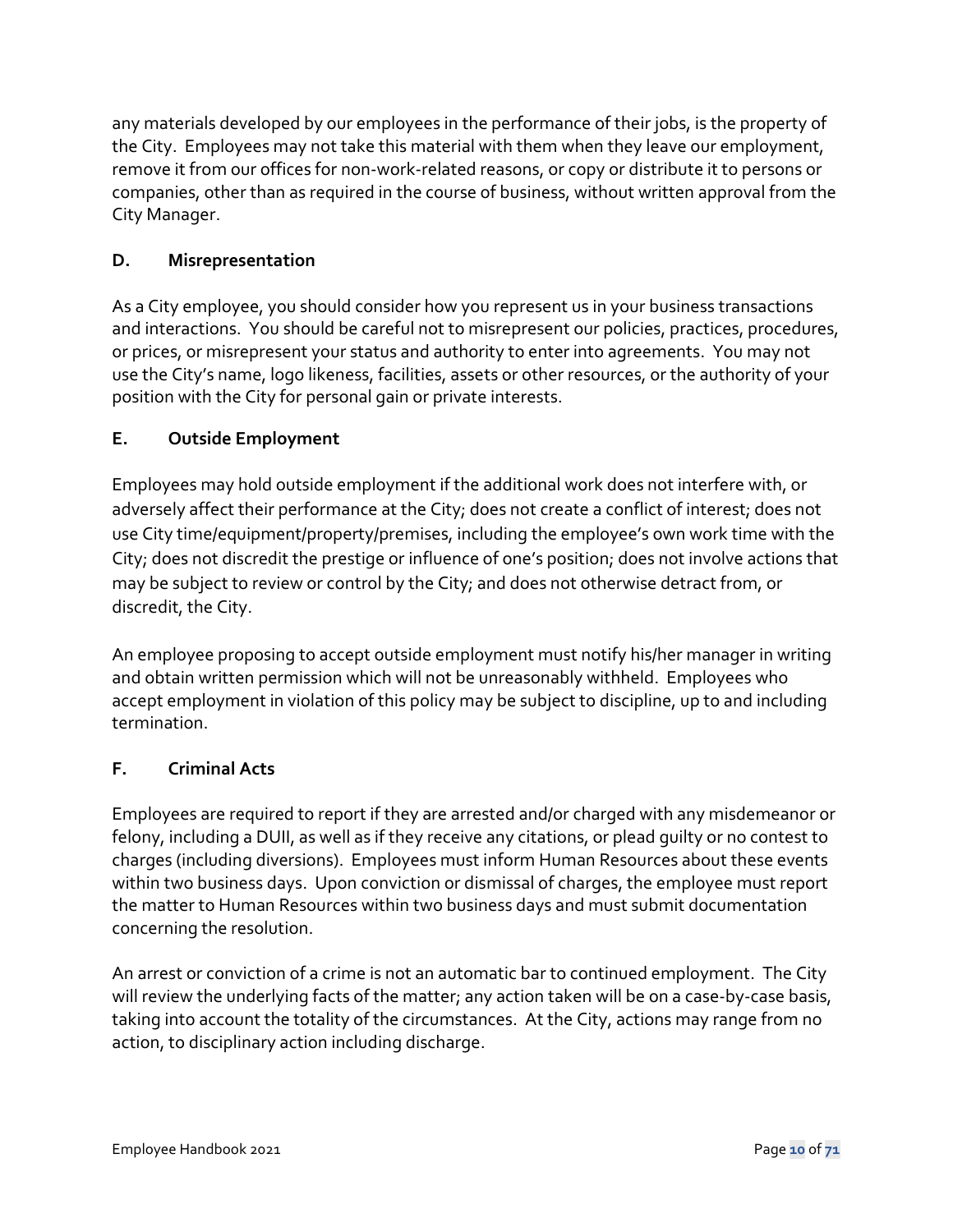Failing to report a conviction constitutes grounds for discharge. Furthermore, misrepresentation of the circumstances of the events can serve as grounds for discharge.

Employees who are unavailable to report for work due to incarceration will not be allowed to use accrued leave, and may be subject to disciplinary action, including discharge.

#### **G. Prohibited Political Activity**

Employees may engage in political activity except to the extent prohibited by Oregon law when on the job during working hours. This means that employees cannot:

- Be required to give money or services to aid any political committee or any political campaign.
- Solicit money or services (including signatures) to aid or oppose any political committee, nomination or election of a candidate, ballot measure or referendum, or political campaign while on the job during working hours (this is not intended to restrict the right of City employees to express their personal political views); or
- Be disciplined or rewarded in any manner for either giving or withholding money or services for any political committee or campaign.

#### **H. City Services**

Every employee inhabiting, owning, or operating property served by the City Water/Sewer Utility system is required to keep the Utility Billing Department informed of the service address and pay the account on time in compliance with the rules and regulations that apply to all rate payers. Employees who fail to pay their account on time, and/or whose services are disconnected, may result in disciplinary action against the employee.

Those employees who write checks to the City, which are refused for payment due to Non-Sufficient Funds (NSF), may result in appropriate disciplinary action against the employee, in addition to other penalties.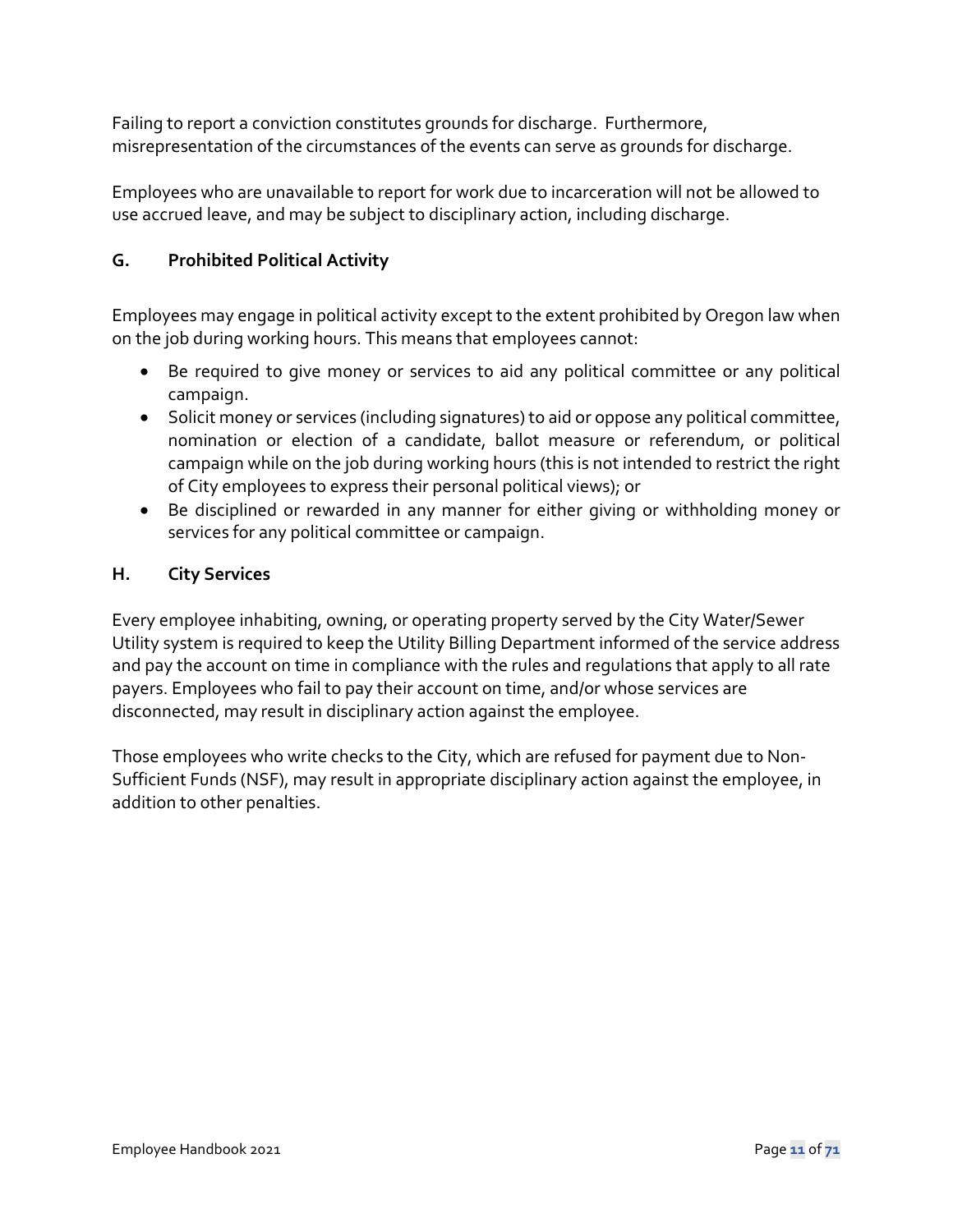## **III. PAY ADMINISTRATION**

The City values quality employees and is committed to compensating employees for their efforts and results. It is our intent to provide a competitive compensation package that will attract, retain and motivate employees. It is also our intent that policies and pay practices be administered consistently throughout the City.

The pay of a new employee may be set within the established pay band based on the pay level of current employees in the same or similar positions, and the new employee's previous experience, education, and skills.

You may be eligible for future pay increases based on the City's approved budget and your performance.

#### **A. Paydays**

The regular payday is the last day of the month except when the last day falls on a weekend or holiday, in which case, the day prior will serve as payday. Depending on payroll processing timeframes, direct deposits will be made available sometime during payday. In the event that payment is not available first thing in the morning all staff will be notified that payday will be available by the end of the day.

No payroll direct deposit will be released prior to payday.

#### **B. Delivery of Paychecks**

Each payday, your paycheck will be electronically deposited to an account you designate at a financial institution. Pay stubs will be emailed to the address provided on the Address/Employee Information Change Form unless payroll is notified to use the employee's City email account.

#### **C. Timekeeping for Non-exempt Employees**

Non-exempt employee pay is calculated by monthly reported hours as approved by your manager. The time record is formal documentation of the exact time worked. It should be completed daily and reviewed at the end of each week for completeness and accuracy. It must be completed and approved at the end of each pay period.

Your manager, or designee, will review and approve time records each pay period. If an error is to be corrected or time clarified, the employee should notify his/her manager during the review process. Your electronic or written signature on the time record each pay period verifies the times and dates are true and accurate to the best of your knowledge. You should never allow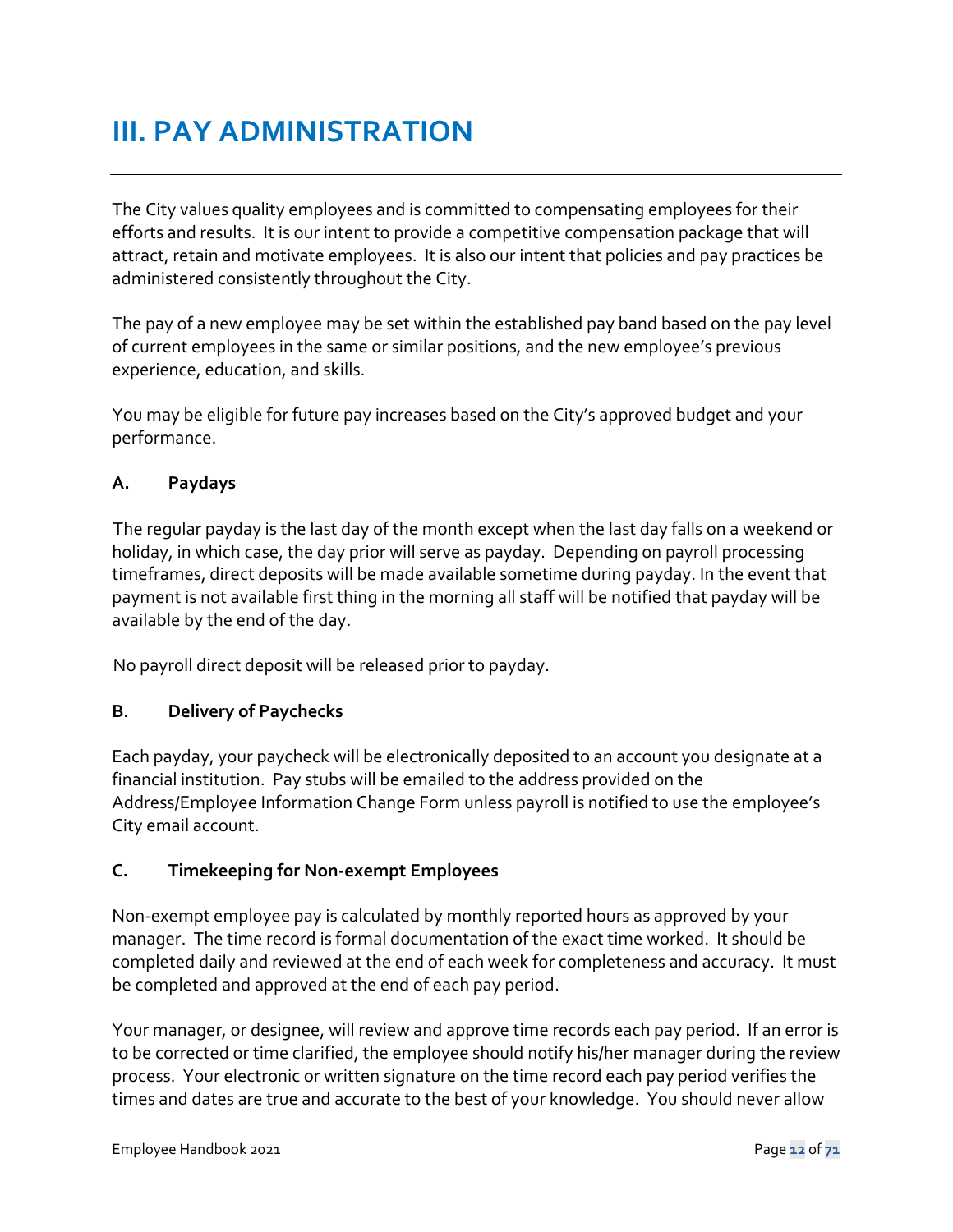someone else to make entries on your time record. Willfully falsifying a time record may be grounds for corrective action, up to and including termination.

#### **D. Time Records (Leave Requests) for Exempt Employees**

Employees classified as exempt do not fill out time records; however, exempt employees are expected to complete and certify hours that they are out of the office for leave and submit the these records to their manager for approval monthly; any absence from the office should be coordinated with your manager.

#### **E. Final Paycheck**

While we request that you give us at least 10 working days' advance notice prior to departure when resigning or retiring from the City, if you provide us with at least 48 hours' notice (excluding holidays and weekends) you will receive your final paycheck on the last day worked. If less notice is given, or if you are terminated, final paychecks will be paid in accordance with Oregon law. Final paychecks will include all wages earned through the last workday plus payment for any accrued and vested benefits (excluding PERS) for comp, sick and vacation hours that are due and payable at separation. Final paychecks will be electronically deposited to the employee's designated bank account.

Exempt employees who terminate employment prior to the last day in the pay period in which they terminate, will be paid at an hourly rate of pay for all hours worked. Exempt employees, who are benefit eligible and who normally are scheduled to work less than 40 hours per week, will be paid their normal pro-rated holiday hours for any holidays that fall during the final month of employment with the City.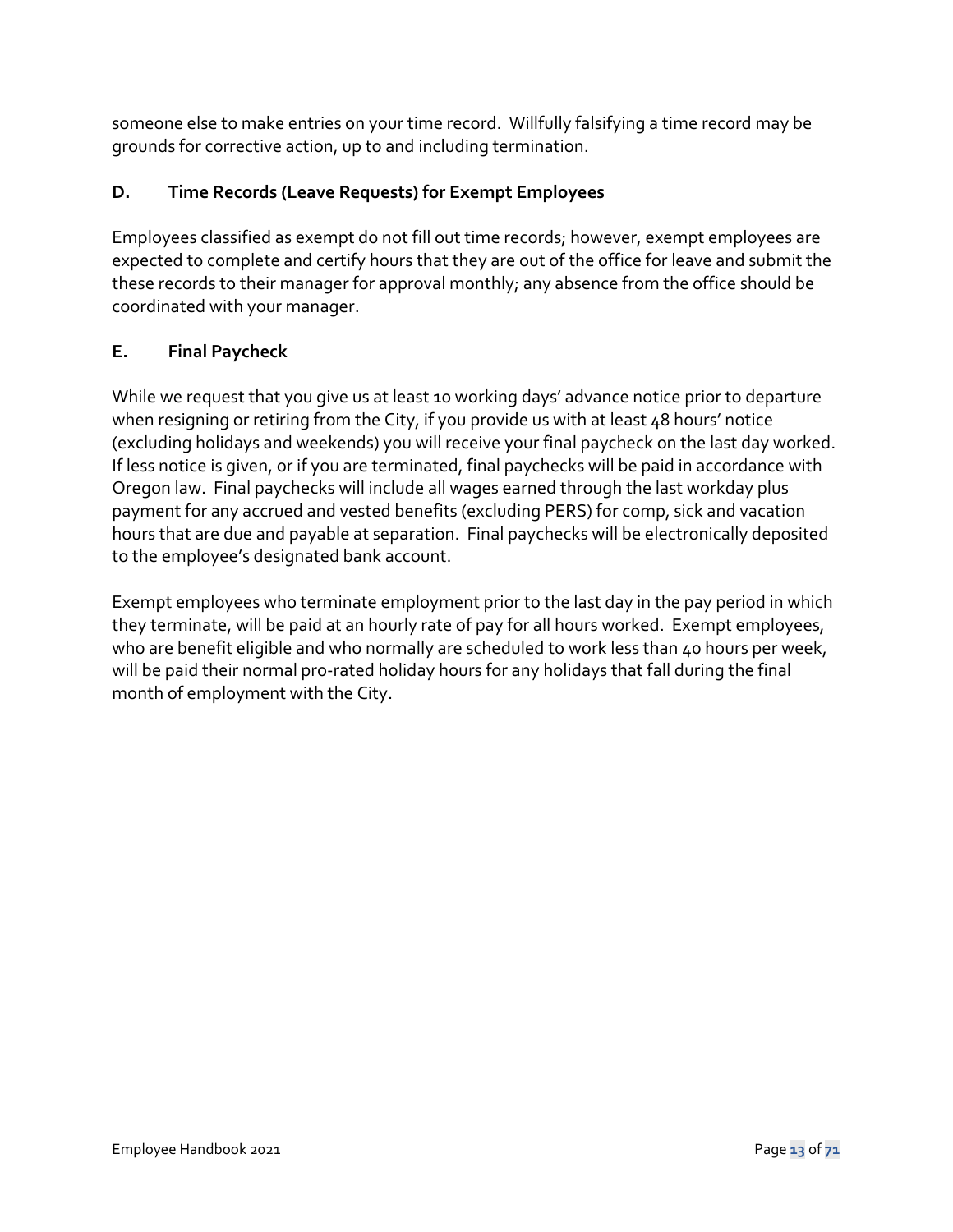#### **A. City of Klamath Falls Office Hours**

The manager schedules specific work hours for individual employees. Changes to work schedules may be made on an individual basis (work hours/workdays) based on business necessity, at the discretion of the manager with approval from the Department Director. The City will attempt to notify you of any changes in workdays or work week schedules one week in advance of the effective date of change. Management reserves the right to modify schedules consistent with the needs of the organization. Schedules and revisions may be controlled by an applicable collective bargaining agreement.

Hours worked for the City are compensable and include all the time that an employee is required to be on duty. Travel time and training or meeting time are considered hours worked under specific conditions outlined under wage and hour laws, or by the City policy. Please consult with your manager regarding these conditions. These provisions do not apply to exempt positions.

#### **B. Meal and Rest Periods**

Non-exempt employees are required to meal and rest periods according to Federal and State law. Represented employees are required to take rest and meal breaks according to their Collective Bargaining Agreement (CBA).

Non-exempt employees are not permitted to work through a meal period unless approval from a manager is obtained prior to the scheduled meal break. If you are a non-exempt employee and you have permission to work during your meal period, you will be paid for your mealtime. If an employee frequently works through a meal and/or rest period, without manager approval, the employee may be subject to disciplinary action.

Meal periods and rest breaks are mandatory and are not optional. An employee's meal period and rest break(s) may not be taken together as one break. Meal periods and rest breaks may not be "skipped" to leave early. An employee who fails to abide by these policies and laws may be subjected to discipline, up to and including termination.

#### **C. Overtime**

The City complies with the provisions for overtime for our non-exempt employees, as outlined in the Fair Labor Standards Act and State wage and hour laws. Managers and employees will make every effort to keep the hours worked, to the regular 40-hour work week. This may be accomplished by flexing the hours worked during the work week (Sunday through Saturday), with the manager's approval. This may enable the employee to maintain his/her regular hours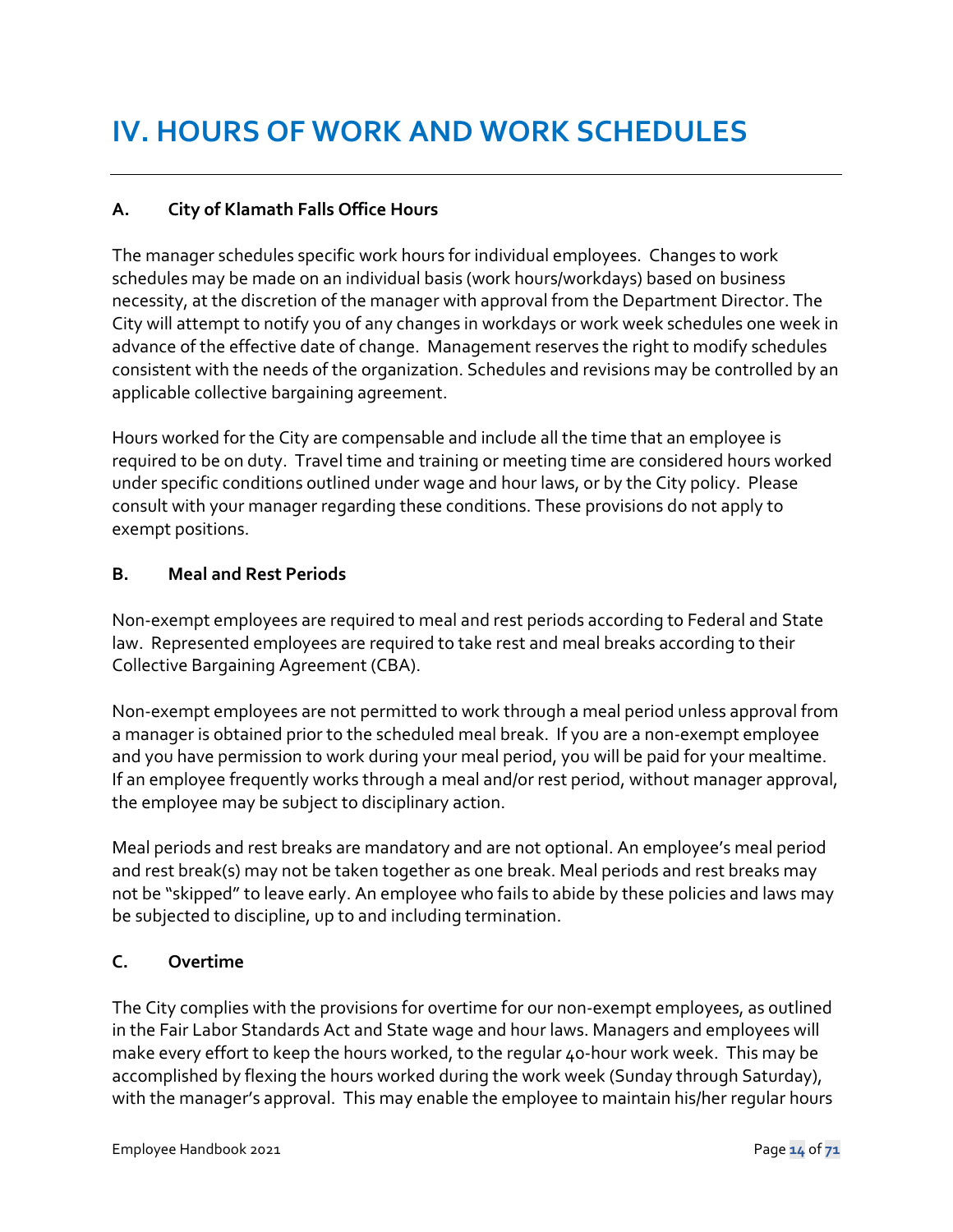in the week and reduce the accumulation of overtime. If scheduling adjustments cannot be made during the week, comp time maybe granted (refer to Compensatory Time policy below). However, managers should attempt to avoid accumulated overtime by employees.

Overtime is calculated based on hours actually worked *in excess of 40 hours* in a work week. The City pays one and one-half times a non-exempt employee's hourly rates for all hours worked over 40 in a work week. Sick leave, vacation leave, and holidays are not counted toward the 40 hours worked per workweek required to receive overtime pay

No overtime may be worked by non-exempt employees unless specifically authorized in writing by a manager. Employees who work unauthorized overtime may be subject to discipline up to and including termination.

#### **D. Compensatory Time**

Compensatory (comp) Time, in lieu of paid overtime, will be computed at 1.5 times the overtime hours, with prior agreement (refer to Overtime policy, above). You are encouraged to work with your manager to schedule and use comp time within 60 days of when it is accrued. At the discretion of your manager, employees who have accrued less than 120 comp hours may be able to choose whether to receive paid cash or accrue comp time. Employees, who have more than 120 hours, may be "cashed out" for hours greater than 40 at the rate of one and one-half (1 ½) times the employee's normal rate of pay at the end of each fiscal year, within budgetary limits. When an employee is separated from employment with the City, any remaining comp time is payable to the employee.

#### **E. Social and Recreational Activities**

Participation in all off-duty social or recreational activities such as picnics and holiday parties is entirely voluntary. Participation or nonparticipation will not have any effect on employee wages, hours, working conditions or employment opportunities.

#### **F. Inclement Weather/Emergency Closing**

The City recognizes that there may be circumstances beyond its control, such as inclement weather, a national crisis, or other emergencies, that may make one or more of our office locations inaccessible. On such occasions, one or more City location may be closed for all or part of a regularly scheduled workday. In such an event, the City Manager (or designee) will make a decision and will endeavor to notify all managers for the purpose of contacting employees; you may also contact your manager. To access City closure information, please go to www.klamathfalls.city, or call the main City phone line at 541-883-5316.

In the event of extreme inclement weather conditions, it is recognized that each staff member's ability to safely reach the office may be different. Staff who cannot report to work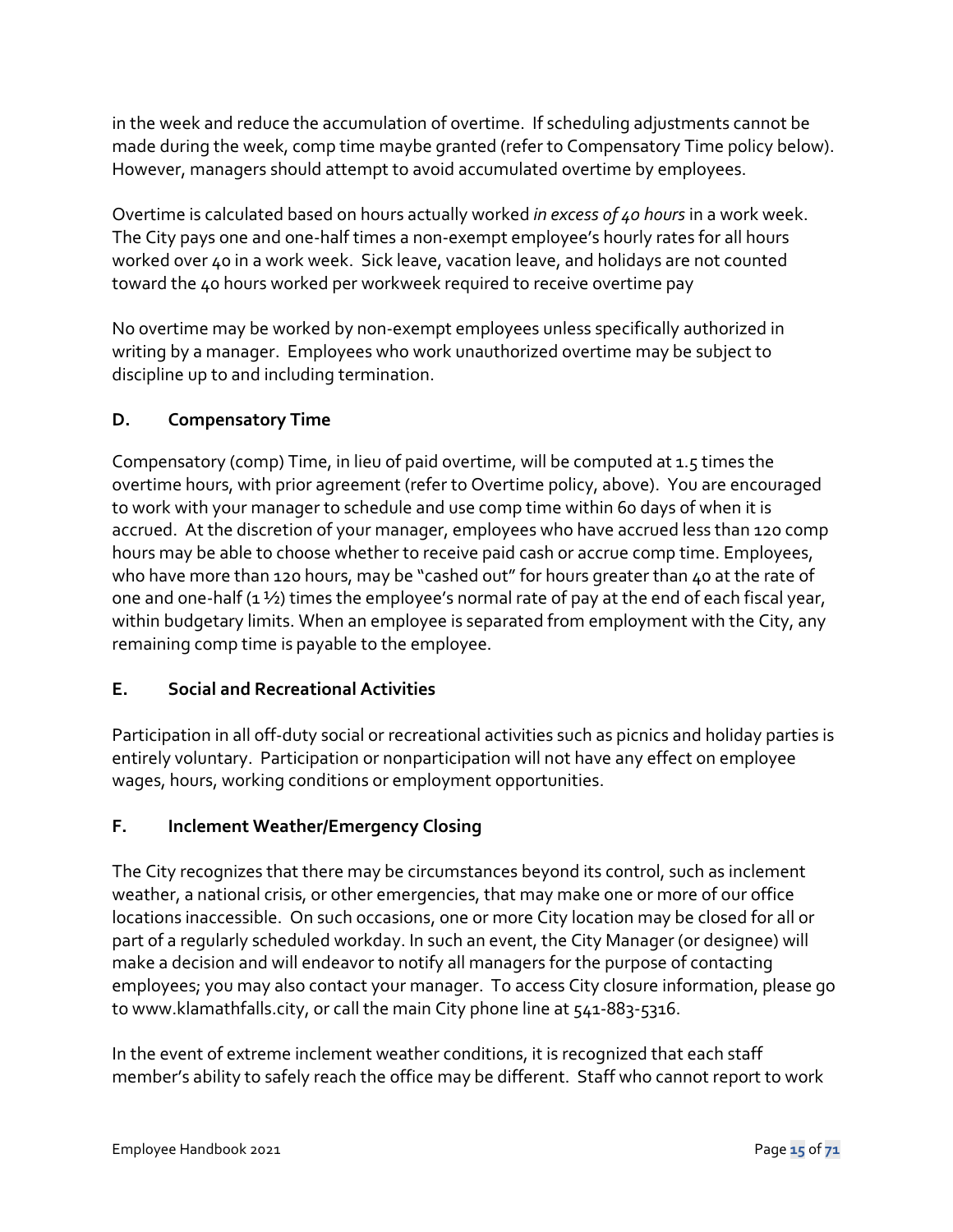in such circumstances should contact their manager. To the extent that exempt staff cannot reach the office and are able to serve citizens from home, they should do so.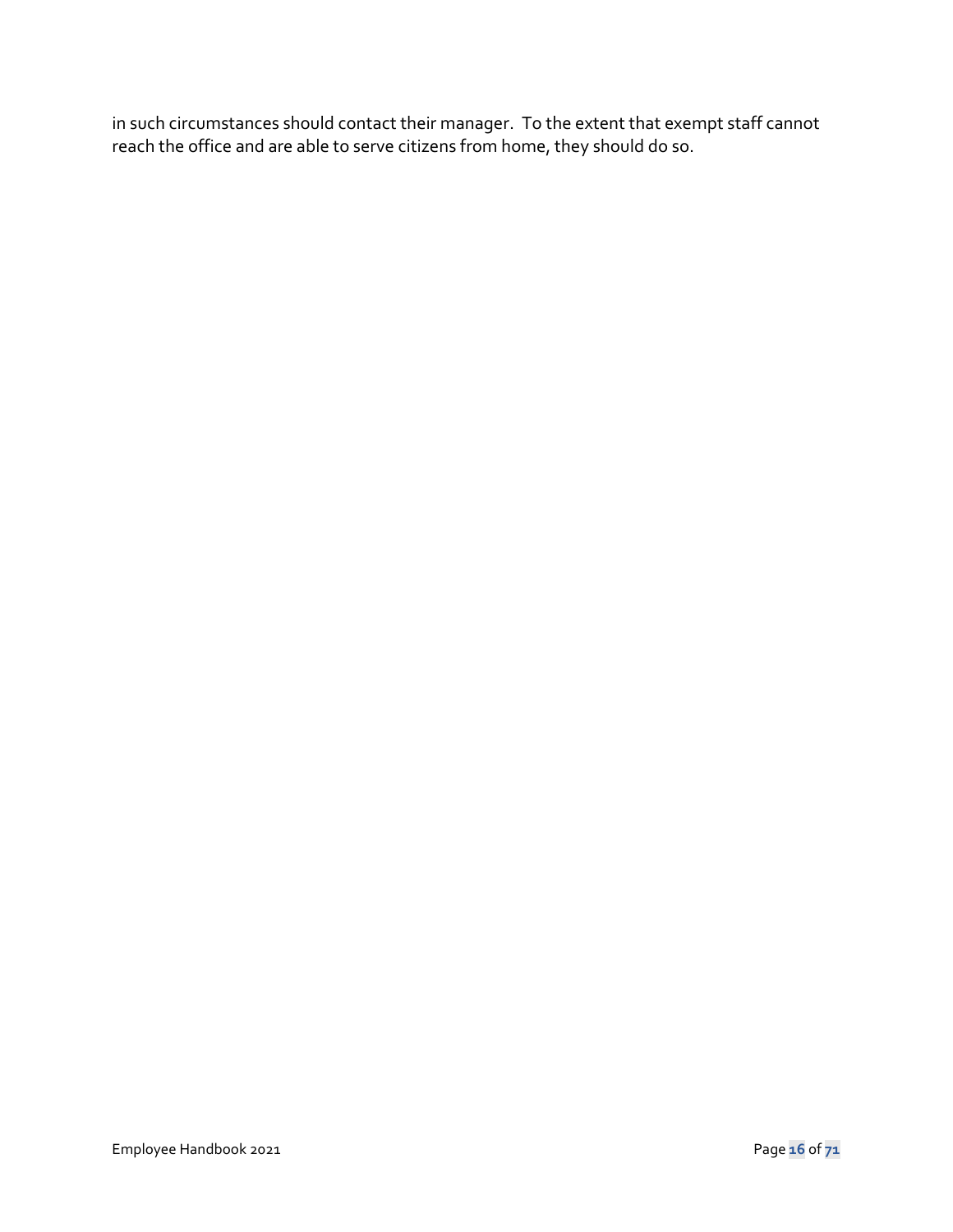## **V. EMPLOYEE BENEFITS**

The City strives to provide excellent, equitable and cost-effective benefits for employees in recognition of the influence employment benefits have on the economic and personal welfare of our employees. Paid in various forms on your behalf, the total cost to provide the benefit program described in this Handbook and other documents is a significant supplement to your pay and should be viewed as additional compensation.

Policies, provisions and procedures that govern City benefit programs apply to all benefitseligible employees, whether status is exempt or non-exempt, unless otherwise provided in a particular benefit plan.

#### **Benefit Plan Documents**

You will be provided with Summary Plan Descriptions (SPDs) for the City benefit programs (available at www.klamathfalls.city). The benefit programs are explicitly defined in legal documents, including insurance contracts, official plan texts, and trust agreements. In the event of a conflict between these documents and this policy, the plan documents will govern. All of these official documents are readily available from the City HR Department for your review. We ask that you refer any questions about this information to the HR Department.

#### **A. Health/Dental/Vision Insurance Benefit**

The City currently offers health insurance coverage for all benefits-eligible employees and their dependents who are eligible to participate in the plan. You will be provided with information about the plan during orientation. Health benefits begin the first of the month following employment. You are asked to review the summary plan description for answers to questions you may have. Any need for further information should be referred to the City HR Department.

#### **Eligibility**

The health insurance plan provides benefits-eligible employees (working 30 hours/week or more in regular positions) and their eligible dependents with medical, dental, and vision care insurance benefits. Eligibility begins the first of the month following employment. Employees working in benefits-eligible positions are provided with a health insurance plan for themselves, their eligible dependents, and their domestic partners (note that the domestic partner of an insured employee is eligible for coverage if the domestic partnership meets all of the coverage criteria). The children of covered domestic partners are eligible under the same terms and conditions as children of enrolled employees. Questions regarding the criteria for determining eligibility for domestic partners, the employee's premium payment portion, and other questions relating to this benefit, can be addressed by contacting the Human Resources Department.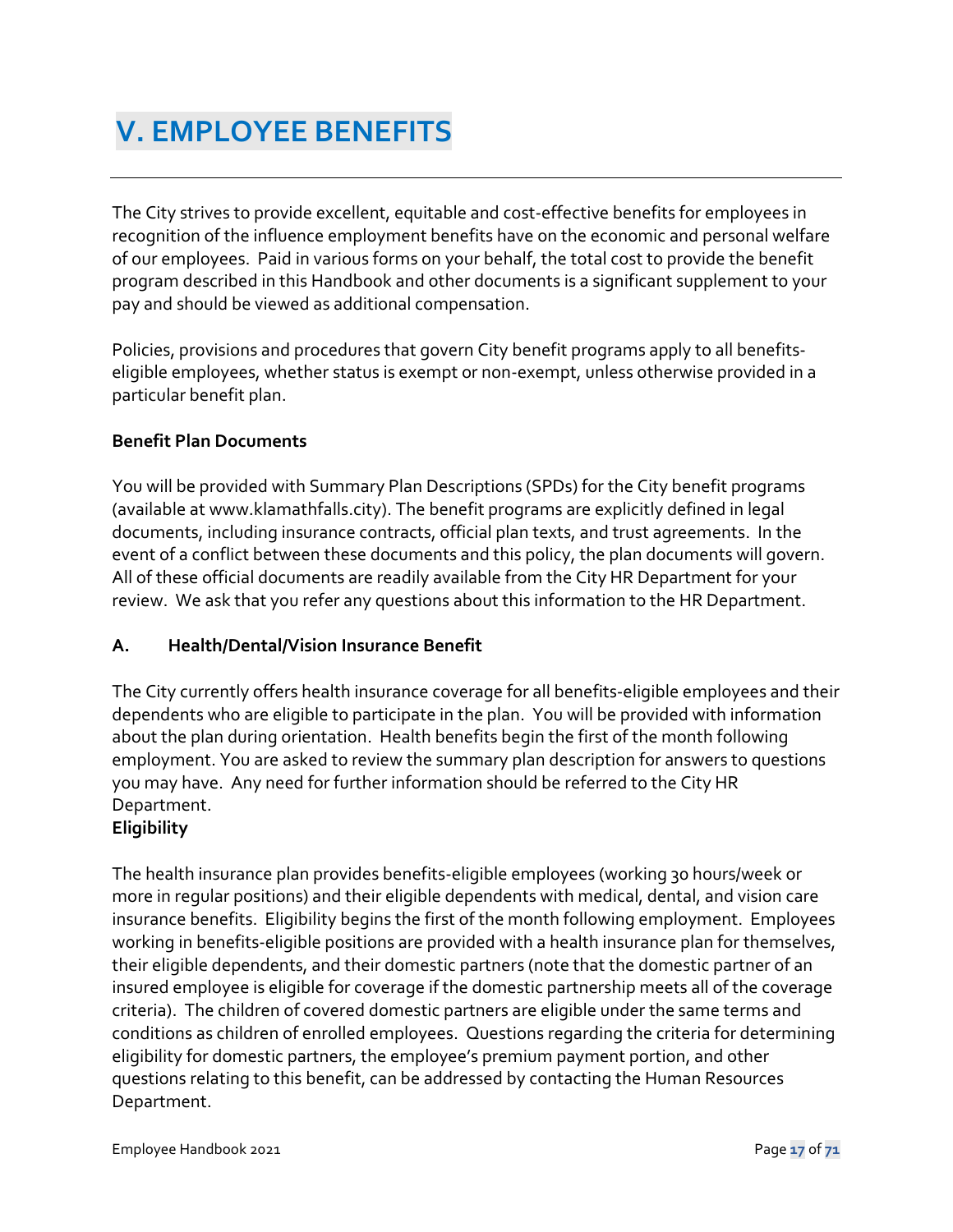#### **Premium Contribution**

Employees contribute to the cost of their coverage based on their regular work schedule, their represented union, and the coverage level they select.

#### **B. Pre-Tax Account**

The City makes a flexible spending account (FSA), a voluntary employee's beneficiary association (VEBA), and employer-provided health care available to benefits-eligible employees for dependent care expenses, medical and dental services, and employee insurance premiums. Because your taxable income is reduced by using one or more of these options, you pay fewer taxes. A brochure explaining the details of these programs are available from the Human Resources Department.

#### **C. Other Benefits**

#### **Workers' Compensation**

Employees will be insured under the provisions of the Workers' Compensation Program for "accepted" injuries and illnesses received while performing work for The City. The City uses an external claims adjuster to process the City employee claims, and to determine the compensability of a claim.

#### **Accident and Injury Reporting**

If you are injured on the job, the City wants to know about it and expects to learn about it no late than 24 hours after your injury (report all work-related injuries to your manager).

If you seek treatment for your work-related injury and want to apply for workers' compensation benefits, you must do all of the following:

- 1. Report any work-related injury to your manager no later than  $24$  hours after injury;
- 2. Seek medical treatment and follow-up care if required; and
- 3. Promptly complete a written Employee Claim Form (Form 801) and return it to your manager.

Failure to report an injury or illness may affect or delay the payment of any benefits to you and could subject The City to fines and penalties.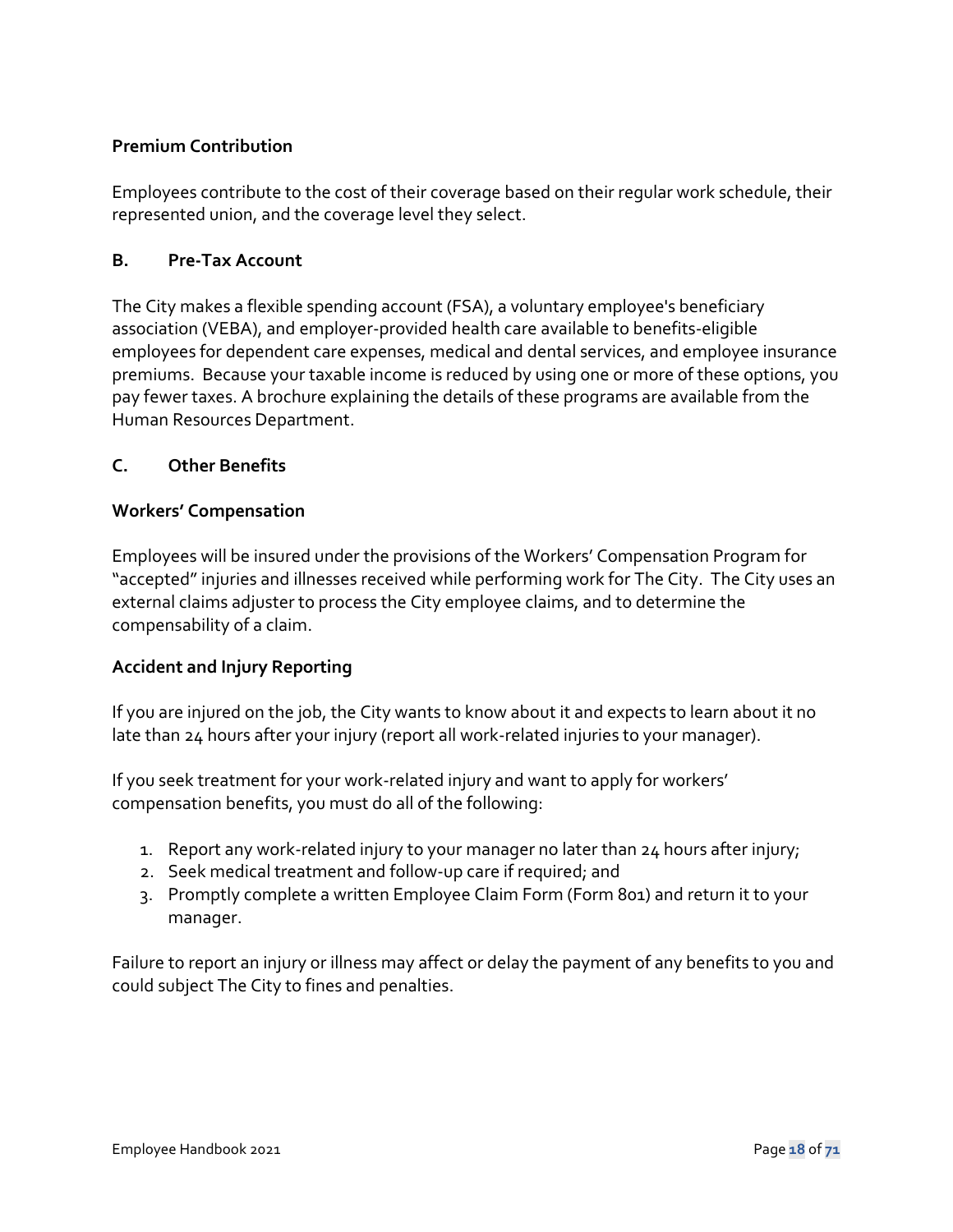Incidents Involving Employees:

This policy is intended to establish guidelines and uniformity in the investigation of auto accidents, uniform traffic citations and arrests involving personnel, and eliminate conflicts. It applies to all individuals who are:

- Employees
- Immediate family members of employees (spouse, children who reside with, or individual who cohabitates with)

If any of the above listed individuals is detained/contacted for questioning, citation, or auto accident investigation by a City Police Officer, he/she *must immediately* inform the officer that he/she is a City employee or family member.

Auto accidents are referred to an outside Law Enforcement Agency for investigation; arrests and Uniform Traffic Citations are to be scheduled for Klamath County Circuit Court to avoid the appearance of impropriety.

#### **Early Return-to-Work Program**

Our Return-to-Work program provides guidelines for returning you to work at the earliest possible time after you have suffered an on-the-job injury or illness that results in time loss. This program is not intended as a substitute for reasonable accommodation when an injured employee also qualifies as an individual with a disability. The Return-to-Work Program is intended to be transitional work, to enable you to return to your regular job in a reasonable period of time.

The Return-to-Work program for job related injuries consists of a team effort by managers, injured employees and their treating physicians, City management, and our workers' compensation claims staff.

Through this team effort, we hope to help our employees recover and return to full employment at the earliest possible date that is consistent with their medical condition and the advice of the treating physician.

If your doctor determines that you are able to perform modified work, The City will attempt to provide you with such a job for a reasonable period of time (usually 6 months or less) until you can resume your regular duties (except where provided as an accommodation for a disability). All modified work is temporary and may be offered at a different location and/or shift. If, due to a work-related injury, you are offered a modified position that has been medically approved, failure to phone in or report at the designated time and place may affect your compensation. While you are on modified or transitional work, you are still subject to all the usual rules and procedures.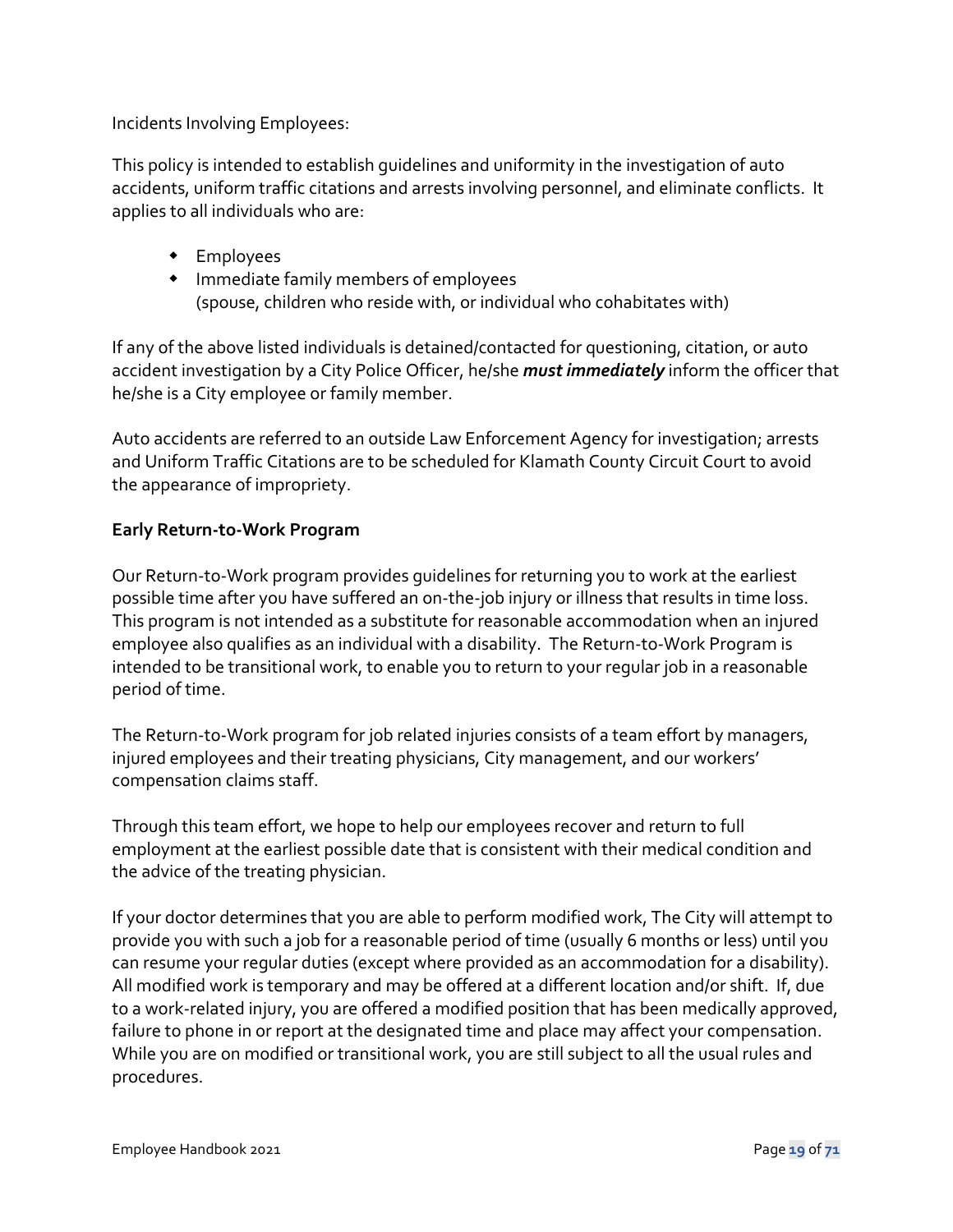The City will account for other leave and disability laws that might also apply to your situation, such as the Americans with Disabilities Act (ADA) and FMLA or OFLA. If, after returning from a workers' compensation leave, it is determined that you are unable to perform the essential functions of your position because of a qualifying disability, you may be entitled to a reasonable accommodation, as governed by the ADA and/or applicable Oregon laws covering disabilities in the workplace.

#### **Workers Compensation Time Loss Injury and Sick Leave**

If a City employee is injured on the job and his/her workers' compensation claim is accepted, the employee may request that the City pay the employee the difference between time loss wages received under workers' compensation and his/her regular salary rate**.** 

The dollar value paid by the City will be converted to the employee's hourly wage rate and charged on an hourly basis against the employee's accrued leave. Wages paid by the City for a leave period covered by workers' compensation will be paid first from accrued sick leave. Upon exhaustion of the employee's sick leave, the employee may choose to use his/her vacation or compensatory leave. Upon exhaustion of the employee's sick leave, vacation leave or compensatory time, the City's supplemental payments will stop.

If an employee has received accrued leave from the City while waiting for a time loss payment, then he/she must reimburse the City any pay overages.

If the employee does not request leave use, then it will be assumed that the employee does not want to use his/her leave accruals, and no accruals will be paid.

If the workers' compensation claim is denied, all future use of accrued leave for the time loss event will revert to the leave policies as written in the Employee Handbook.

#### **Life Insurance**

City of Klamath Falls provides a basic life insurance plan. Full-time and elected officials and employees are provided a \$20,000 basic life insurance policy.

Benefits- eligible employees may elect to have a monthly payroll deduction to purchase additional life insurance and spousal insurance in \$10,000 increments up to \$300,000. Interested employees can obtain information and forms from Human Resources.

#### **Accidental Death and Dismemberment (AD&D) Insurance**

The City provides AD&D insurance coverage in the same dollar amount as your City-paid life insurance coverage, for employees working in benefits-eligible positions, who suffer accidental death or dismemberment. You are eligible for coverage the first of the month following employment.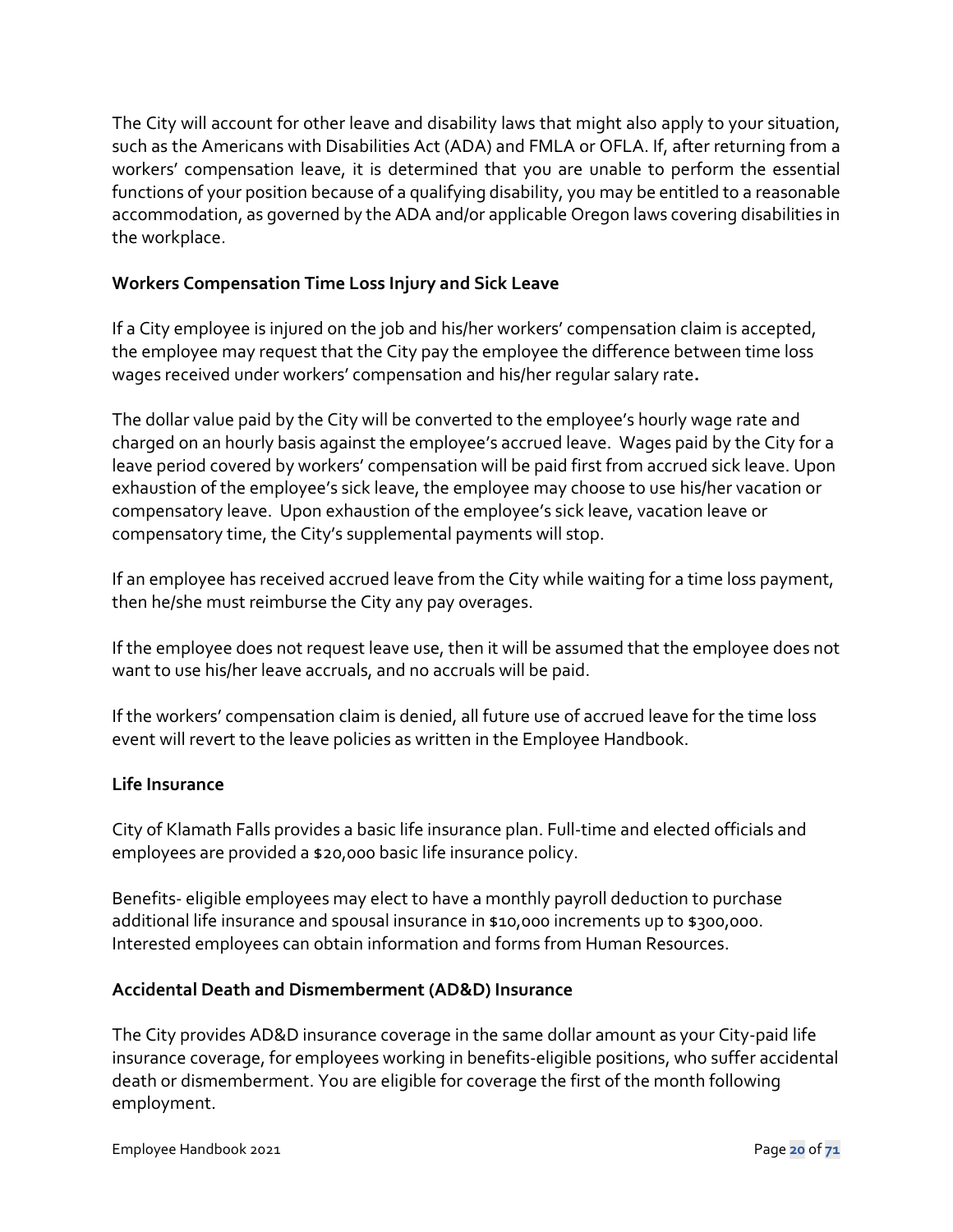#### **Employee Assistance Program (EAP)**

This free, confidential service is provided to all employees covered by our medical insurance benefits, and their covered dependents who may be experiencing life problems. Information regarding this service can be obtained by contacting the City HR Department or on the web at www.klamathfalls.city.

#### **D. PERS (Public Employees' Retirement System) Benefit**

#### **PERS Membership**

As participants in the PERS system, your designation as a Tier I, Tier II, or OPSRP member will depend on your prior PERS service and PERS rules.

You become a PERS member after working six full calendar months for a PERS-covered employer in a qualifying position requiring at least 600 hours per calendar year period. That six month "waiting period" cannot be interrupted by more than 30 consecutive working days. Your effective date of membership is the first day of the month after you have met this requirement.

The City makes contributions to PERS on your behalf. The contribution is an amount based on the actuarial requirements for funding the City employee pensions. It is a percentage of payroll set by PERS. The amount may be different for each designation (Tier I, Tier II, OPSRP), and changes from year to year.

Employee contributions to the PERS system, which is set by Statute at 6% of your pay, is the responsibility of the employee. The employee contribution is deposited by PERS into the Individual Account Program (IAP). After you become a member of PERS, you will receive information about how to review your IAP account. PERS also will send you annually a statement of your balance(s).

When you become a PERS member, you should fill out a Designation of Beneficiary form (available on the intranet-(www.klamathfalls.city)) to name someone to receive your benefits should you die before refunding or retiring. The "Standard Designation" on the Designation of Beneficiary form directs your death benefits to your surviving next of kin. If you select the standard designation, you automatically provide for changes which occur in your family situation such as marriage, birth, divorce, or death.

For more information on PERS membership, contact their Customer Service line: 1-888-320- 7377 or 503-598-7377, Monday – Friday between the hours of 8:30 a.m. and 5:00 p.m.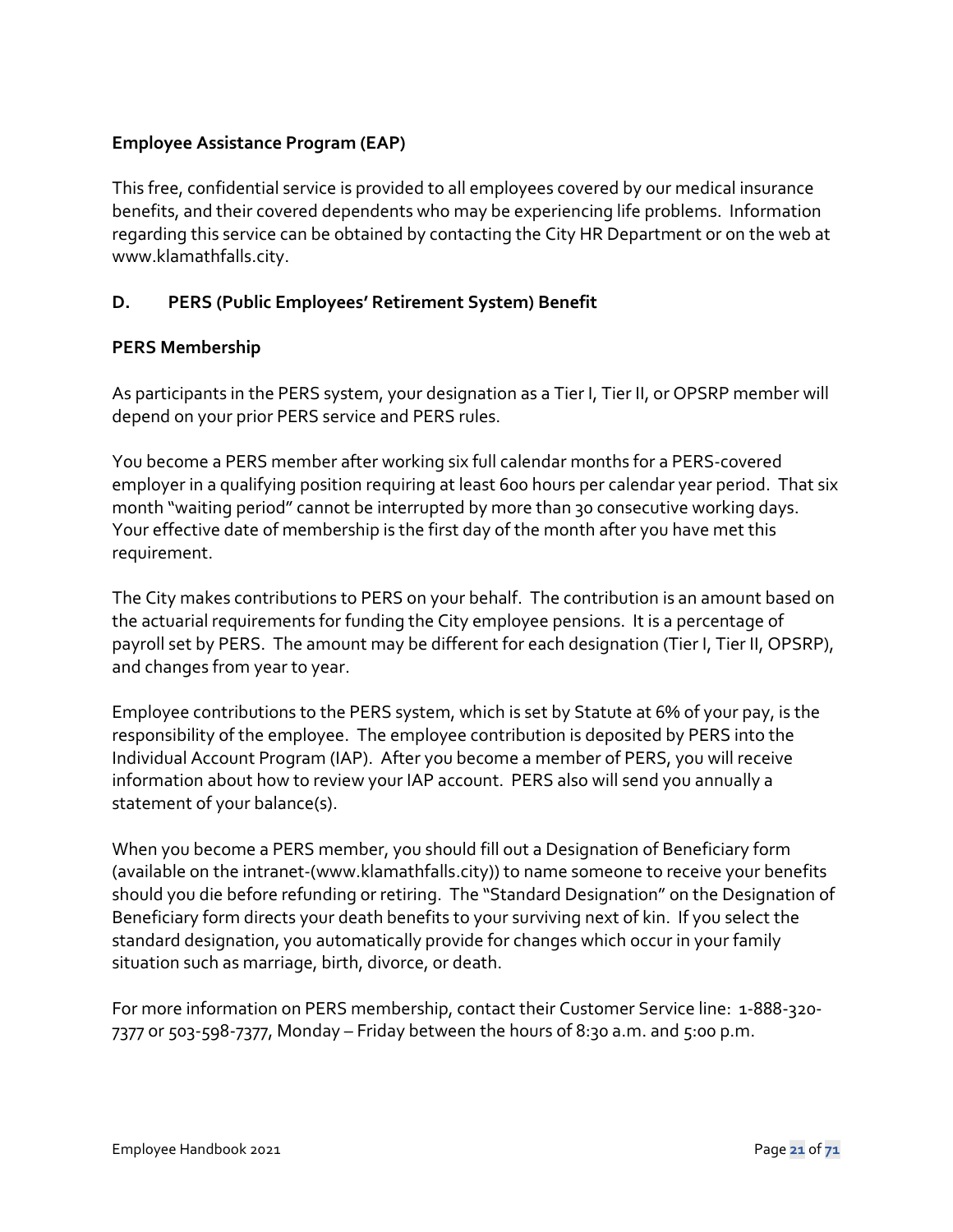#### **Deferred Compensation**

To supplement your PERS retirement, employees may elect to participate in a Deferred Compensation program offered by ICMA. This allows you to set aside part of your salary and defer the taxes on it until you retire. You are eligible to participate, beginning with your first paycheck. Information is available from the Human Resources Department. The City also offers a pre-tax contribution option for Roth IRAs.

#### **E. Vacation Leave Benefit**

All benefits-eligible employees are eligible for vacation based on the schedule below. Benefits-eligible employees who regularly work less than 40 hours may be eligible for prorated benefit accruals. All accruals begin at the date of hire, and after the introductory period has been completed, accruals are credited as Vacation Leave and may be taken with manager approval. No vacation time will be authorized during the introductory period, unless specific arrangements have been made at the time of hire or in accordance with the Collective Bargaining Agreement (CBA).

Vacation time is intended to provide time away from work for rest and recreation. Vacation pay may not be taken in lieu of time off. Time is not to be banked and then never used; therefore, the vacation accrual cannot exceed a maximum of 240 hours at the total amount of their annual accrual unused. Vacation benefits will stop accruing once the maximum has been reached. When this total is reduced below the maximum allowable, the benefit will begin accruing again. No vacation is accrued while the employee is on a leave of absence without pay.

| <b>Length of Service</b> | <b>Full-Time Accrual Per Month</b> | <b>Full-Time Days Per Year</b> |
|--------------------------|------------------------------------|--------------------------------|
| Less than 3 years        | 8.0 hours                          | 12 days                        |
| 3 years to 5 years       | 10 hours                           | 15 days                        |
| 5 years to 10 years      | 12 hours                           | 18 days                        |
| 10 years to 15 years     | 14 hours                           | 21 days                        |
| 15+ years*               | 16 hours                           | 24 days                        |

You will earn vacation leave benefits according to the following schedule:

\* Upon separation of employment, employees who have completed 6 months of employment will be paid for unused vacation time that has been earned through the last day of work with a cap of 240 hours.

Vacation leave is paid at the employee's base pay rate at the time vacation is taken. In the event that available vacation is not used by the end of the calendar year, employees must carry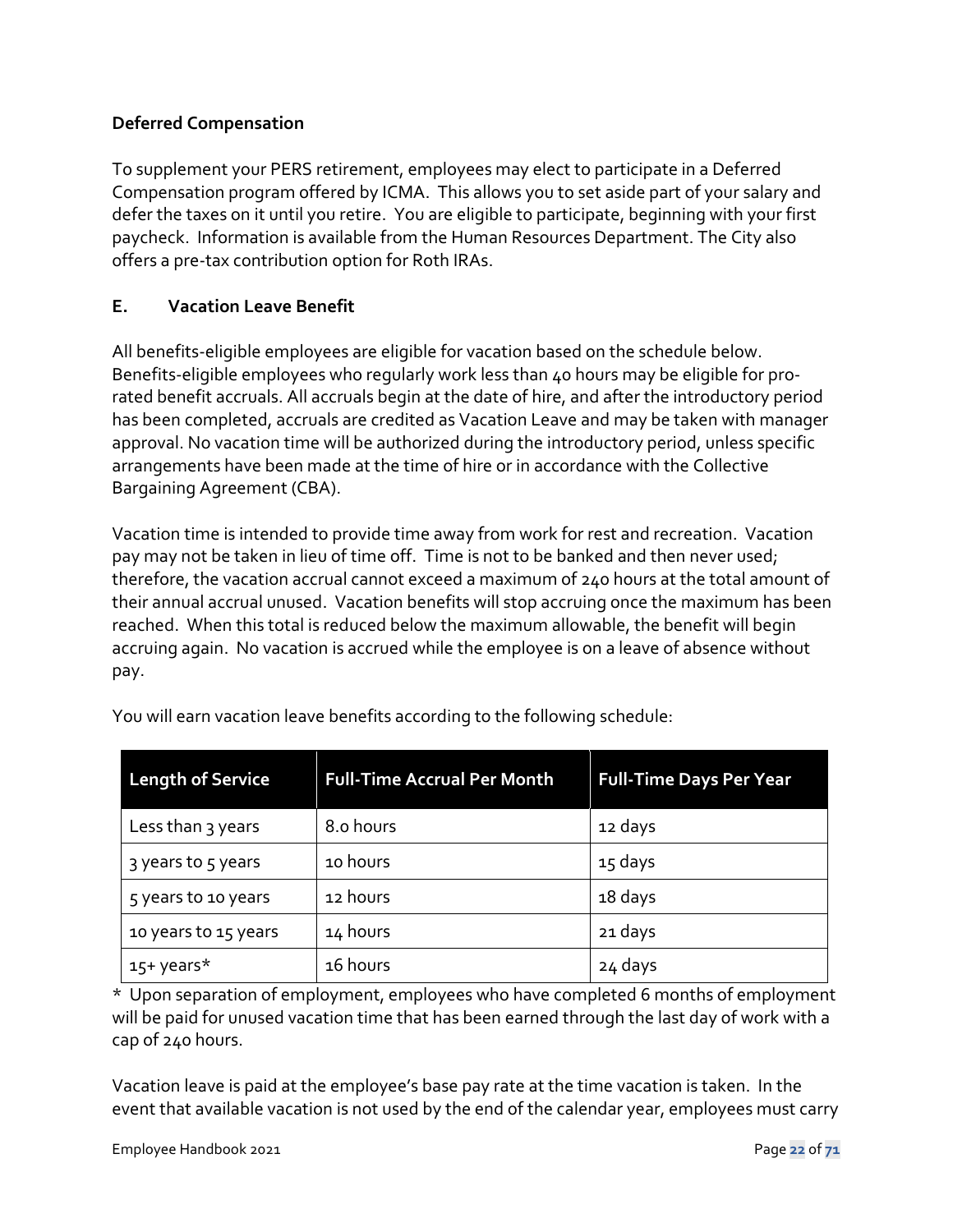unused time forward to the next calendar year with a cap of 240 hours. Vacation leave balances are accumulated and deducted based upon the time period used to calculate your paycheck. Changes to your balances are not reflected until the forms have been processed through payroll, which includes any needed adjustments.

Any employee wishing to use vacation time should request vacation hours as early as possible so that arrangements for coverage can be made. We encourage all employees to be aware of the critical times for their work groups (i.e. open enrollment, renewals, annual conference) during the year, and to avoid taking any routine or expected time off during these periods. Requests for vacation time are to be made in ESS (Employee Self Service). Vacation time will usually not be granted for periods longer than two (2) weeks. Every attempt will be made to grant each request; however, no guarantees can be offered.

#### **F. Paid Holiday Benefit**

The City will grant paid holiday time off to all benefits-eligible employees. If a holiday falls on a Saturday, it will be observed the Friday prior; if falling on a Sunday, it will be observed the Monday following. At the City Manager's discretion, early time-off may be given employees working the day prior to a City holiday. Unless otherwise stipulated, spontaneous leave such as this will not benefit the vacation banks of employees already using paid leave when such time-off is awarded.

All exempt, non-represented employees shall receive holiday hours, relative to the hours of the employees' work schedules for each of the eligible holidays which fall on their regularly scheduled days off. The employee must use all banked holiday hours prior to the following pay period. Banked holiday hours may not be used prior to the holiday in which the employee will receive such banked holiday hours. If not used by the following pay period, the banked holiday hours earned will be forfeited. Employees who leave employment prior to using the banked holiday hours will forfeit the banked holiday hours and these hours are not eligible for payout.

The City currently provides 11 paid holidays and additional floating holidays depending on job classification.

A schedule (accessible to all employees on the City website) is updated at the beginning of each year showing the eleven defined holidays.

Unused holiday time will not be paid; you must use your floating holidays between July 1 and June 30, for each fiscal year. They cannot be carried forward.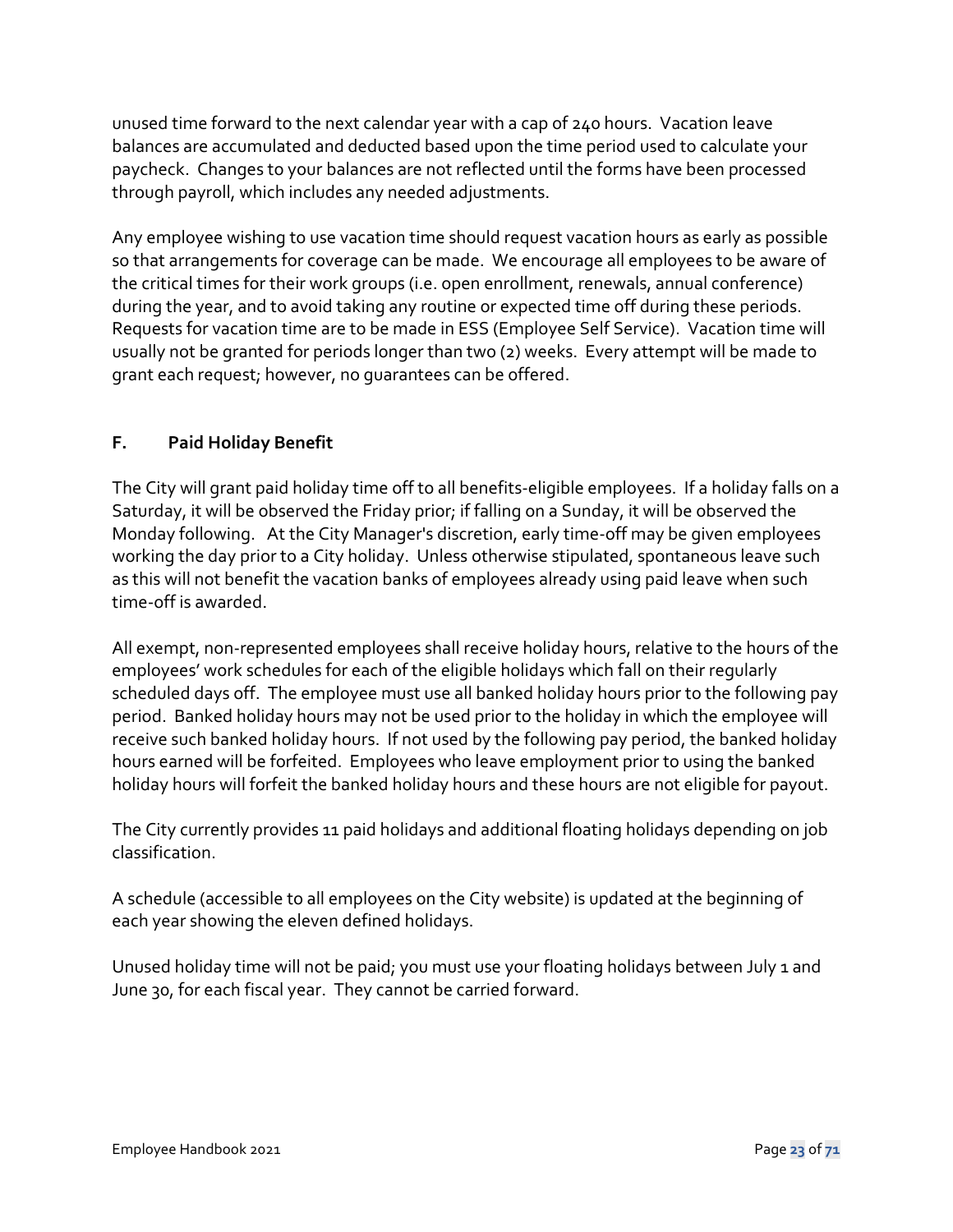#### **Defined Holidays for City of Klamath Falls (Office Closed)**

New Year's Day (January 1) Martin Luther King Day (3<sup>rd</sup> Monday in January) Washington's Birthday/Presidents' Day (3rd Monday in February) Memorial Day (last Monday in May) Independence Day (July 4) Labor Day (first Monday in September) Veteran's Day (November 11<sup>th</sup>) Thanksgiving (fourth Thursday in November) Day after Thanksgiving Day before Christmas Christmas Day (December 25)

#### **Floating Holiday**

One Floating Holiday (issued July 1st each year).

#### **Administrative Hours**

Those non-supervisory exempt employees who accept this Handbook in lieu of the Non-Represented Employee Policy shall be granted  $24$  hours of paid leave annually on July  $1^{st}$  each year.

Those supervisory exempt employees who accept this Handbook in lieu of the Non-Represented Employee Policy shall be granted 32 hours of paid leave annually on July 1<sup>st</sup> each year.

For Management/Non-Represented new employees, the Floating Holiday and Administrative Hours will be prorated. For AFSCME and Teamsters-represented new employees, please see provisions in each Collective Bargaining Agreement. These days/hours must be used within a fiscal year and shall expire if unused on June 30<sup>th</sup>. Employees who leave employment prior to using will forfeit the hours. Employees must coordinate requests with their manager. Exempt employees certify their use, when certifying a monthly leave report for payroll purposes.

Non-exempt employees certify their use of a floating holiday when they certify their monthly timesheets (or leave report). Neither Floating Holidays nor Administrative Hours will be paid out upon termination.

#### **G. Sick Leave Benefit**

Benefits-eligible full-time employees will receive one sick day for every month of service. Sick leave is accumulated on the last workday of the month. You must be in an active pay status on the last day of the month to accumulate sick leave for that month. Sick leave can be used after you have received your first City paycheck or per the relevant Collective Bargaining Agreement.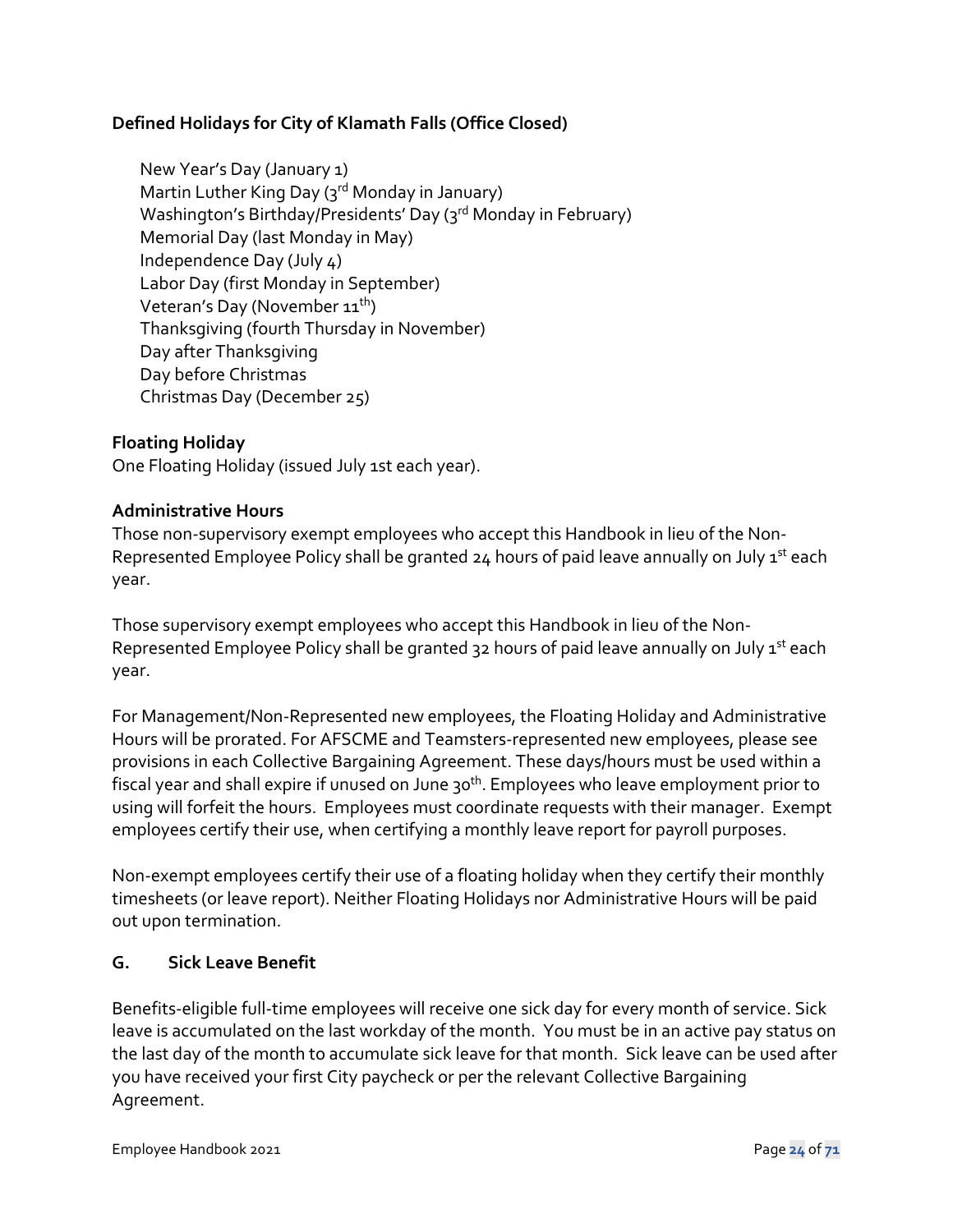Union employees that are moved to an Exempt position and have a sick balance that was currently subject to payout will have their sick balance moved to a Frozen Sick Bank and it will be eligible at the non-rep frozen sick payout terms.

These employees will continue to earn time in their sick bank (not subject to payout) and at the end of each FY payroll will review the combined balances for both the frozen and sick bank and anything over 960 hours will be taken off the sick bank.

Regular Part-time non-benefit eligible and Temporary Employees will accrue one hour of sick leave for each 30 hours worked in accordance with Oregon's Paid Sick Leave Law. This policy will be updated as necessary to reflect changes in and to ensure compliance with Oregon law. Effective January 1, 2016, these employees will accrue one hour of sick leave for each 30 hours of work. A maximum of 40 hours of accrued and unused sick leave may be carried over for use in a subsequent calendar year but employees may use only 40 hours of sick leave each calendar year. Sick leave accrual is capped at 80 hours.

A Part-time or Temporary employee will accrue paid sick leave on the first day of employment but may not use paid sick leave until the 91<sup>st</sup> day of employment. After the 91<sup>st</sup> day of employment, paid sick leave may be used as it is accrued.

Sick leave may be used according to state and federal law. Sick leave may be used each calendar year for any of the following reasons:

- 1. For the diagnosis, care or treatment of a mental or physical illness, injury or health condition or need for preventive medical care. This is available for the employee or his/her covered family member.
	- a. "Family member" means the eligible employee's spouse, same-gender domestic partner (as described in ORS 106.300 to 106.340), biological child, adopted child, stepchild, foster child; same-gender domestic partner's child, parent, adoptive parent, stepparent, foster parent, parent-in-law; same-gender domestic partner's parent, grandparent, grandchild; and any individual with whom the employee has or had an *in loco parentis* relationship. For any purpose allowed under the Oregon Family Leave Act, including bereavement leave.
- 2. If the employee, or the employee's minor child or dependent, is a victim of domestic violence, harassment, sexual assault or stalking as defined by Oregon law and requires leave for any of the purposes under Oregon's domestic violence leave law (ORS 659A.272).
- 3. In the event of certain public health emergencies or other reasons specified under Oregon's sick leave law.

Although The City realizes that an employee with temporary illnesses such as influenza, colds and other viruses often need to continue with normal life activities, including working, your manager may require you to go home from work if you appear to be too ill to be at work or if you are unable to perform normal job duties and meet regular performance standards. If in the judgment of the manager, your continued presence poses no risk to the health of you, other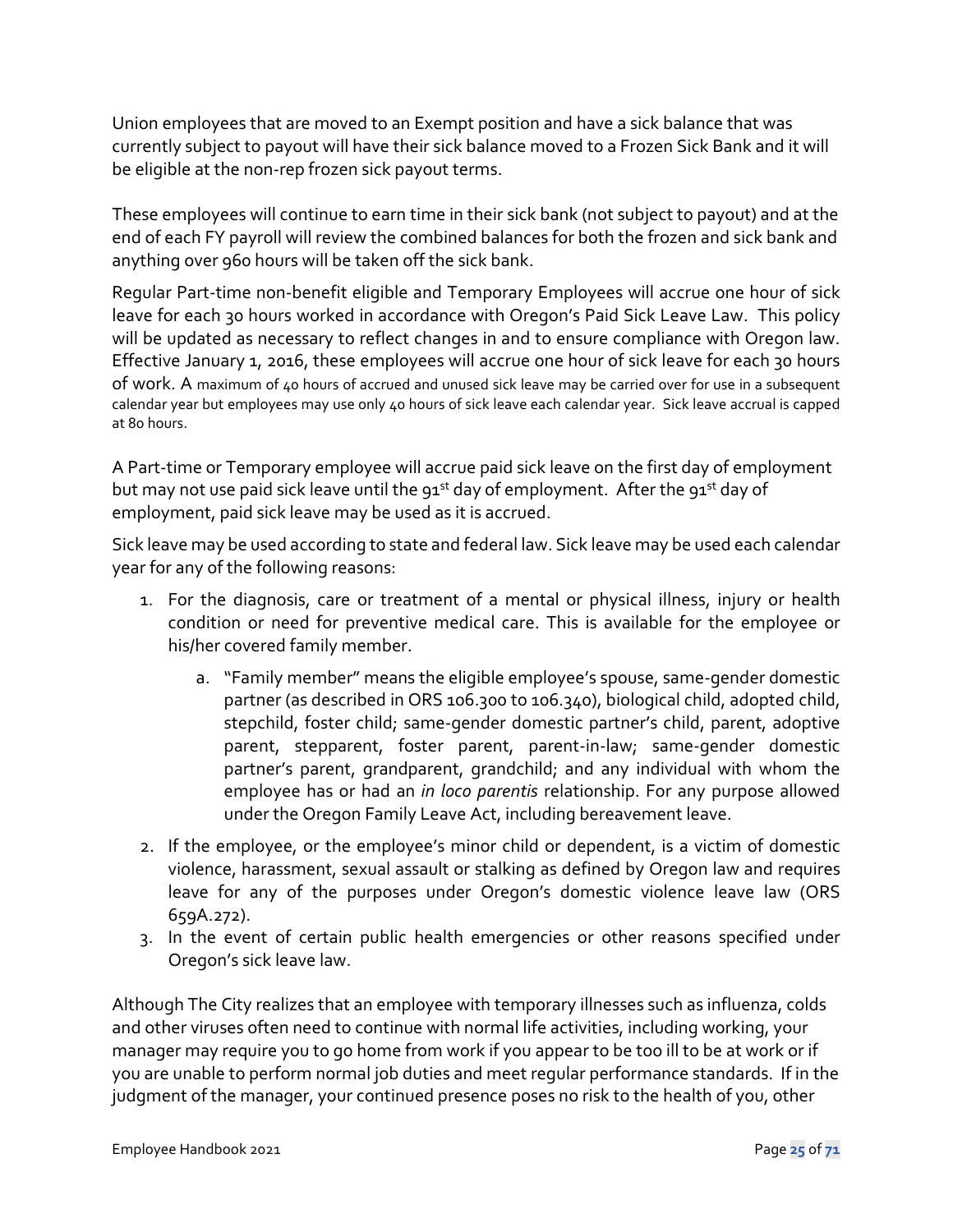employees, or customers, you may be allowed to work. However, if this is not the case, and your manager requires you to go home, you are expected to do so. If you dispute your manager's decision to send you home, then you must submit a statement from your attending health care provider that your continued presence in the workplace poses no significant risk to you, other employees or customers.

If you have been ill or injured, have missed time from work, and have a release from your doctor to return to temporarily modified work, please contact The City before returning to work. The City will determine whether you may return to work in a temporarily modified job.

If you miss more than five (5) consecutive days work, you may be required to provide a release from your doctor before returning to work.

Time for routine doctor or dentist appointments should be charged to sick time unless other arrangements have been made with your manager. You are encouraged to schedule such appointments to occur outside of work hours.

Sick time accumulated for full-time employees will not exceed 120 working days (960 hours). **Sick leave benefits will stop accruing once the maximum has been reached.** When this total is reduced below the maximum allowable, the benefit will begin accruing again. For those employees with accrued sick leave exceeding 960 hours as of the date of this handbook , on the month prior to retirement, all sick leave above 960 hours will expire with no value and the remaining 960 hours can be used consistent with the applicable policies in effect at the time of retirement.

You are expected to notify your manager of absence due to illness or injury at the beginning of each workday during your absence. Exceptions to this include a serious accidental injury, hospitalization, or when it is known in advance that you will be absent for an extended period of time.

Please refer to the FMLA/OFLA section of this handbook, for sick leave use when on FMLA/OFLA leave.

Sick leave is not accumulated while an employee is on a leave of absence without pay. In the case of a work-related accident or injury, you may use sick time to offset any hours not paid through Workers' Compensation, or to offset the reduction in regular pay until accumulated sick time is used. However, at no time can the combination of these exceed normal earnings, nor can you use more sick time than that accumulated. (See below.)

Sick leave is meant to be used or carried over; any unused sick leave will not be cashed out upon separation from employment. If an employee leaves employment and is rehired within 180 days, the employee's sick leave balance will be restored. If the City suspects sick leave abuse, including but not limited to repeated use of unscheduled sick leave or repeated use of sick leave adjacent to weekends, holidays, vacations and paydays, the City may require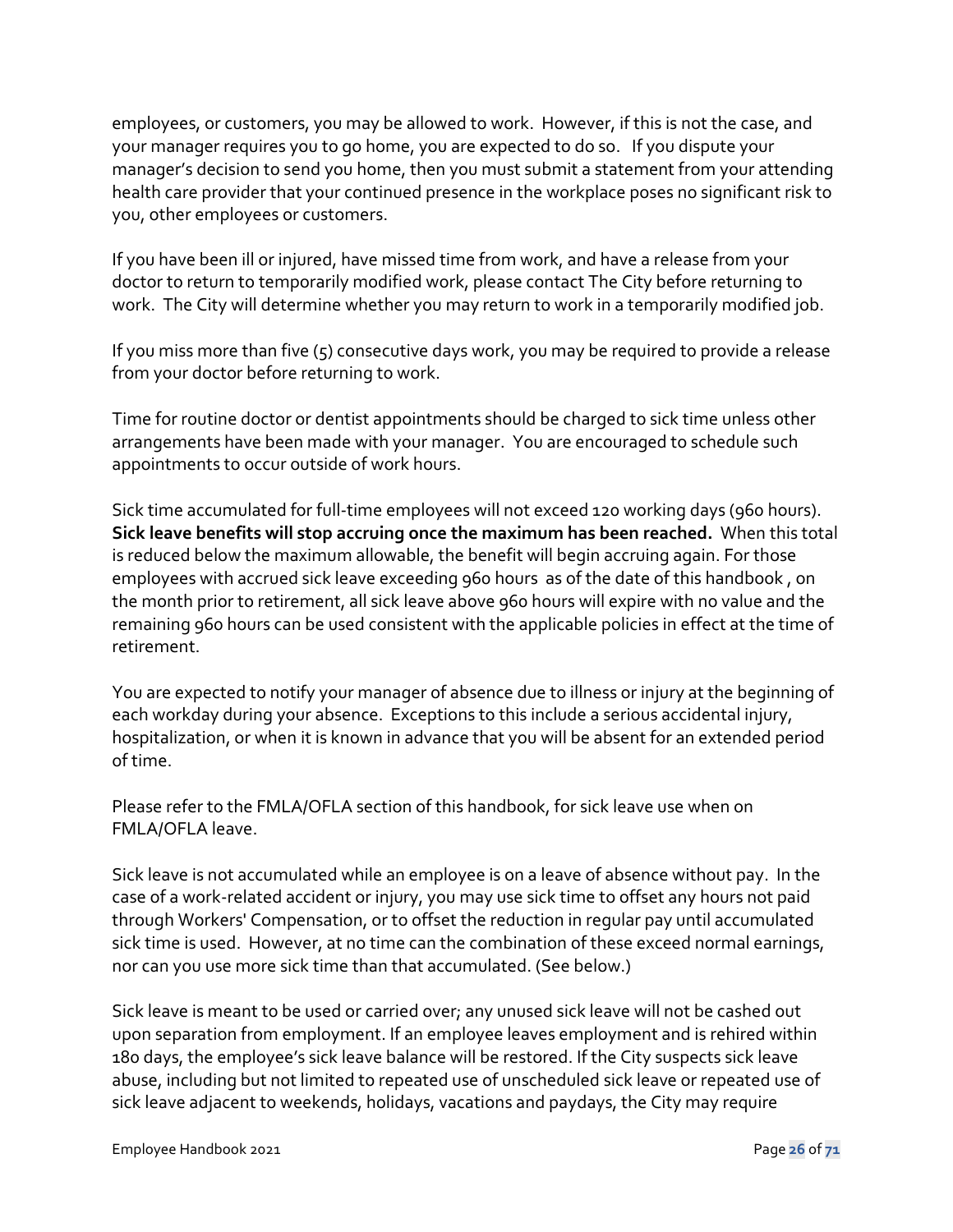documentation from a healthcare provider of the need of the employee to use sick time, regardless of whether the employee has used sick time for more than three consecutive days. Employees found to have abused sick leave as described here may also be subject to discipline, up to and including termination.

#### **Non-Represented Employee Sick Leave Incentive Program**

Each full-time non-represented employee accrues 96 hours of sick leave throughout the fiscal year. At the end of a fiscal year, those sick hours accrued but not used that exceed 64 hours are contributed to the employee's VEBA account. The contributions are made at the employee's salary rate of pay. Any remaining sick leave hours, up to 64 hours, are accumulated in the employee's current sick bank account.

Starting in 2022, all non-represented employees will be eligible for this benefit.

#### **Vacation Leave Donation and Use**

The purpose of donated vacation leave is to assist any eligible employees who have exhausted their accrued leave with additional paid leave through the donations from eligible co-workers. All donations will be kept confidential and donors will remain anonymous.

In order to qualify for a leave donation, an employee must meet the eligibility requirements of the Family Medical Leave Act and/or the Oregon Family Leave Act.

An employee who is receiving, or is eligible to receive, any ty pe of retirement disability, short term or long-term disability insurance, or other supplemental income is not eligible to receive donated leave.

Donated hours must not be processed in an amount greater than that which is approximately necessary to cover the employee's next occurring pay period.

If otherwise qualifying, donated leave may be used to provide paid Family & Medical Leave that would otherwise be unpaid but may not extend the length of Family & Medical Leave entitlement.

Donated leave may not be used to extend employment beyond the point that it would otherwise end by operation of law, rule, policy, or regulation. For example, if an employee would have otherwise been terminated due to layoff or other reasons, donated leave may not be used to extend employment.

The Requesting Employee (Recipient) Must:

 Provide documentation for a non-work related seriously disabling illness or injury, as certified by a physician.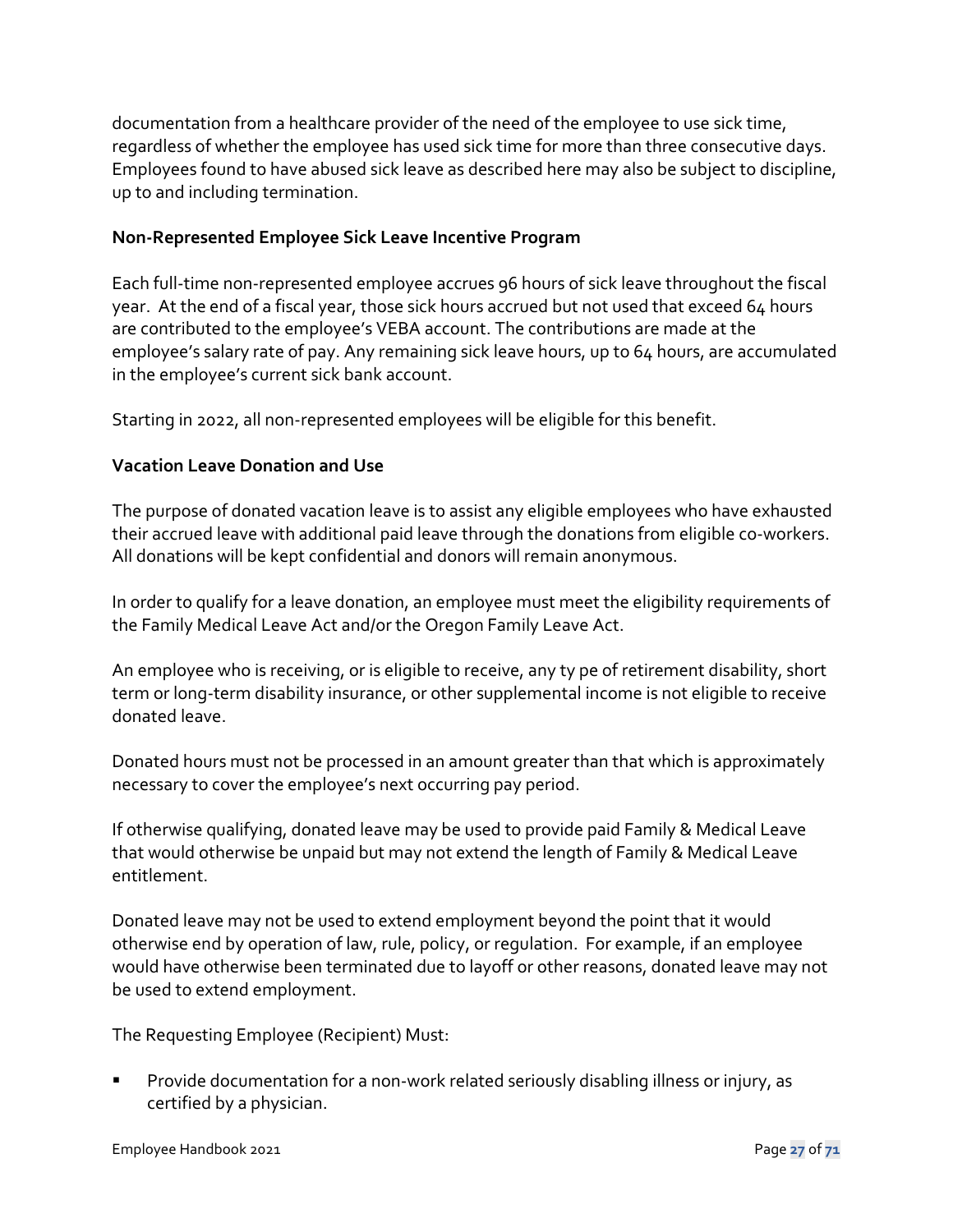- Have exhausted all vacation, sick, and compensatory accrued leave and not be on, or eligible for, disability leave or pay.
- Have worked one full year at the City and have received satisfactory performance evaluations.
- Submit a request for donated leave to their immediate manager and copy to Human Resources indicating reason and anticipated amount of lost work time.

The Donating Employee:

- Must complete and submit a designated form indicating the desire to donate to the Human Resources Department with manager approval.
- May donate up to as many hours of vacation time per calendar year as they'd like but must retain a minimum of 40 hours vacation leave.

Any decision by the Human Resources Department regarding Vacation Leave Donation will be binding. Donated time is calculated using the number of hours donated by the donator's hourly wage, and the recipient's hourly wage. Donated leave will be used as needed starting with the first donation received. Announcement of the need for sick leave will be made with the employee's cooperation and approval.

#### **H. Other Leaves of Absence**

The City recognizes that our employees may encounter many situations that require a temporary but extended absence from work. We offer several different types of leaves of absence for that purpose.

The type of leave may determine which employees are eligible and what procedure is to be followed in requesting and obtaining the leave. The effect of the leave on benefit accruals, benefits and reinstatement rights also vary according to the type of leave you are requesting. Each of these leaves is discussed below.

#### **Non-FMLA or OFLA Leave Without Pay**

Non-FMLA or OFLA leave without pay may be approved based on workload and business necessity, for limited duration, by the Department Director and the City Manager. Maximum duration allowable would not exceed one year. All requests will be considered on a case-bycase basis. Instances of leave without pay may affect an employee's annual performance appraisal date. The City has the right to make such a change and may do so at the discretion of the City Manager.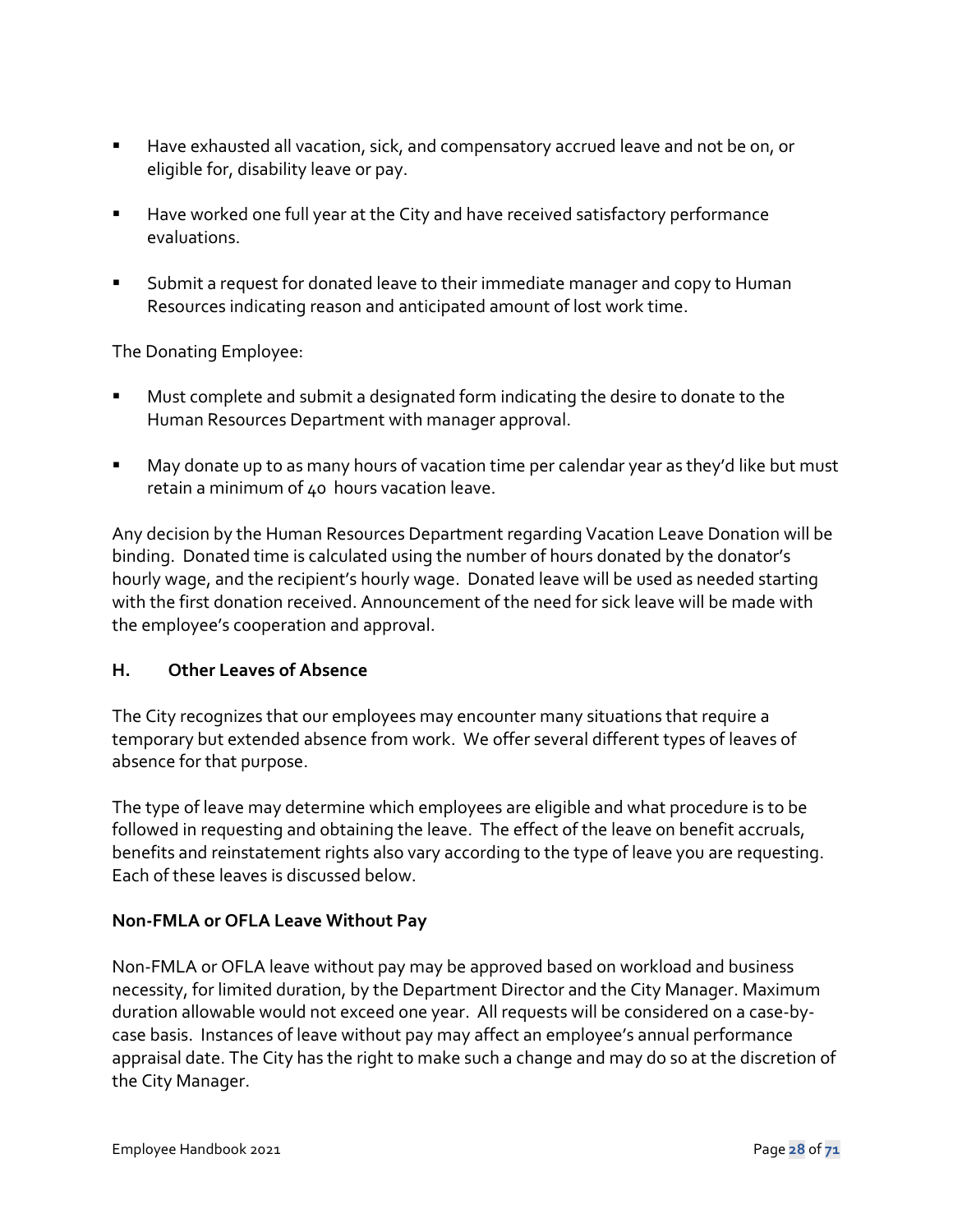#### **Bereavement Leave**

Employees who have worked for the City for 180 calendar days, and an average of 25 hours per week, may take up to two weeks of bereavement leave per death of a Family Member, to make arrangements necessitated by the death, to attend the funeral or memorial service, or to grieve. Employees who have worked for the City for 90-180 days may use up to 40 hours of accrued sick leave for bereavement purposes, and who have experienced the death of a Family Member (defined below). Employees who have worked for the City for fewer than 90 days may not be eligible for leave; ask Human Resources for more details.

A "Family Member" is defined to include the employee's spouse, same-sex domestic partner, child, parent, parent-in-law, grandparent, or grandchild, or the same relations of an employee's same-sex domestic partner or spouse. In addition, for purposes of bereavement The City recognizes siblings as eligible family members.

The City will pay employees up to five days of bereavement leave at the employee's regular pay rate. Employees may use any accrued sick leave or vacation time for extended time during the period of bereavement for up to two weeks.

Employees who wish to take bereavement leave must inform the City as soon as possible after receiving notification of a Family Member's death. Although prior notice is not required, verbal notice must be provided within 24 hours of beginning leave.

The two weeks of bereavement leave must be taken in the 60-day period following notice of a death of a family member.

Written notice must be provided to the employer within three days of returning to work.

#### **Military Leave**

Employees who wish to serve in the military and take military leave should contact Human Resources for information about their rights before and after such leave. You are entitled to reinstatement upon completion of military service, provided you return or apply for reinstatement within the time allowed by law.

Further, eligible employees called for initial active duty for training and for all periods of annual active duty for training as a member of the National Guard, National Guard Reserve or of any reserve component of the Armed Forces of the United States or of the United States Public Health Service, may be entitled to leave with pay for all regular workdays that fall within a period not to exceed 15 calendar days in any federal training year. Weekend drill obligations are not considered "federal active duty" for training under this policy; other requirements apply. Please contact Human Resources for more information and to make arrangements for this paid leave.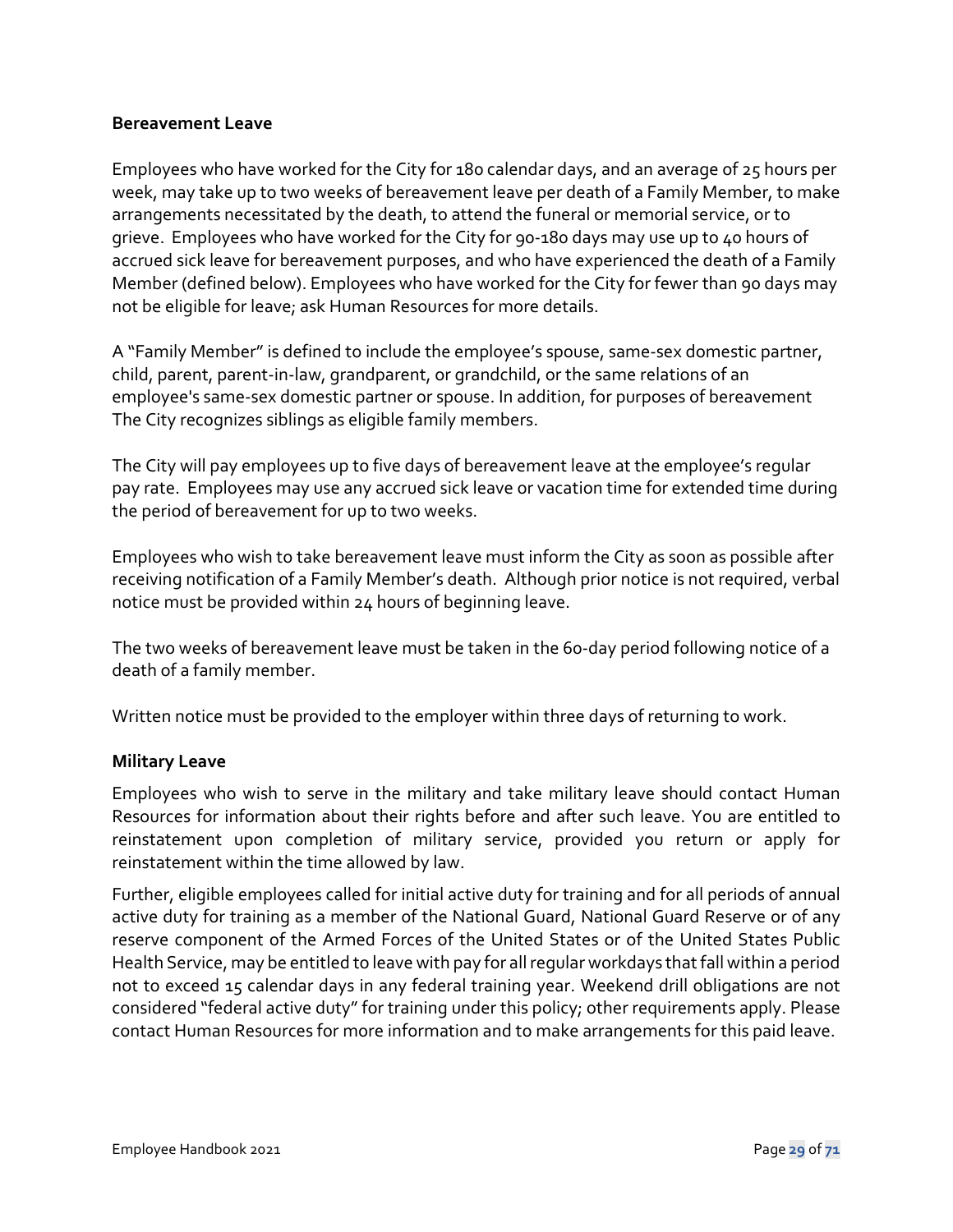#### **Jury Duty**

If you are notified or subpoenaed to serve as a juror, you may obtain a leave of absence.

- **Length of Leave -** Jury duty leave is available for the period of time covered by the initial subpoena or court order and any involuntary extensions.
- **Request Procedure -** You must notify your manager as soon as you receive the notice or as soon as is practicable in order for arrangements to be made to cover your position. If requested, you are expected to provide us with a copy of the subpoena or notice.
- **Jury Fee -** Employee endorses any fee to the City as a condition to the receipt of regular pay, excluding mileage and meal allowances. The employee shall remit to the City any amount received for jury duty fees. Any mileage and/or meal allowance provided the employee for jury duty shall not be considered in the amount received for jury duty.
- **Status of Benefits** Benefits are not affected by jury duty leaves.

#### **Witness Duty**

Employees who spend time as a witness (but not a party) in a City-related, legal proceeding will be treated as time worked for pay purposes, provided the time served occurs during regularly scheduled hours, the employee is subpoenaed to testify, and the employee submits witness fees to Payroll upon receipt.

Except for employee absences covered under the City's "Crime Victim Leave Policy" or "Domestic Violence Leave and Accommodation Policy" employees who are subpoenaed to testify in non-work-related legal proceedings, or who wish to testify in legal proceedings, must use any available vacation time to cover their absences from work. If the employee does not have any available vacation time, the employee's absence(s) will be unpaid. Employees must present a copy of the subpoena served on them to their supervisor for scheduling and verification purposes no later than 24 hours after being served.

#### **Domestic Violence Leave and Accommodation Policy**

Any employee who is a victim of domestic violence, sexual assault or stalking, or are parents of victims (minor children), may be eligible for this leave.

Reasons for taking leave include the employee's (or the employee's dependent's) need to: seek legal or law enforcement assistance or remedies; secure medical treatment for or time off to recover from injuries; seek counseling from a licensed mental health professional; obtain services from a victim services provider; or relocate or secure an existing home.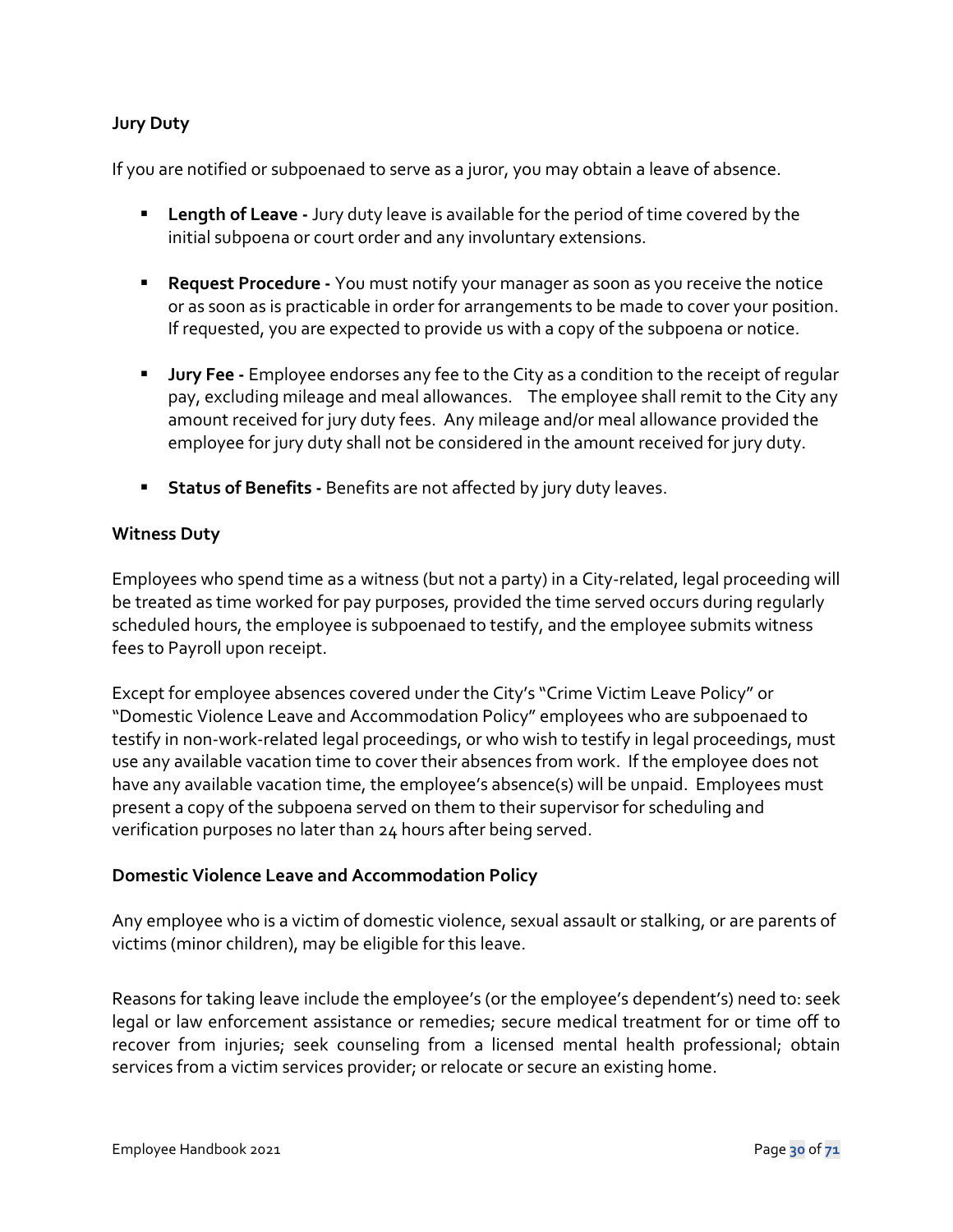An example of an eligible employee with a reasonable leave of absence if the employee or the employee's minor child or dependent needs time off to deal with issues of domestic violence, harassment, sexual assault, or stalking.

Leave is generally unpaid, but the employee may use any accrued vacation or similar paid time off while on this type of leave.

When seeking this type of leave, the employee should provide as much advance notice as is practicable of his or her intention to take leave, unless giving advance notice is not feasible.

Notice of need to take leave should be provided by submitting a request for leave in writing to Human Resources as far in advance as possible, indicating the time needed, when the time will be needed, and the reason for the leave. The City will then generally require certification of the need for the leave, such as a police report, protective order or other evidence of a court proceeding, or documentation from a law enforcement officer, attorney, healthcare professional, member of the clergy, or victim services provider.

If more leave than originally authorized needs to be taken, the employee should give the City notice as soon as is practicable prior to the end of the authorized leave. When taking leave in an unanticipated or emergency situation, the employee must give verbal or written notice as soon as is practicable. When leave is unanticipated, this notice may be given by any person on the employee's behalf.

The City may provide reasonable safety accommodations for an employee who is a victim of domestic violence, harassment, sexual assault, or stalking, if the employee requests it, and if it does not impose an undue hardship on the City.

Examples of reasonable accommodation include, but are not limited to: transfer, reassignment, modified schedule, unpaid leave from employment, changed work telephone number, changed work station, installed lock, implemented safety procedure, or any other adjustment to a job structure, workplace facility or work requirement.

#### **Crime Victim Leave Policy**

Any employee who has worked an average of at least 25 hours per week for 180 days is eligible for reasonable, unpaid leave to attend criminal proceedings if the employee or his/her immediate family member (defined below) has suffered financial, social, psychological or physical harm as a result of being a victim of certain felonies, such as kidnapping, rape, arson, and assault.

"Immediate family member" includes a spouse, registered same-sex domestic partner, father, mother, sibling, child, stepchild, or grandparent.

Employees who are eligible for crime victim leave must: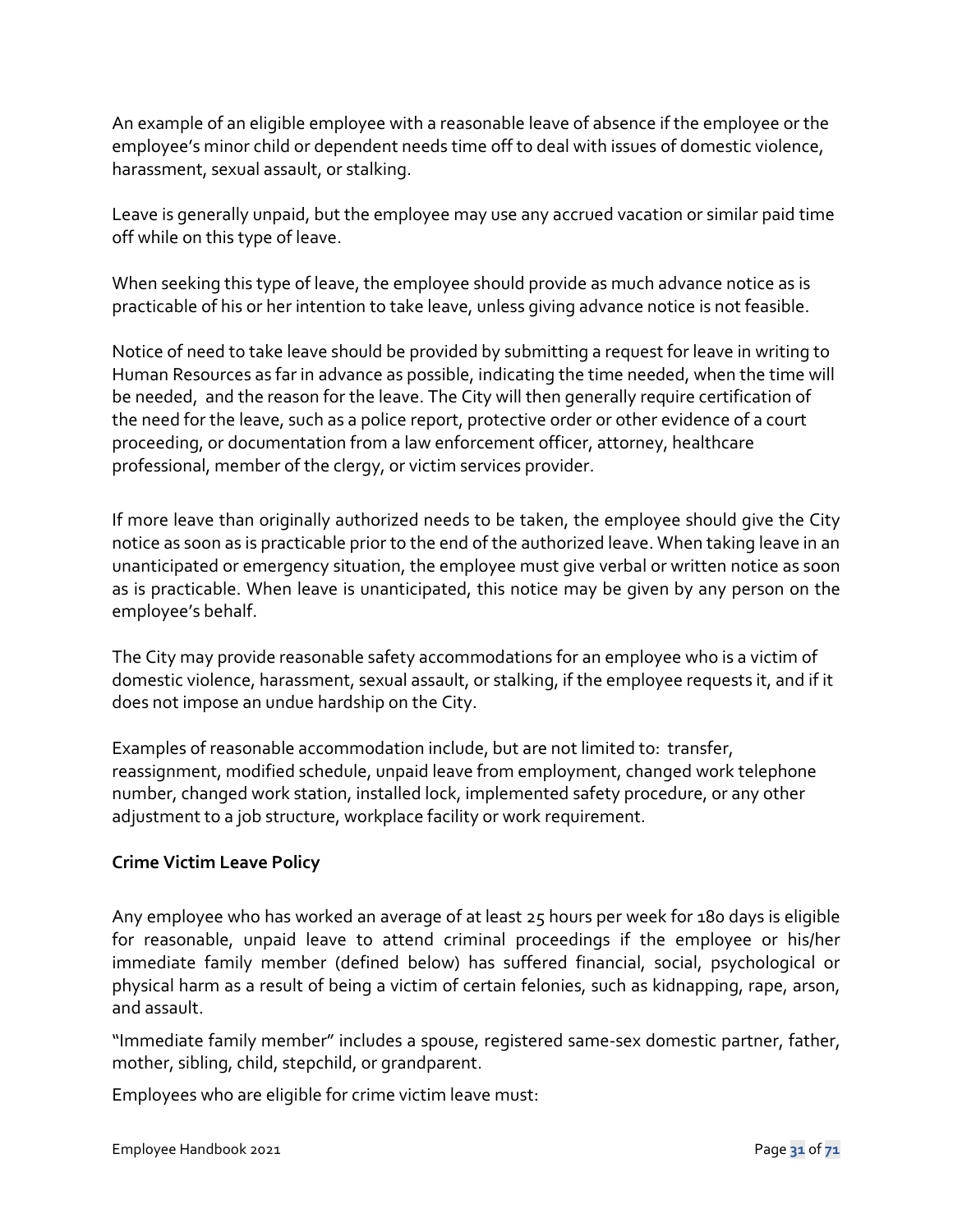- Use any accrued, but unused vacation/sick leave during the leave period;
- Provide as much advance notice as is practicable of his/her intention to take leave (unless giving advance notice is not feasible); and
- Submit a request for the leave in writing to Human Resources as far in advance as possible, indicating the amount of time needed, when the time will be needed, and the reason for the leave.

In all circumstances, the City may require certification of the need for leave, such as copies of any notices of scheduled criminal proceedings that the employee receives from a law enforcement agency or district attorney's office, police report, a protective order issued by a court, or similarly reliable sources.

#### **I. Vacation/Sick/Compensatory Leave Reporting**

All City employees (exempt and non-exempt) are required to report any vacation or anticipated sick leave in advance, using City of Klamath Falls' reporting system (ESS).

#### **J. Family and Medical Leave: Federal (FMLA) / Oregon (OFLA)**

The following is a summary of Family and Medical Leave policy and procedures under the federal Family Medical Leave Act (FMLA) and the Oregon Family Leave Act (OFLA). Generally, and as will be discussed, eligible employees are entitled to 12 weeks of unpaid leave of absence for the reasons identified below. Federal and state law prohibit retaliation against an employee with respect to hiring or any other term or condition of employment because the employee asked about, requested or used Family and Medical Leave. In all cases, applicable Oregon and federal laws, rules, policies and collective bargaining agreements govern the employee's and the City's rights and obligations, not this policy.

FMLA and OFLA are not optional. The law requires the City to provide these entitlements.

Employees seeking further information should contact Human Resources. Please also refer to the "Employee Rights and Responsibilities Under the Family Medical Leave Act" and "Oregon Family Leave Act" notices posted in the employee break rooms, which are incorporated here by reference.

#### **Definitions**

#### *Child/Son or Daughter*

For purposes of OFLA, "child" includes a biological, adopted, foster or stepchild, the child of a registered same-sex domestic partner or a child with whom the employee is in a relationship of *in loco parentis*. For purposes of OFLA Serious Health Condition Leave, the "child" can be any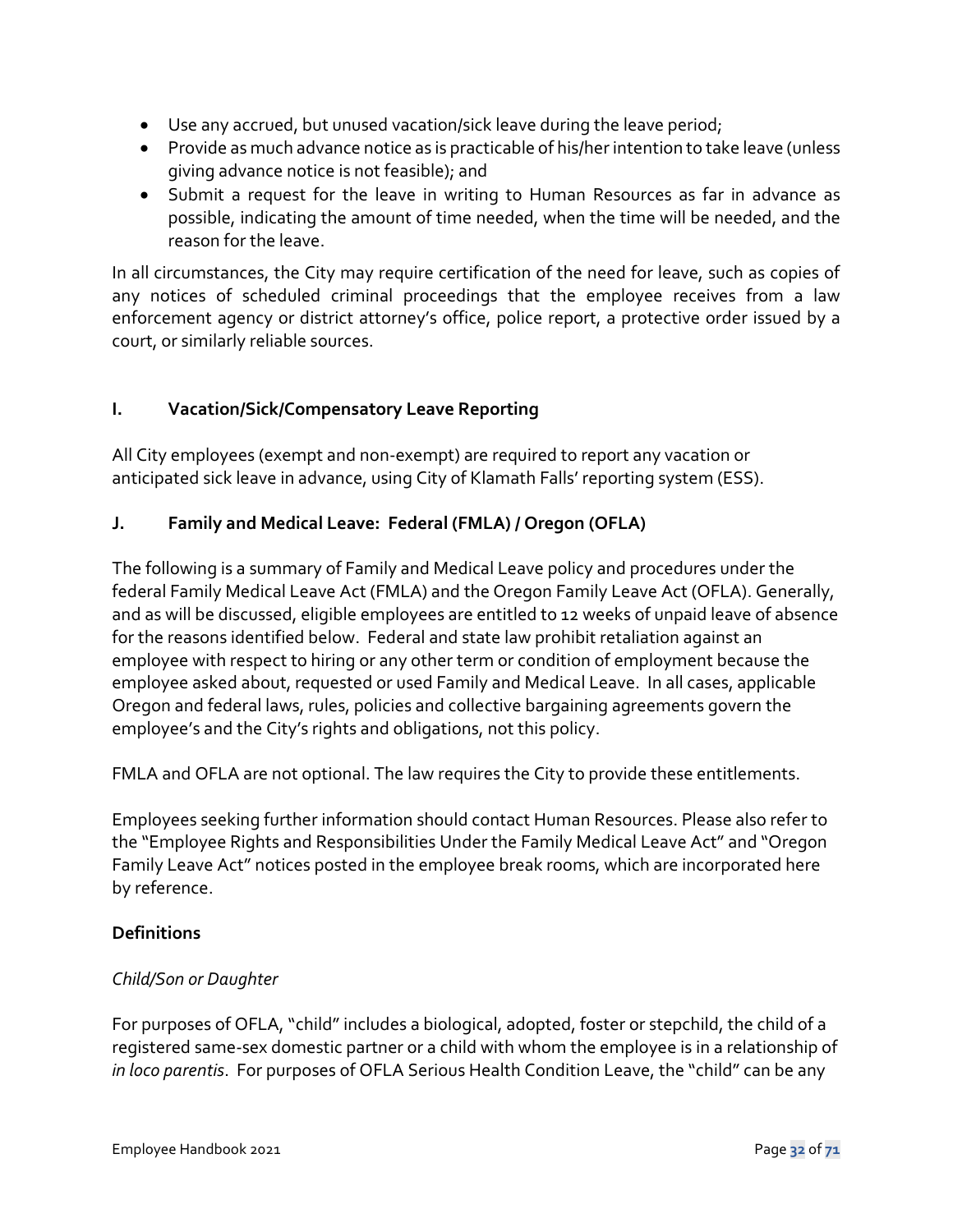age; for all other types of leave under OFLA, the "child" must be under the age of 18 or over 18 if incapable of self-care.

A "son or daughter" is defined by FMLA as a biological, adopted, or foster child, a stepchild, a legal ward, or a child of a person standing *in loco parentis* who is either under 18 years of age or is 18 years of age or older and "incapable of self-care because of a mental or physical disability" at the time FMLA leave is to commence. FMLA also provides separate definitions of "son or daughter" for FMLA military family leave that are not restricted by age – see below.

#### *Eligible Employee*

OFLA – To qualify for OFLA leave for a Serious Health Condition or Sick Child Leave, an employee must have been employed for at least 180 days and worked an average of at least 25 hours per week. To qualify for Parental Leave under OFLA, an employee must have been employed for at least 180 days (no per-week hourly minimum is required).

OMFLA – For purposes of Oregon Military Family Leave Act leave, the employee need have only worked 20 hours per week (no minimum tenure required). A different calculation method applies for reemployed service members under USERRA who seek OMFLA leave.

FMLA – Employees are eligible for FMLA leave if they have worked for a covered employer for at least one year (which may be based on separate stints of employment) and for 1,250 hours during the 12 months preceding the date leave is to begin. They must also be employed at a worksite where 50 or more employees are employed by the employer within 75 miles of that worksite.

Leave under Oregon and federal law will run concurrently when permitted.

#### *Family Medical Leave*

This includes all the types of leave identified in the section below, entitled "Reasons for Taking Leave," unless otherwise specified.

#### *Family Member*

For purposes of FMLA, "family member" is defined as a spouse, parent or a "son" or "daughter" (defined above).

For purposes of OFLA, "family member" includes the definitions found under FMLA and includes a parent-in-law, grandparent, grandchild, registered same-sex domestic partner, and parent or child of a registered same-sex domestic partner.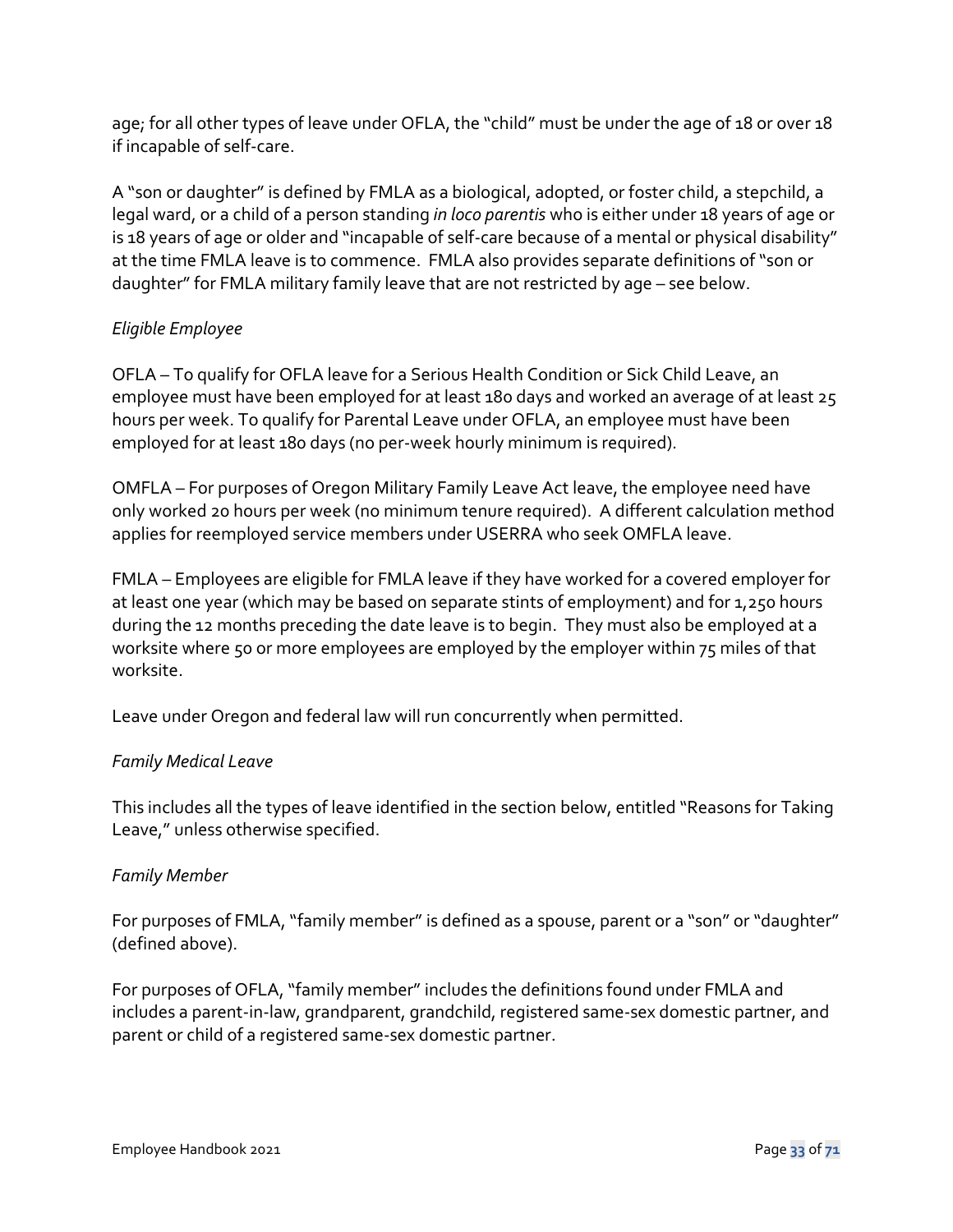#### *Serious Health Condition*

"Serious health condition" is defined under FMLA and OFLA as an illness, injury, impairment, or physical or mental condition that involves either an overnight stay in a medical care facility, or continuing treatment by a health care provider for a condition that either prevents the employee from performing the functions of the employee's job, or prevents the qualified family member from participating in school or other daily activities.

Subject to certain conditions, the continuing treatment requirement may be met by a period of incapacity of more than three consecutive calendar days combined with at least two visits to a health care provider or one visit and a regimen of continuing treatment, or incapacity due to pregnancy, or incapacity due to a chronic condition.

Other conditions may meet the definition of a "serious health condition". The common cold, flu, earaches, upset stomach, minor ulcers, headaches other than migraine, routine dental or orthodontia problems, periodontal disease, and cosmetic treatments (without complications), are examples of conditions that are not generally defined as serious health conditions.

#### **Reasons for Taking Leave**

Family Medical Leave may be taken under any of the following circumstances:

1. Call to Active Duty Leave: Eligible employees with a spouse, son, daughter or parent on active duty or call to active duty status in the regular Armed Forces, National Guard or Reserves in support of a contingency operation may use their 12-week leave entitlement to address certain "qualifying exigencies." "Qualifying exigencies" may include attending certain military events, arranging for alternative childcare, addressing certain financial and legal arrangements, attending certain counseling sessions, and attending post-deployment reintegration briefings. This type of leave is available under FMLA only; however, under OFLA, specifically under the Oregon Military Family Leave Act, during a period of military conflict, as defined by the statute, eligible employees with a spouse or registered same-sex domestic partner who is a member of the Armed Forces, National Guard, or military reserve forces of the U.S. and who has been notified of an impending call or order to active duty, or who has been deployed, is entitled to a total of 14 days of unpaid leave per deployment after the military spouse or registered same-sex domestic partner has been notified of an impending call or order to active duty and before deployment and when the military person is on leave from deployment.

2. Employee's Serious Health Condition Leave: To recover from or seek treatment for an employee's serious health condition, including pregnancy-related conditions and prenatal care.

3. Family Member's Serious Health Condition Leave: To care for a family member with a serious health condition.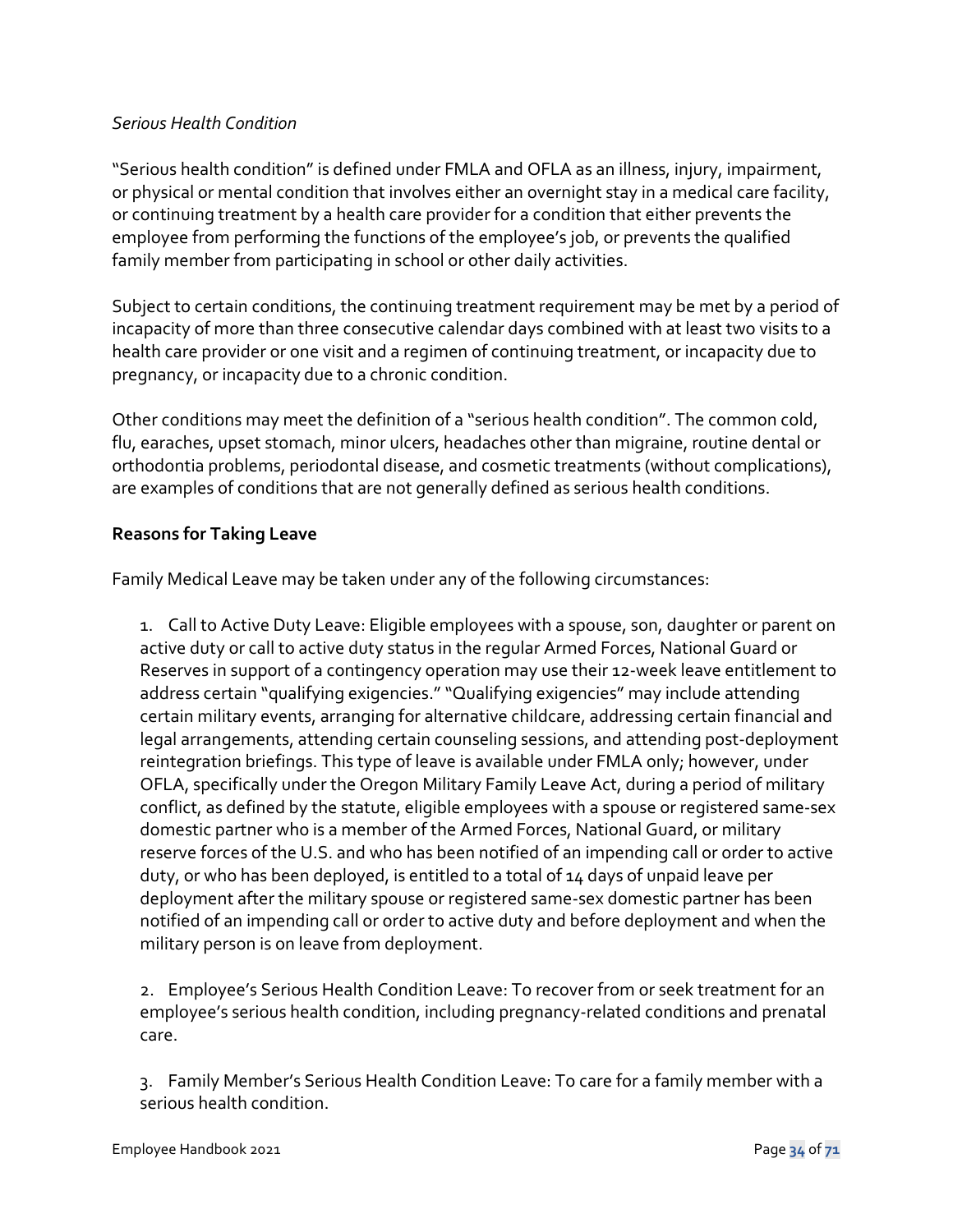4. Parental Leave: For the birth of a child or for the placement of a child under 18 years of age for adoption or foster care. Parental leave must be completed within 12 months of the birth of a newborn or placement of an adopted or foster child.

5. Pregnancy Disability Leave: For incapacity due to pregnancy, prenatal medical care or birth.

6. Servicemember Family Leave: Eligible employees may take up to 26 weeks of leave to care for a "covered servicemember" during a single 12-month period. A "covered servicemember" is a current member of the Armed Forces, including a member of the National Guard or Reserves, who has a serious injury or illness incurred in the line of duty on active duty that may render the servicemember medically unfit to perform his or her duties for which the servicemember is undergoing medical treatment, recuperation, or therapy; or is in outpatient status; or is on the temporary disability retired list. Under some circumstances, a veteran will be considered a "covered servicemember." This type of leave is available under FMLA only.

7. Sick Child Leave: To care for a child who suffers from an illness or injury that does not qualify as a serious health condition but that requires home care. This type of leave does not provide for routine medical and dental appointments or issues surrounding the availability of childcare when the child is not ill or injured. Sick child leave is not available if another family member is able and willing to care for the child. This type of leave is available only to employees who are eligible under OFLA.

#### **Length of Leave**

In any one-year calculation period, eligible employees may take:

- Up to twelve (12) weeks of Parental Leave, Serious Health Condition Leave (employee's own or family member), Sick Child Leave, or Call to Active Duty Leave;
- In some cases, an additional twelve (12) weeks of leave may be available to an eligible employee for an illness, injury or condition related to pregnancy or childbirth that disables the employee; and
- In some cases, employees who take the entire twelve (12) weeks of OFLA Parental Leave will be entitled to an additional twelve (12) weeks of Sick Child Leave.

When leave is taken for Servicemember Family Leave, an eligible employee may take up to 26 weeks of leave during the One-Year Calculation Period to care for the servicemember. During the One-Year Calculation Period in which Servicemember Family Leave is taken, an eligible employee is entitled to a combined total of 26 weeks of FMLA Leave (some of which may include other types of FMLA-specific leaves of absence).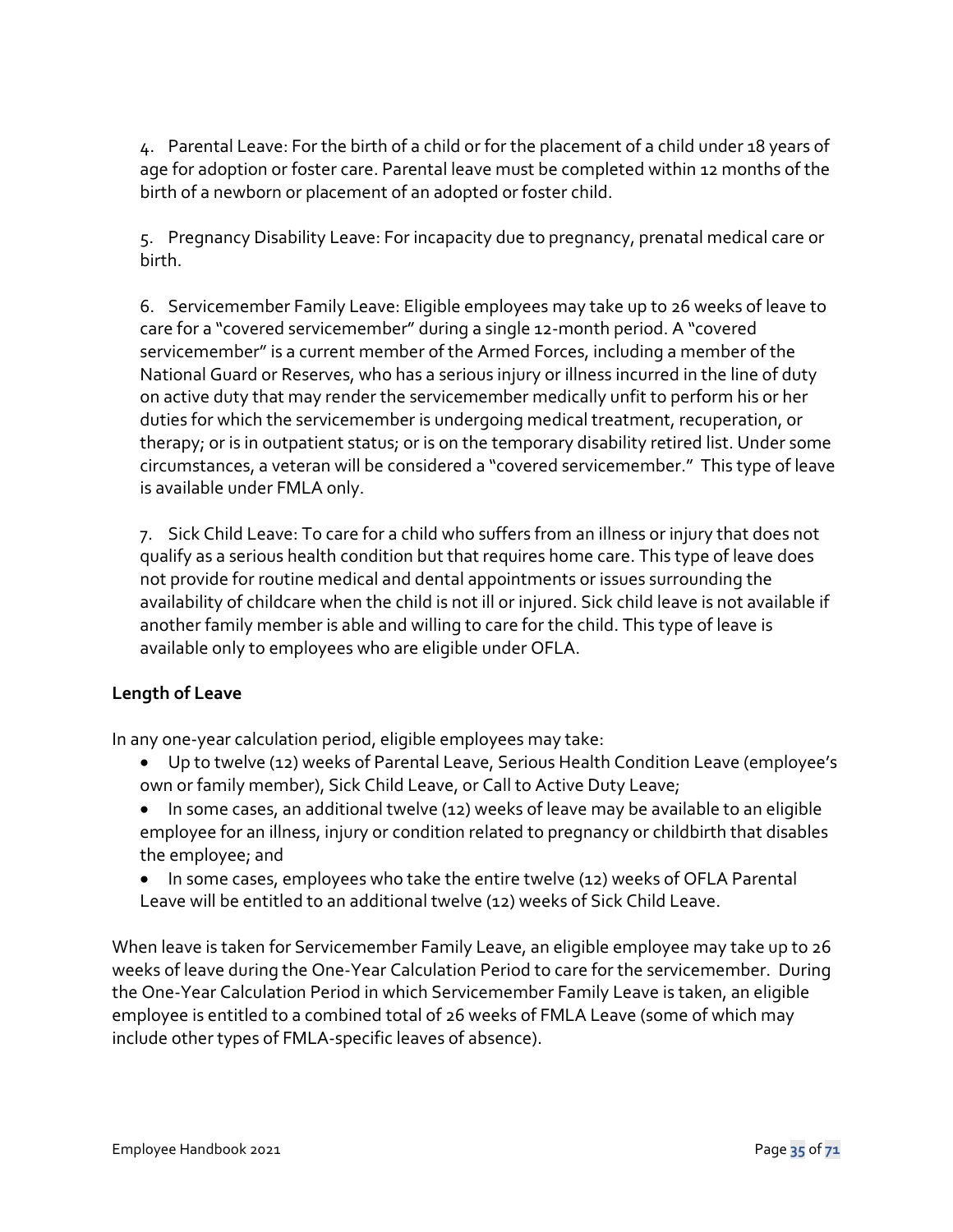#### **One-Year Calculation Period**

The "twelve-month period" during which leave is available (also referred to as the "one-year calculation period") will be determined by calendar year.

#### **Intermittent Leave**

Intermittent or reduced schedule leave may be taken during a period of Family member or Employee Serious Health Condition Leave or Servicemember Family Leave. Additionally, Call to Active Duty Leave may be taken on an intermittent or reduced leave schedule basis. An employee may be temporarily reassigned to a position that better accommodates an intermittent or reduced schedule; employees covered by OFLA will not be reassigned without their express consent and agreement. Employees must make reasonable efforts to schedule planned medical treatments so as to minimize disruption of City operations, including consulting management prior to the scheduling of treatment in order to work out a treatment schedule which best suits the needs of both City and the employee. Intermittent leave for Parental Leave is not available.

#### **Employee Responsibilities – Notice**

Employees must provide at least 30 days' advance notice before Family Medical Leave is to begin if the reason for leave is foreseeable based on an expected birth, placement for adoption or foster care, planned medical treatment for a serious health condition of the employee or of a family member, or the planned treatment for a serious injury or illness of a covered servicemember (Servicemember Family Leave). If 30 days' notice is not practicable, such as because of a lack of knowledge of approximately when leave will be required to begin, a change in circumstances, or a medical emergency, notice must be given as soon as practicable.

For Call to Active Duty Leave, notice must be provided as soon as practicable, regardless of how far in advance such leave is foreseeable.

Whether leave is to be continuous or is to be taken intermittently or on a reduced schedule basis, notice need only be given one time, but the employee will let Human Resources know as soon as practicable if dates of scheduled leave change or are extended, or were initially unknown.

If circumstances change during the leave and the leave period differs from the original request, the employee must notify Human Resources within three business days, or as soon as possible. Further, employees must provide written notice within three days of returning to work.

Regardless of the reason for leave, or whether the need for leave is foreseeable, employees will be expected to comply with City's normal call-in procedures. Employees who fail to comply with City's leave procedures may be denied leave, subject to discipline, or the start date of the employee's Family Medical Leave may be delayed.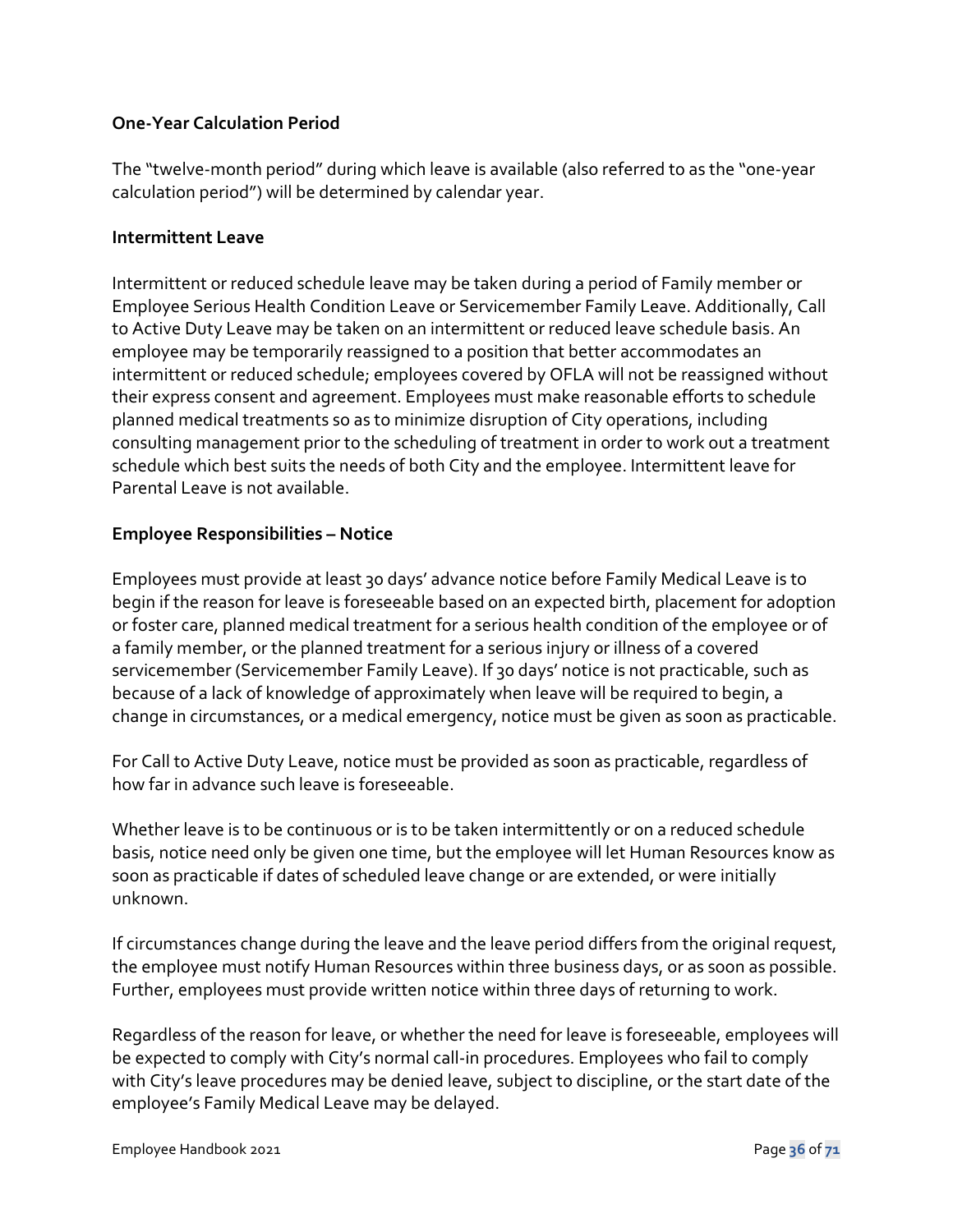## **Certification**

Generally speaking, employees must provide sufficient information for City to determine if the leave may qualify for FMLA or OFLA protection and the anticipated timing and duration of the leave. Sufficient information may include that the employee is unable to perform job functions, the family member is unable to perform daily activities, the need for hospitalization or continuing treatment by a health care provider, or circumstances supporting the need for either Call to Active Duty or Servicemember Family Leave.

Employees also must inform the employer if the requested leave is for a reason for which FMLA leave was previously taken or certified. Additionally:

- 1. Employees requesting serious health condition leave for themselves or to care for a covered family member will be required to provide certification from the health care provider of the employee or the covered family member to support the request.
- 2. Employees requesting sick child leave under OFLA may be required to submit, at a minimum, a note from a doctor if the employee has requested to use more than three days (i.e., one three-day occurrence or three separate instances) of sick child leave within a one-year period.

Employees must furnish City's requested medical certification information within fifteen (15) calendar days after such information is requested by City. In some cases (except for leave to care for a sick child), City may require a second or third opinion, at City's expense. Employees also may be required to submit subsequent medical verification.

Employees will not be asked for, and they should not provide, any genetic information about themselves or a family member in connection with a FMLA/OFLA medical certification.

### **Fitness-for-Duty Certification**

If Family Medical Leave is for the employee's own serious health condition, the employee must furnish, prior to returning to work, medical certification (fitness-for-duty certification) from their health care provider stating that the employee is able to resume work. Substitution of Paid Leave for Unpaid Leave

Employees are required to use any available vacation, floating holidays and sick pay while on approved Family Medical Leave. If the employee's vacation pay and sick pay time is exhausted, the leave will be unpaid.

An employee may choose to use accrued compensatory time while on FMLA or OFLA leave although the City may not require its use for FMLA or OFLA leave. The use of compensatory time off may not be counted against the employee's FMLA or OFLA twelve (12)-week entitlement as stated in federal or state law or regulations.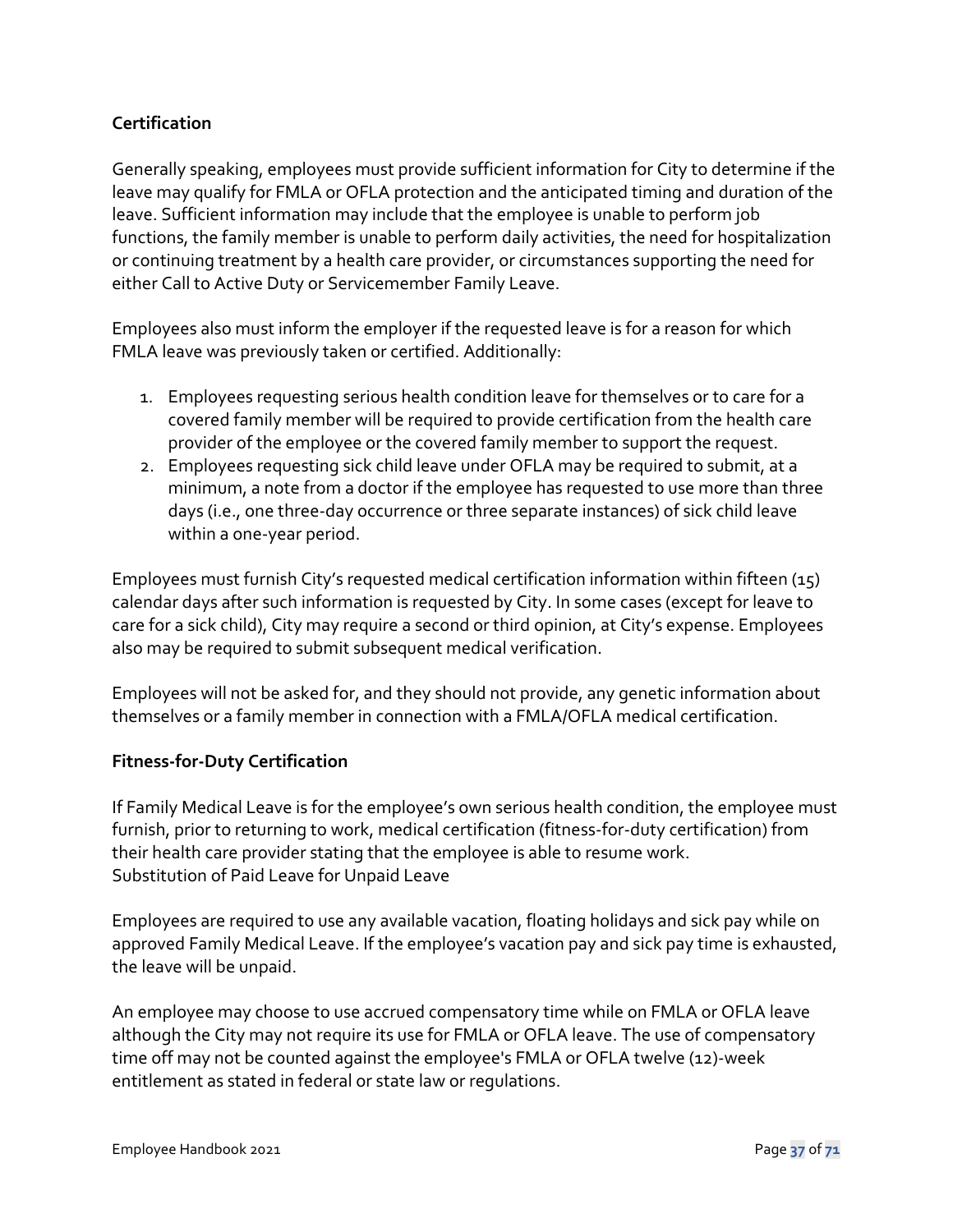#### **Holiday Pay While on Leave**

Employees using vacation pay or sick pay during a portion of approved Family Medical Leave in which a holiday occurs will qualify to receive holiday pay. Employees who are on unpaid leave during a holiday will not qualify to receive holiday pay.

#### **On-the-Job Injury or Illness**

Periods of employee disability resulting from a compensable on-the-job injury or illness will qualify for FMLA Leave if the injury or illness is a "serious health condition" as defined by applicable law.

OFLA leave will not be reduced by and will not run concurrently with any period the employee is unable to work because of a disabling compensable injury; however, if the injury or illness is a "serious health condition" as defined by Oregon law and the employee has refused a bona fide offer of light-duty or modified employment, OFLA leave will commence.

If the employee's serious health condition is the result of an on-the-job injury or illness, the employee may qualify for workers' compensation time-loss benefits.

#### **Benefits While on Leave**

If an employee is on approved FMLA and/or OFLA Leave, City will continue the employee's health coverage under any "group health plan" on the same terms as if the employee had continued to work.

An employee wishing to maintain health insurance during a period of approved FMLA or OFLA leave will be responsible for bearing the cost of his/her share of group health plan premiums which had been paid by the employee prior to the OFLA/FMLA leave. Employees will not accrue vacation, sick leave or other benefits (other than health insurance) while the employee is on a FMLA or OFLA leave. The leave period, however, will be treated as continuous service (i.e., no break in service) for purposes of vesting and eligibility to participate in the City's benefit plans.

### **Job Protection**

Employees returning to work from Family Medical Leave will be reinstated to their former position. If the position has been eliminated, the employee may be reassigned to an available equivalent position. Reinstatement is not guaranteed if the position has been eliminated under circumstances where the law does not require reinstatement.

Employees are expected to promptly return to work when the circumstances requiring Family Medical Leave have been resolved, even if leave was originally approved for a longer period. With the exception of employees on leave as the result of an on-the-job injury or illness or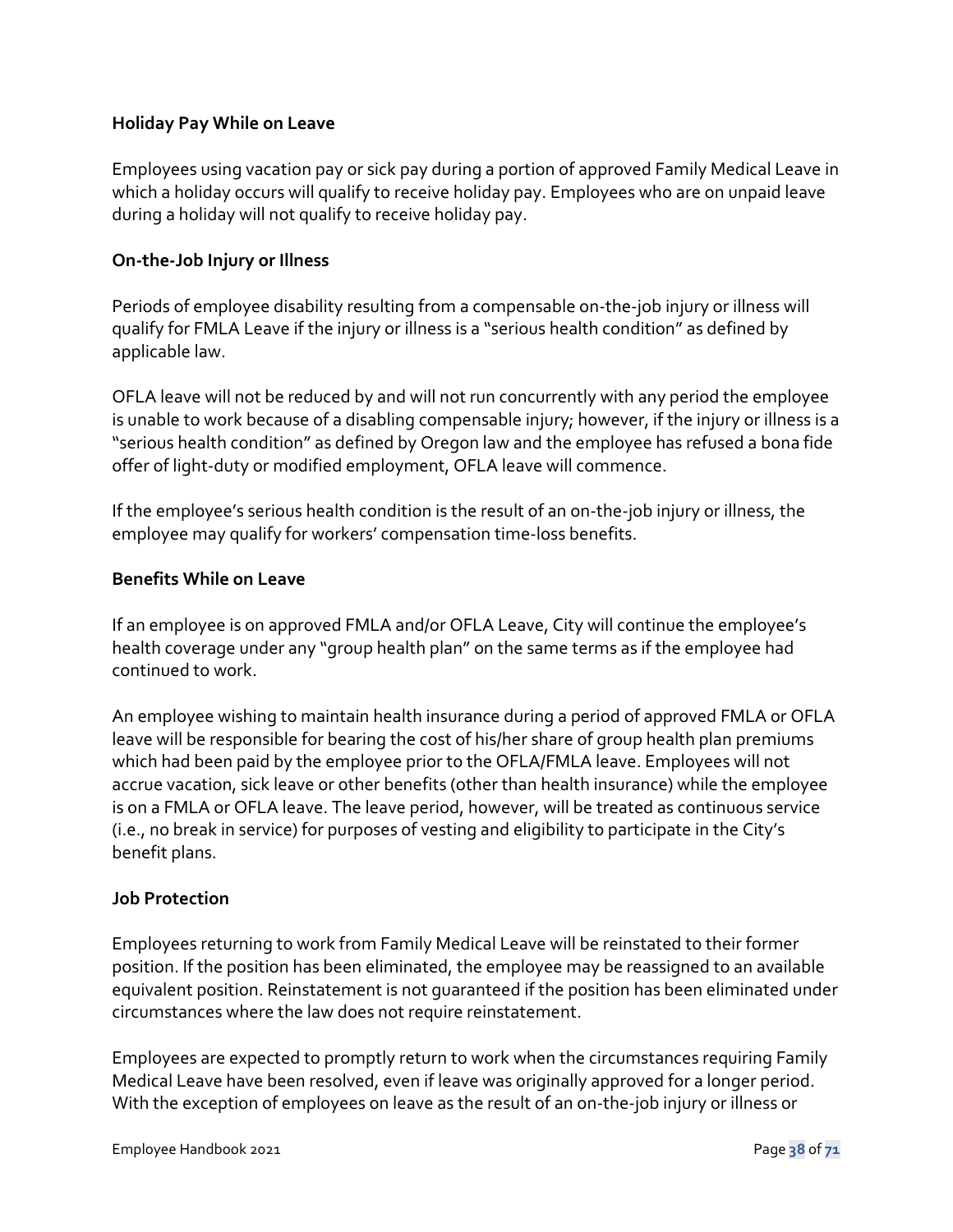otherwise required by law, reinstatement shall not be considered if the leave period exceeds the maximum allowed.

The use of Family Medical Leave cannot result in the loss of any employment benefit that accrued prior to the start of an employee's leave.

## **Outside Employment While on Leave**

Employees who work for other employers during a "serious health condition" leave may be subject to discipline up to and including termination. Additionally, all employees who use Family Medical Leave for reasons other than the reason for which leave had been granted may be subject to discipline up to and including termination.

## **K. Religious Observances Leave and Accommodation Policy**

The City respects the religious beliefs and practices of all employees. The City will make, upon request, an accommodation for such observances when a reasonable accommodation is available that does not create an undue hardship on the City's business. Employees may use vacation or unpaid time for religious holy days or to participate in a religious observance or practice; if accrued leave is not available, then an employee may request to take unpaid leave.

### **Expression of Breast Milk**

The City will provide reasonable rest periods to accommodate an employee who needs to express milk for her child eighteen (18) months of age or younger. If possible, the employee will take the rest periods to express milk at the same time as the rest breaks or meal periods that are otherwise provided to the employee. If not possible, or if the employee is exempt from overtime laws, the employee is entitled to take a reasonable period each time the employee has a need to express milk.

The City will treat the rest breaks used by the employee for expressing milk as paid rest breaks up to the amount of time the City is required to provide as paid rest breaks and/or meal periods under applicable personnel rules or collective bargaining agreements. Additional time needed beyond the paid rest breaks and/or meal periods may be taken as unpaid time.

If an employee takes unpaid rest breaks, the City may, at the discretion of the employee's supervisor, allow the employee to work before or after her normal shift to make up the amount of time used during the unpaid rest periods. The City will allow, but not require, an employee to substitute paid leave time for unpaid rest periods taken in accordance with this policy.

The City will make a reasonable effort to provide the employee with a private location within close proximity to the employee's work area to express milk. For purposes of this policy, "close proximity" means within walking distance from the employee's work area that does not appreciably shorten the rest or meal period. A "private location" is a place, other than a public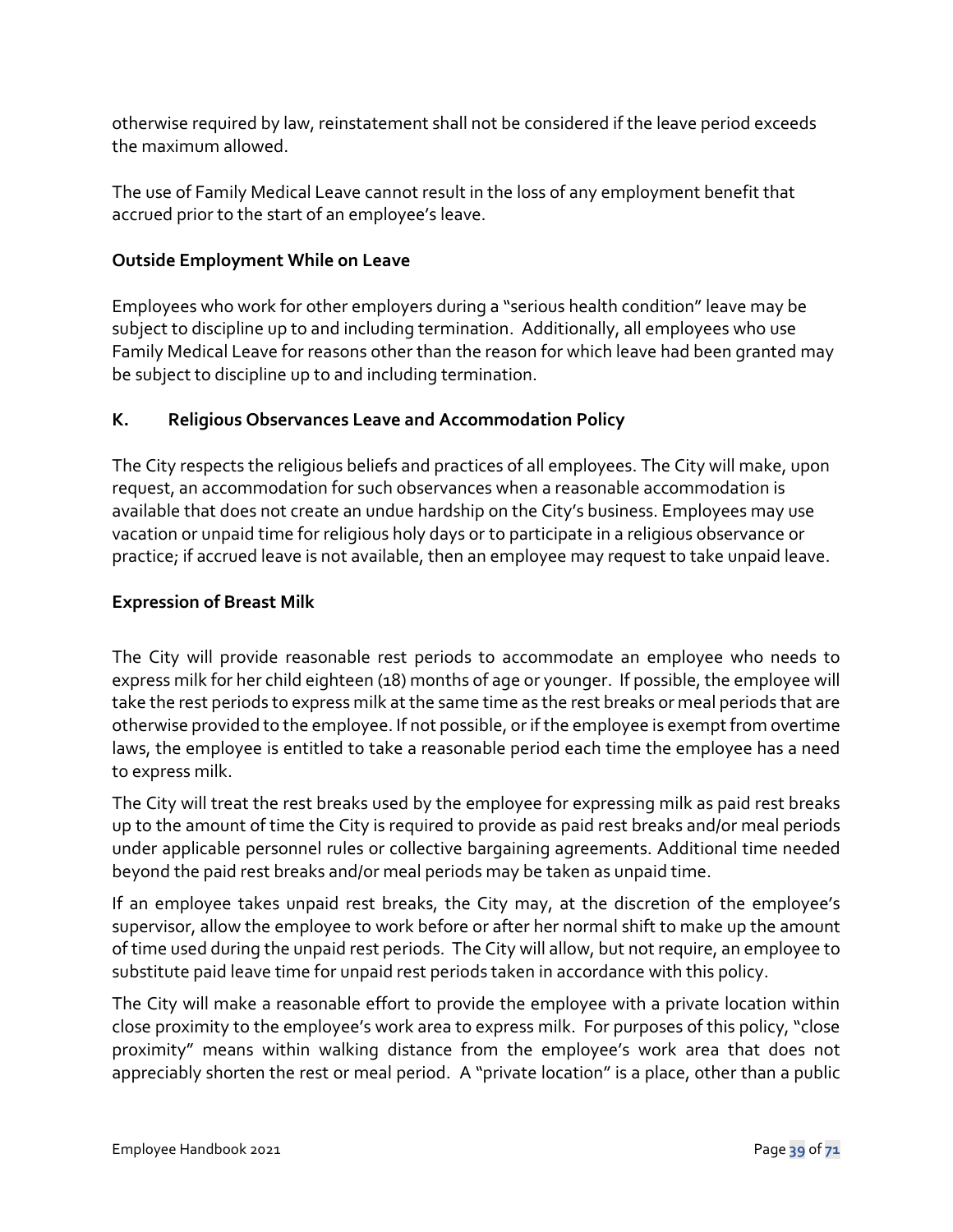restroom or toilet stall, in close proximity to the employee's work area for the employee to express milk concealed from view and without intrusion by other employees or the public.

If a private location is not within close proximity to the employee's work area, the City will identify a private location the employee can travel to. The travel time to and from the private location will not be counted as a part of the employee's break period.

#### Notice

An employee who intends to express milk during work hours must give their supervisor or Human Resources reasonable oral or written notice of her intention to do so in order to allow the City time to make any preparations necessary for compliance with this rule.

#### **Storage**

Employees are responsible for storing expressed milk. Employees may bring a cooler or other insulated food container to work for storing the expressed milk. If an office provides access to refrigeration for personal use, an employee who expresses milk during work hours may use the available refrigeration.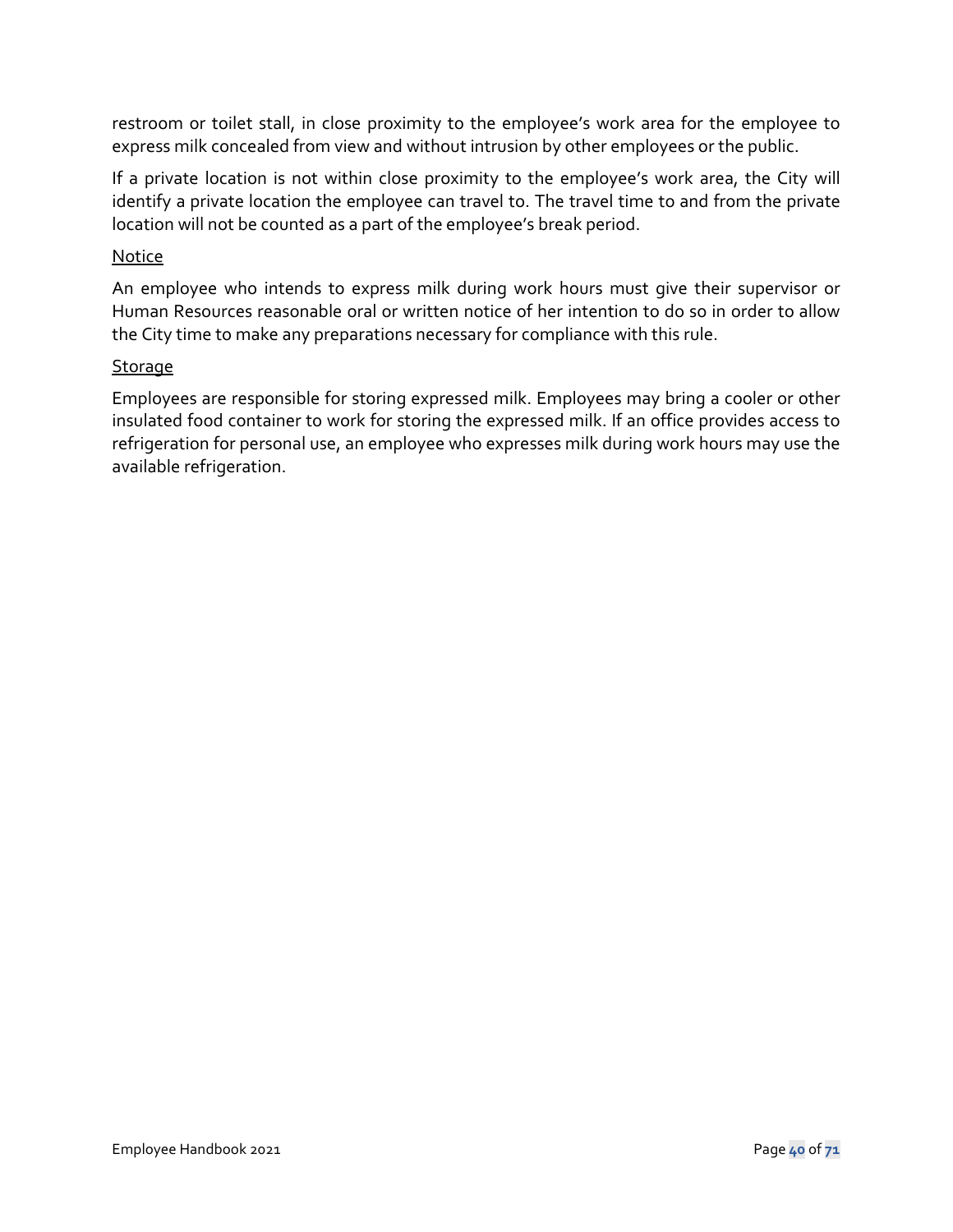# **VI. EMPLOYEE-INCURRED EXPENSES AND REIMBURSEMENT**

The City will pay all actual and reasonable business-related expenses you incur in the performance of your job responsibilities. All such expenses incurred must be pre-approved by your manager before reimbursement will be made.

Per diem expense reports must be submitted within one month of the expense being incurred following authorized travel. Otherwise the employee risks forfeiting their payment or reimbursement.

### **A. Mileage Reimbursement**

Employees will be reimbursed for authorized use of their personal vehicles at a rate, consistent with the GSA rate for authorized personal vehicles, found at [www.gsa.gov/mileage](http://www.gsa.gov/mileage) . Other related expenditures (e.g., parking) are also reimbursed upon submission of receipts on an expense report.

Any traffic citations- including parking tickets, court-ordered fees, and attorney fees - are the responsibility of the employee and will not be reimbursed by the City.

### **B. Educational Workshop Travel & Meal Reimbursement Policy**

The City encourages employees to avail themselves of training and educational opportunities in support of their functions on behalf of the City. The following guidelines apply with respect to registration, travel, accommodation, meal and other approved expenses in connection with seminars, workshops, or other educational events attended by the employee at the request of the City, approved by the City, or that are authorized by the Department Director as mandatory training programs.

### **Registration/Accommodation**

o The City will pay employee registration fees and charges for accommodation at the single room rate. If a spouse/significant other accompanies an employee, the City will not be responsible for their additional registration and accommodation costs.

#### **Travel**

o The City will pay for the cost of travel by employees to approved training and educational workshops and seminars, using GSA mileage rates for auto travel and actual coach class airfare for airline travel. Spouses/significant others may accompany employees to these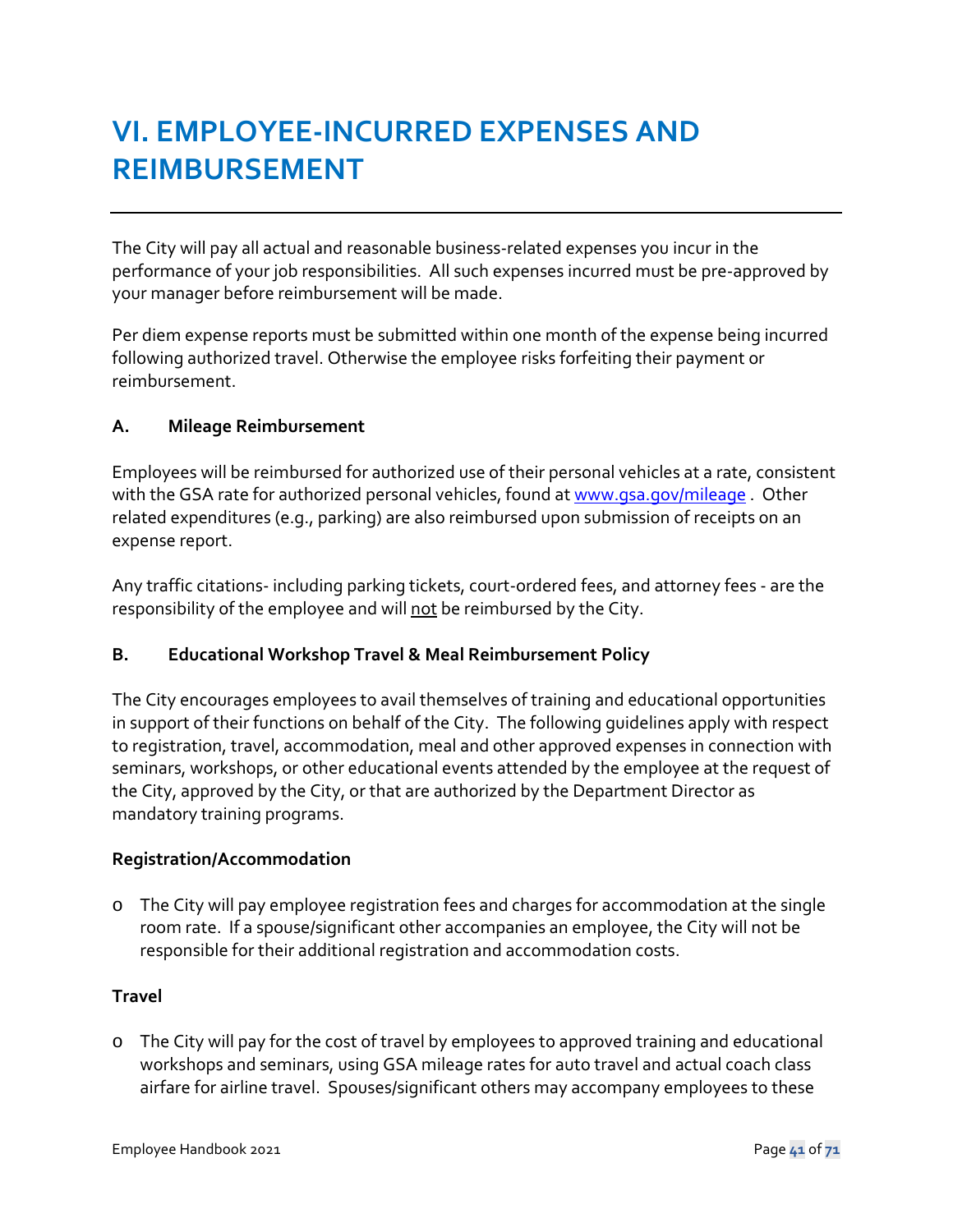events, but the City will not be responsible for any of their associated travel or accommodation costs.

#### **Meals**

- o The City will reimburse employees on a per diem basis for meals and incidental expenses associated with attendance at events/activities as a City representative. Per diem rates are found by connecting to the website [www.gsa.gov/perdiem](http://www.gsa.gov/perdiem) and choosing the destination for the event/activity. No receipts are required.
- o Meals provided at the event/activity which are eaten by the traveler, would be deducted from the per diem using the M&EI breakdown on [www.gsa.gov/perdiem.](http://www.gsa.gov/perdiem)
- o The City will not usually pay for meals of spouses/significant others, unless the meal is associated with a City group function where the attendance of the employee is required, and it is appropriate to bring a spouse/significant other.
- o The City will not pay for the consumption of alcoholic beverages.

\**If you are uncertain as to whether a planned expense is reasonable; whether a meal is covered and/or will be reimbursed; whether an employee guest's meal is "associated" and reimbursable; or whether an alcoholic beverage is incidental to a group function, you are expected to broach this uncertainty with the event coordinator or activity representative at the time such uncertainty arises.*

#### **Attendance**

- o If The City is paying registration, travel, meals, and accommodation costs for attendance at the workshop, seminar, conference etc., employees are expected to attend scheduled work sessions and related activities and take advantage of the opportunity to learn in both formal and informal settings.
- o Employees are encouraged to report back on their learning experience for the benefit and development of other staff.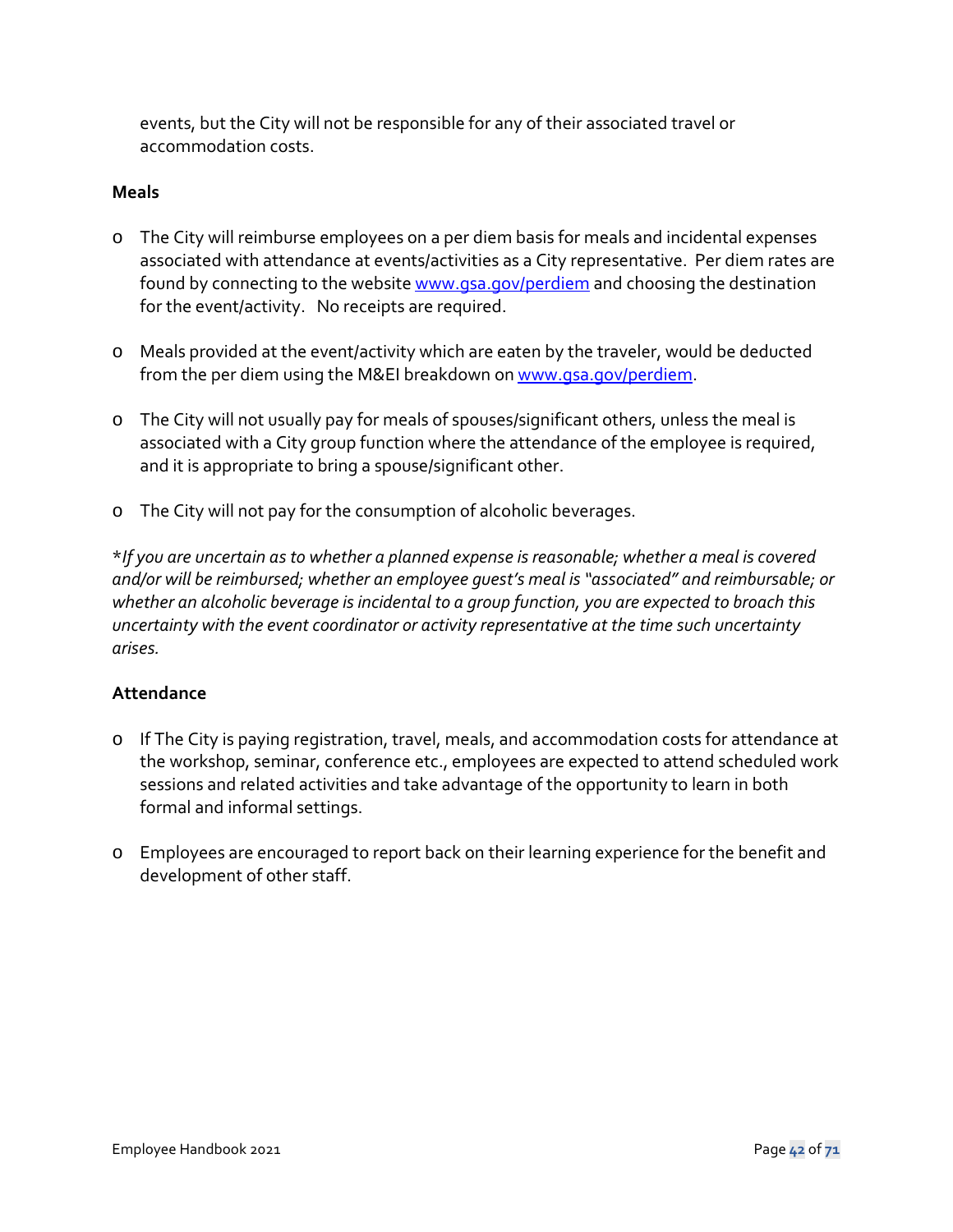# **VII. PERFORMANCE MANAGEMENT AND APPRAISAL**

To ensure a meaningful performance evaluation system upon which the City can monitor the effectiveness of our organization and its operations, employees typically receive annual performance evaluations. The type of evaluation an employee can expect is dependent upon their membership in a bargaining unit or their employment status.

The objectives of our performance management and formal appraisal process are:

- To ensure that each person in our organization knows how he/she is performing against established performance standards;
- To ensure communication and two-way feedback;
- To provide a consistent, objective, and fair method for making compensation decisions where applicable;
- To identify areas where an employee may need more training;
- To identify strengths and areas where the employee is excelling;
- To provide a tool for career planning; and,
- To provide a record of employee performance and contributions.

The performance appraisal program is intended to be participatory, involving your input as much as that of your manager, thereby helping you to contribute to the growth and improvement of the City. You are encouraged to:

- Inquire about your performance from time to time;
- Accept additional responsibilities and show initiative;
- Review opportunities for advancement within the organization;
- Ask for assistance in developing a goal-oriented path for advancement; and,
- Learn about training available to assist you in improving your skills.

Performance evaluations serve as one factor in decisions related to employment, such as training, merit pay increases, job assignments, employee development, promotions, and retention. Written reports identify specific performance levels, acknowledge the merit of above standard performance, and prescribe the means and methods for correcting performance deficiencies to the required level of performance.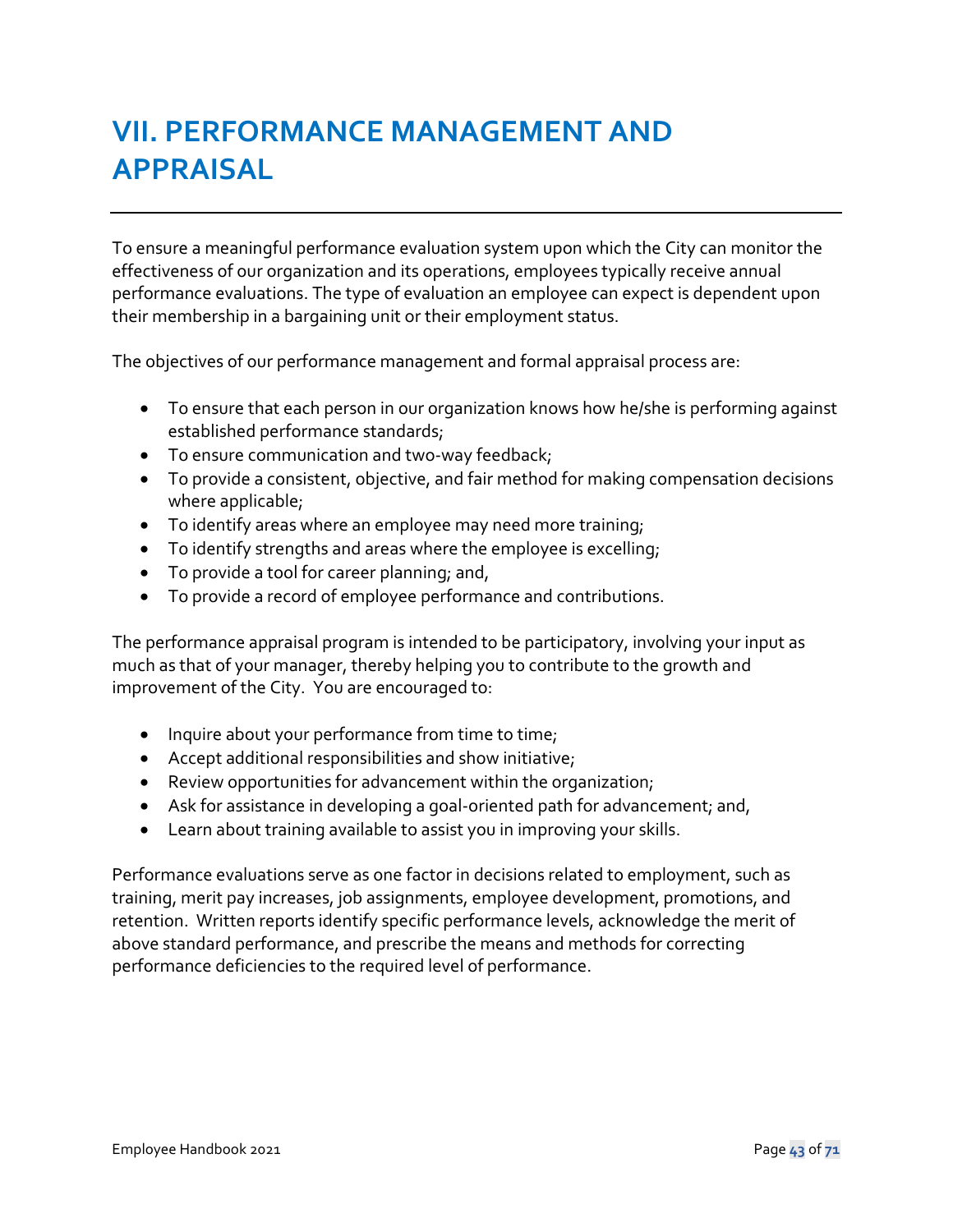# **VIII. CORRECTIVE ACTION**

Employees are expected to perform to the best of their abilities at all times. To assist employees, managers are responsible to ensure a positive work environment and to provide mentoring, coaching, and training. There may be occasions, however, where employees perform at an unsatisfactory level, violate a policy or law, or commit an act that is inappropriate. When performance or conduct does not meet City standards, the City will endeavor, when it deems appropriate, to provide the employee a reasonable opportunity to correct the deficiency. This can be accomplished through forms of discipline short of termination, such as verbal warnings, written warnings, suspensions without pay, and demotions (in no particular order). The corrective action process will not always commence with a verbal counseling or include a sequence or steps. Some acts, particularly those that are intentional or serious, warrant more severe action (including termination) on the first or subsequent offense.

In lieu of terminating employment of an employee for serious violations of City policies, procedures and rules and for other inappropriate behavior or conduct, the City may choose to provide the employee a final opportunity to continue employment in the form of a Last-Chance Agreement. The employee may receive discipline in connection with a Last-Chance Agreement.

The City will determine the nature and extent of any discipline based upon the circumstances of each individual case (except in cases where the employee is covered by a Collective Bargaining Agreement and is subject to the discipline specified there). Thus, the City may proceed directly to a written warning, demotion, or termination for misconduct or performance deficiency, without any prior disciplinary steps, when the City deems such action appropriate. At all times, the City retains the right to terminate any employee's employment at any time and for any reason, with or without advance notice or other prior disciplinary action.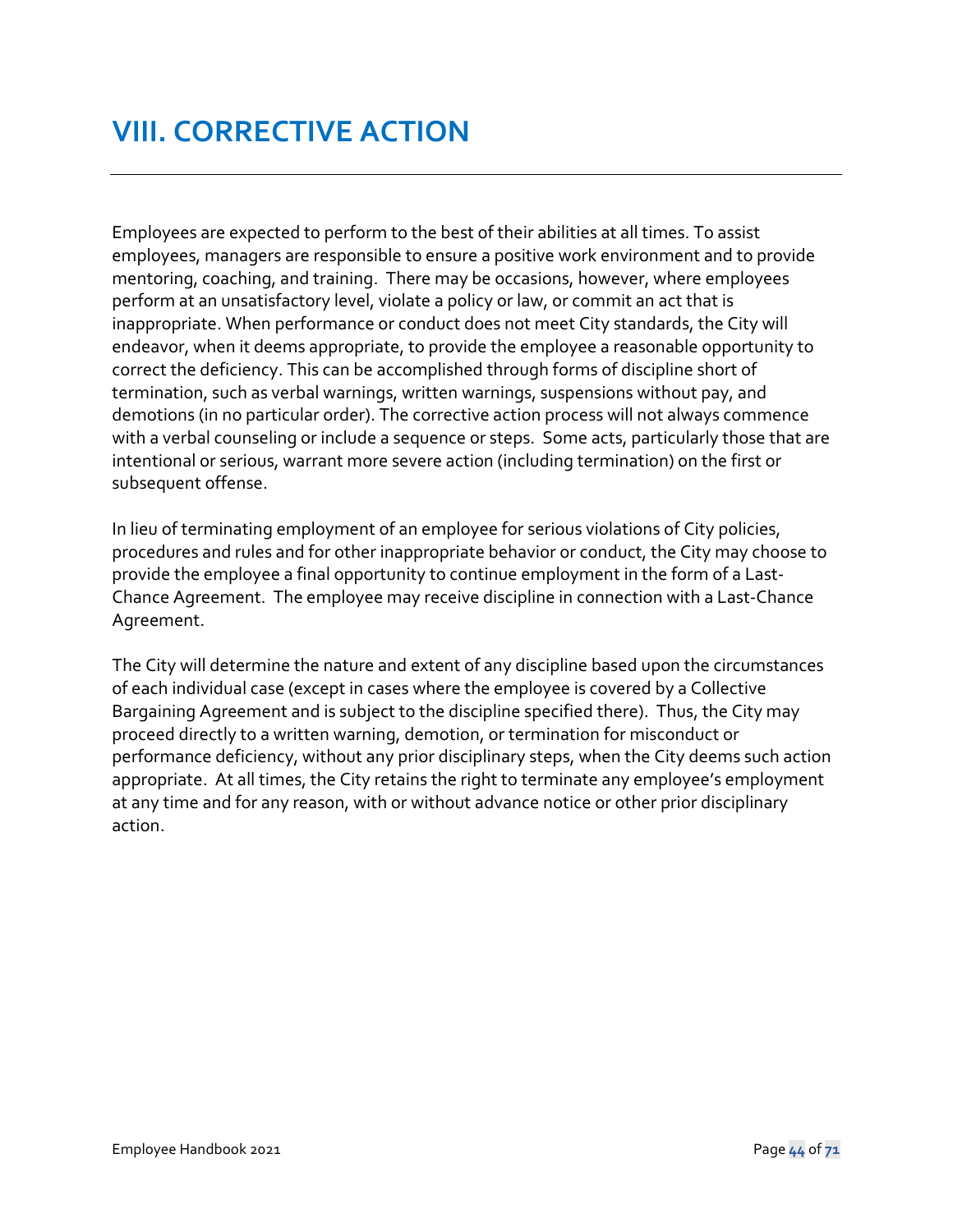# **IX. FRAUD AND THEFT**

The City does not tolerate any type of fraud or theft. The City's policy is to promote ethical organizational behavior by:

- assigning responsibility for reporting fraud and theft;
- providing quidelines to conduct investigations of suspected or known fraud or theft; and
- requiring each employee to attend Fraud Awareness Training.

Failure to comply with this policy subjects an employee to disciplinary action, which may include immediate termination. The City will pursue criminal prosecution if the results of an investigation indicate criminal activity.

Fraud or fraudulent means an intentional deception designed to obtain a benefit or advantage or to cause denial of some benefit that is lawfully due. Examples of fraud include:

- Forgery or alteration of a check, bank draft, or any other financial document;
- Theft of a check or other diversion of a payment made to the City;
- Improper or dishonest handling of funds, supplies, or other assets;
- Improper handling or reporting of financial transactions;
- Profiteering as a result of insider knowledge of City operations; and
- Selling or using confidential City information in the conduct of an outside business activity.

Theft means the act of taking something from someone unlawfully. An example of theft is taking equipment or supplies belonging to the City and keeping it for personal use.

Each employee is required to attend at least one session of Fraud Awareness Training every three years. Those in financial positions must have a refresher course each year.

### **Reporting Theft or Fraud**

Please see "Responsibility to Report Known and Suspected Fraud or Theft, Discrimination, Retaliation and Harassment," above.

### **Disciplinary Action**

Failure to comply with any part of this policy is grounds for disciplinary action, which may include immediate termination. An employee who has engaged in any form of fraud or theft, suspects or discovers such activity and fails to report his or her suspicions as required by this policy; or intentionally reports false or misleading information, is subject to disciplinary action, which may include termination.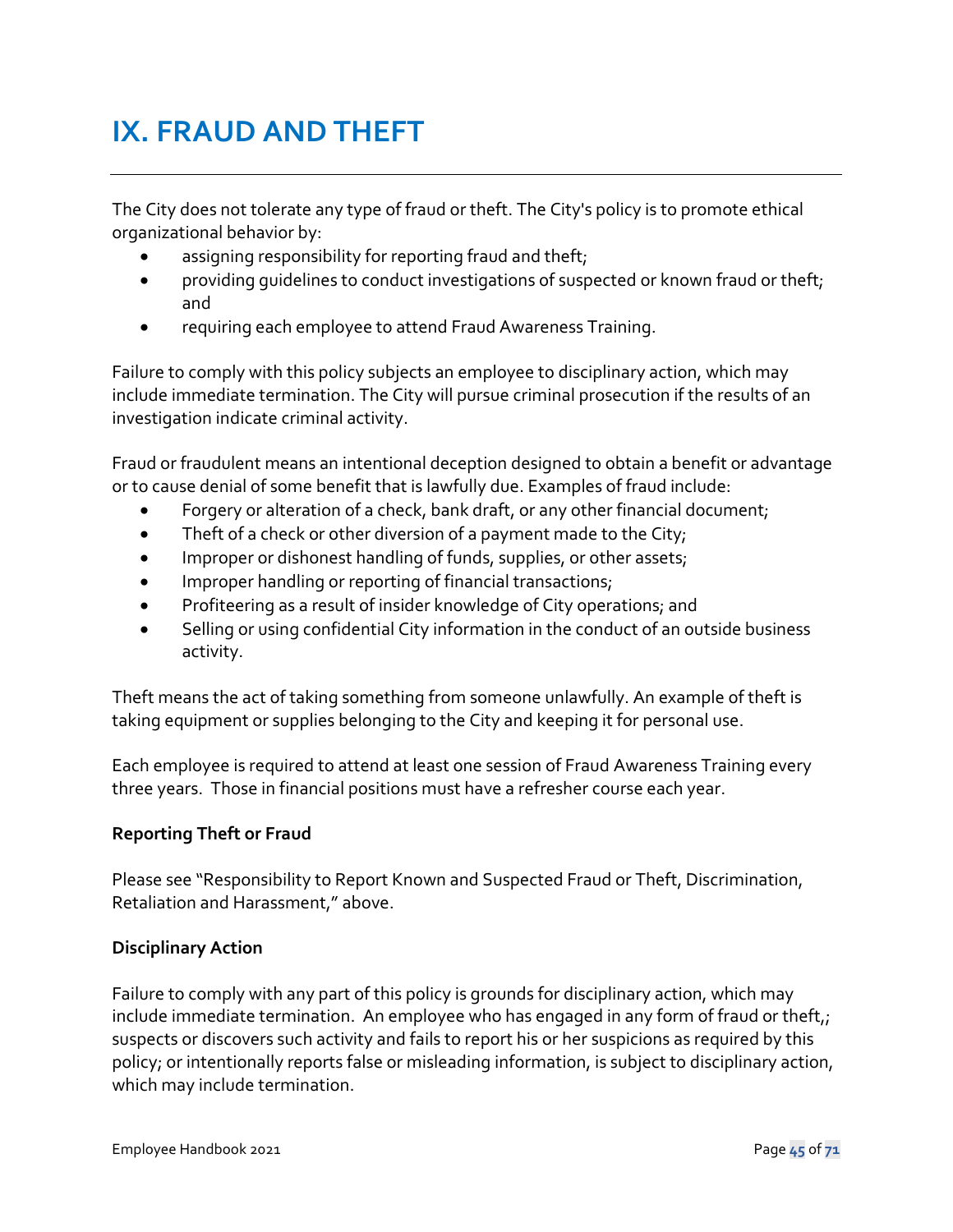Any supervisor who does not submit to the Compliance Officer each and every report of suspected fraud or theft, discrimination, retaliation, or harassment made by an employee or other person is subject to disciplinary action, including immediate termination.

## **A. Equal Employment Opportunities**

The City is an equal opportunity employer, and as such, we consider individuals for employment according to their abilities and performance. Employment decisions are made without regard to age, disability, race, color, national origin, religion, sex, sexual orientation, genetic information, military status, association with members of a protected class, marital status, injured worker status, non-supervisory family relationships, or any other protected class recognized under Oregon or federal law. Oregon state government, along with cities, counties and local service districts, provide qualifying veterans and disabled veterans with preference in employment in accordance with Oregon law such as the Equity Pay Law.

## **B. No-Harassment Policy**

## **Harassment**

The City prohibits harassment of any kind or sexual assault in the workplace, or harassment or sexual assault outside of the workplace that violates its employees, volunteers, and interns' right t work in a harassment-free workplace. Specifically, the City prohibits harassment or conduct related to an individual's disability, race, color, national origin, religion, sex, sexual orientation, veterans status, military status, retaliation for opposing unlawful employment practices, association with members of a protected class, marital status, injured worker status, non-supervisory family relationships, or any other protected class category recognized under local, Oregon, or federal law, regardless of whether that harassment is targeted specifically at the employee.

Each member of management is responsible for creating an atmosphere free of discrimination, harassment, and sexual assault. Further, all employees are responsible for respecting the rights of other employees and to refrain from engaging in conduct prohibited by this policy, regardless of the circumstances, and regardless of whether others participate in the conduct or did not appear to be offended. All employees are encouraged to discuss this policy with their immediate supervisor, any member of the management team, or with Human Resources, at any time if they have questions relating to the issues of discrimination or harassment.

This policy applies to and prohibits sexual or other forms of harassment that occur during working hours, during City related or sponsored trips (such as conferences or work-related travel), and during non-working hours when that off-duty conduct creates an unlawful hostile work environment for any of The City's employees. *Such harassment is prohibited whether committed by City employees or by non-employees (including elected officials, members of the community, volunteers, interns, and vendors).*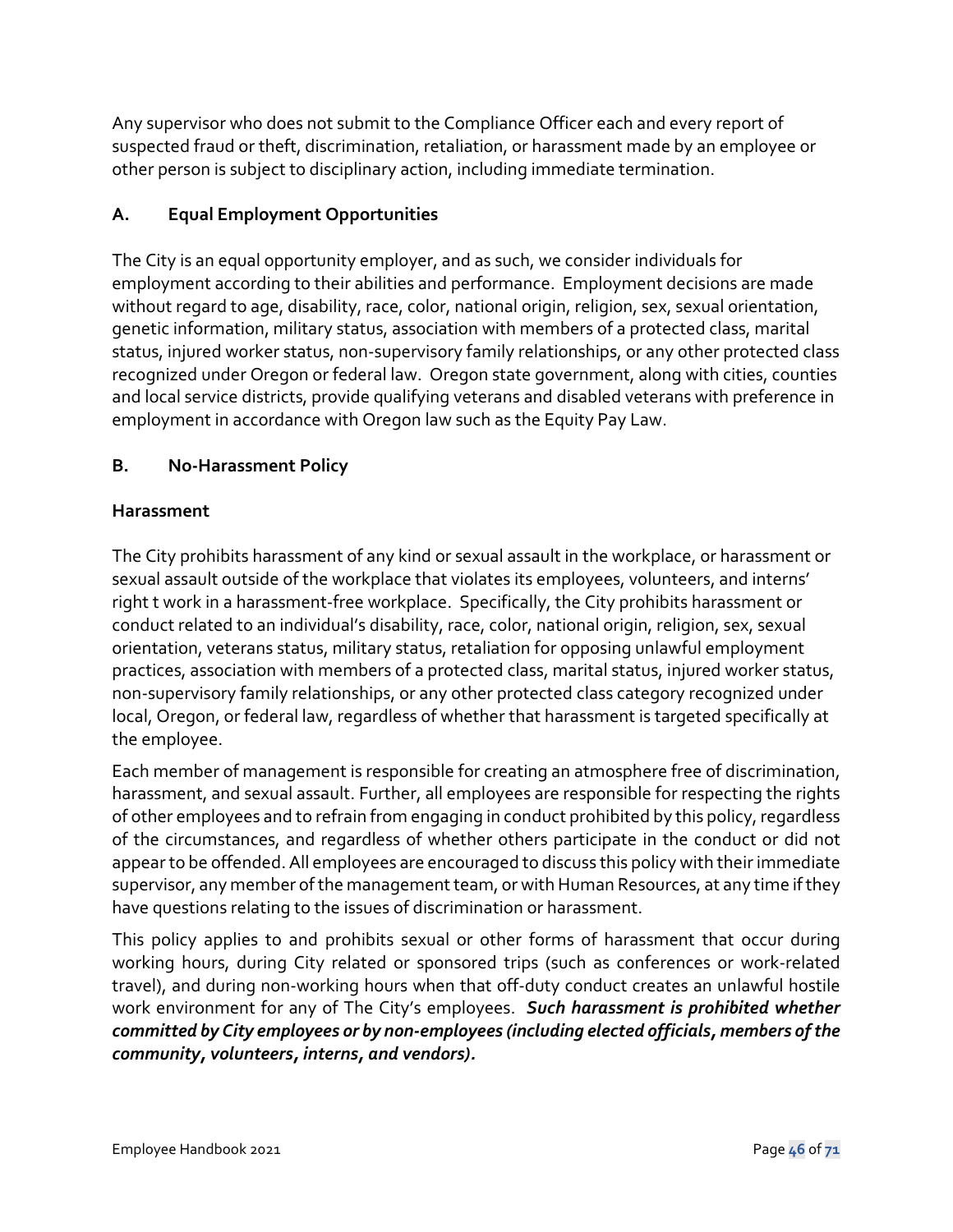### **Sexual Harassment**

Sexual harassment includes unwelcome sexual advances, requests for sexual favors, or other verbal or physical conduct of a sexual nature (regardless of whether such conduct is "welcome"), when:

- 1. Submission to such conduct is made either implicitly or explicitly a term or condition of employment;
- 2. Submission to or rejection of such conduct by an individual is used as the basis for employment decisions affecting such individual; or
- 3. Such conduct has the purpose or effect of unreasonably interfering with an individual's work performance or creating an intimidating, hostile, or offensive work environment.

Some examples of conduct that could give rise to sexual harassment are unwanted sexual advances; demands for sexual favors in exchange for favorable treatment or continued employment; sexual jokes; flirtations; advances or propositions; verbal abuse of a sexual nature; comments about an individual's body, sexual prowess, or deficiency; talking about your sex life or asking others questions about theirs; leering or whistling; unwelcome touching or assault; sexually suggestive, insulting, or obscene comments or gestures; displays of sexually suggestive objects or pictures; making derogatory remarks about individuals who are gay, lesbian, bisexual or transgender; or discriminatory treatment based on sex.

This is not a complete list.

### **Other Forms of Prohibited Harassment**

City policy also prohibits harassment against an individual based on the individual's race, color, religion, sex, pregnancy, sexual orientation, gender identity, national origin, age, disability, genetic information, veteran status, domestic violence victim status, or any other protected status or activity recognized under Oregon, federal or local law.

Such harassment may include verbal, written or physical conduct that denigrates, makes fun of, or shows hostility towards an individual because of that individual's protected class or protected activity, and can include:

- Jokes, pictures (including drawings), epithets, or slurs;
- Negative stereotyping;
- Displaying racist symbols anywhere on the City property;
- "Teasing" or mimicking the characteristics of someone with a physical or mental disability;
- Criticizing or making fun of another person's religious beliefs, or "pushing" your religious beliefs on someone who doesn't have them;
- Threatening, intimidating, or hostile acts that relate to a protected class or protected activity; or
- Written or graphic material that denigrates or shows hostility or aversion toward an individual or group because of the protected status.

This is not a complete list. All employees are expected to exercise common sense and refrain from other similar kinds of conduct.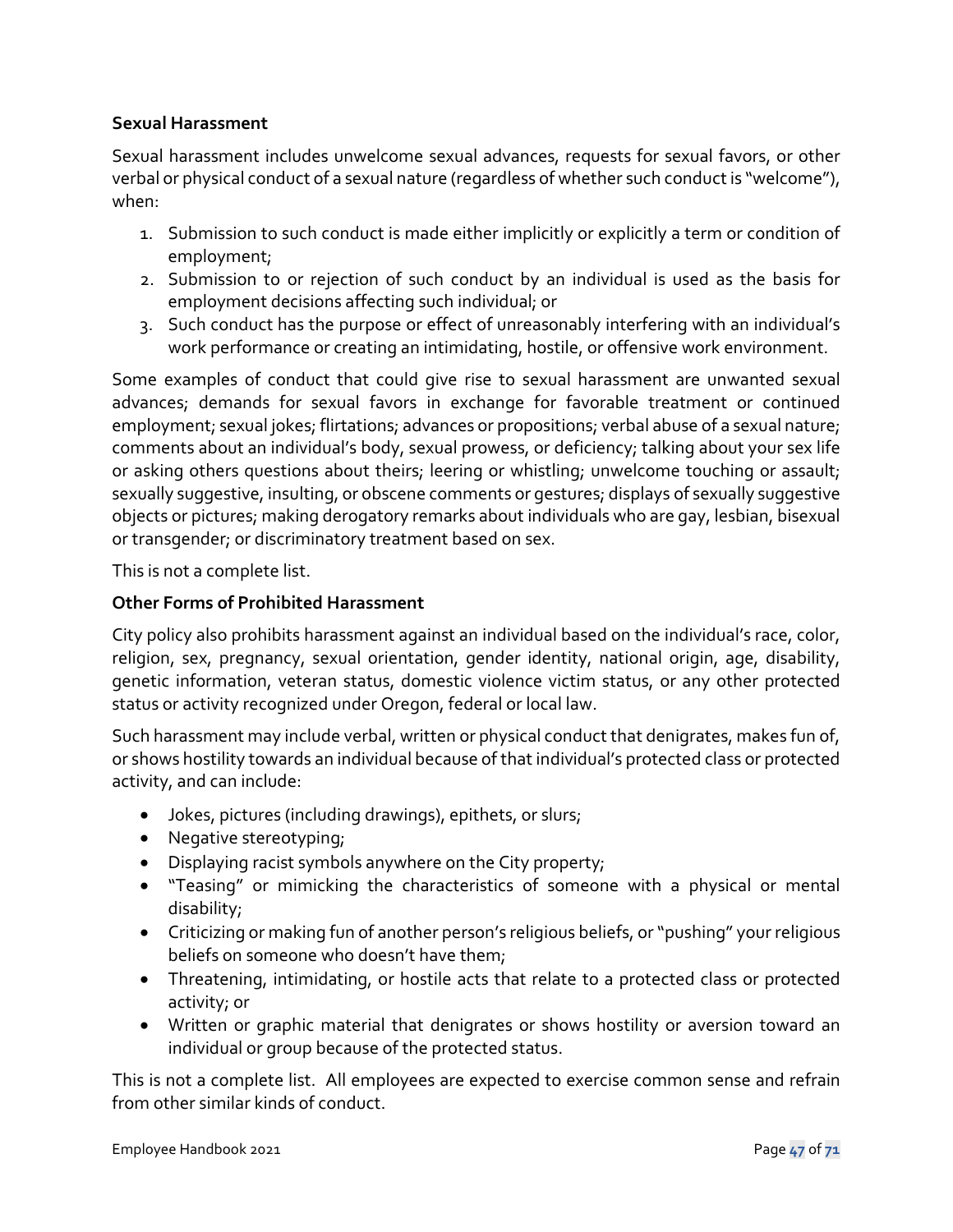### **Complaint Procedure**

Employees, volunteers or interns who have experienced a sexual assault, any harassment, discrimination in violation of this policy, who have witnessed such behavior, or who have credible information about such behavior occurring, are expected and should bring the matter to the attention of Human Resources or a supervisor or member of management as soon as possible. Employees are strongly encouraged to document the information or incident in any written or electronic form, or with a voice mail message (or phone call). An employee who experiences or witnesses harassment is encouraged, but not required, to tell the harasser that the behavior is offensive and unwanted, and that he/she wants it to stop.

#### **Investigation and Confidentiality**

All complaints and reports will be promptly and impartially investigated and will be kept confidential to the extent possible, consistent with the City's need to investigate the complaint and address the situation. If conduct in violation of this policy is found to have occurred, the City will take prompt, appropriate corrective action, and any employee found to have violated this policy will be subject to disciplinary action, up to and including termination of employment.

Employees who have been subjected to harassment, sexual assault, or discrimination are encouraged to use The City's complaint-reporting procedure, described above, to ensure a timely, thorough investigation and handling of the situation. Employees may, however, seek redress from the Oregon Bureau of Labor and Industries (BOLI) pursuant to ORS 659A.820 to 659A.865, or in a court under any other available law, whether criminal or civil. Although the City cannot provide employees with legal advice, employees should be aware of the statute of limitations applicable to harassment or discrimination claims under ORS 659A.030, 659A.082 or 659A.121 (five years). Further, before an employee can take any legal action against The City, the employee must provide written notice of the claim within 180 days of the act or omission the employee claims has caused him/her harm. When an employee can prove harm as a result of unlawful harassment or discrimination in an administrative proceeding or in a court, remedies available to the employee include enforcement of a right, imposition of a penalty, or issuance of an order to the employee's employer (in limited circumstances).

#### Protection Against Retaliation

The City prohibits retaliation in any way against an employee because the employee has made a good-faith complaint pursuant to this policy or the law, has reported (in good faith) sexual assault, harassing or discriminatory conduct, or has participated in an investigation of such conduct.

Employees who believe they have been retaliated against in violation of this policy should immediately report it to the City's Ethics Officer, Human Resources or any supervisor. Any employee who is found to have retaliated against another employee in violation of this policy will be subject to disciplinary action up to and including termination of employment.

*See also* the No-Discrimination, No-Retaliation Policy, above, and the Reporting Improper and Unlawful Activity Policy, below.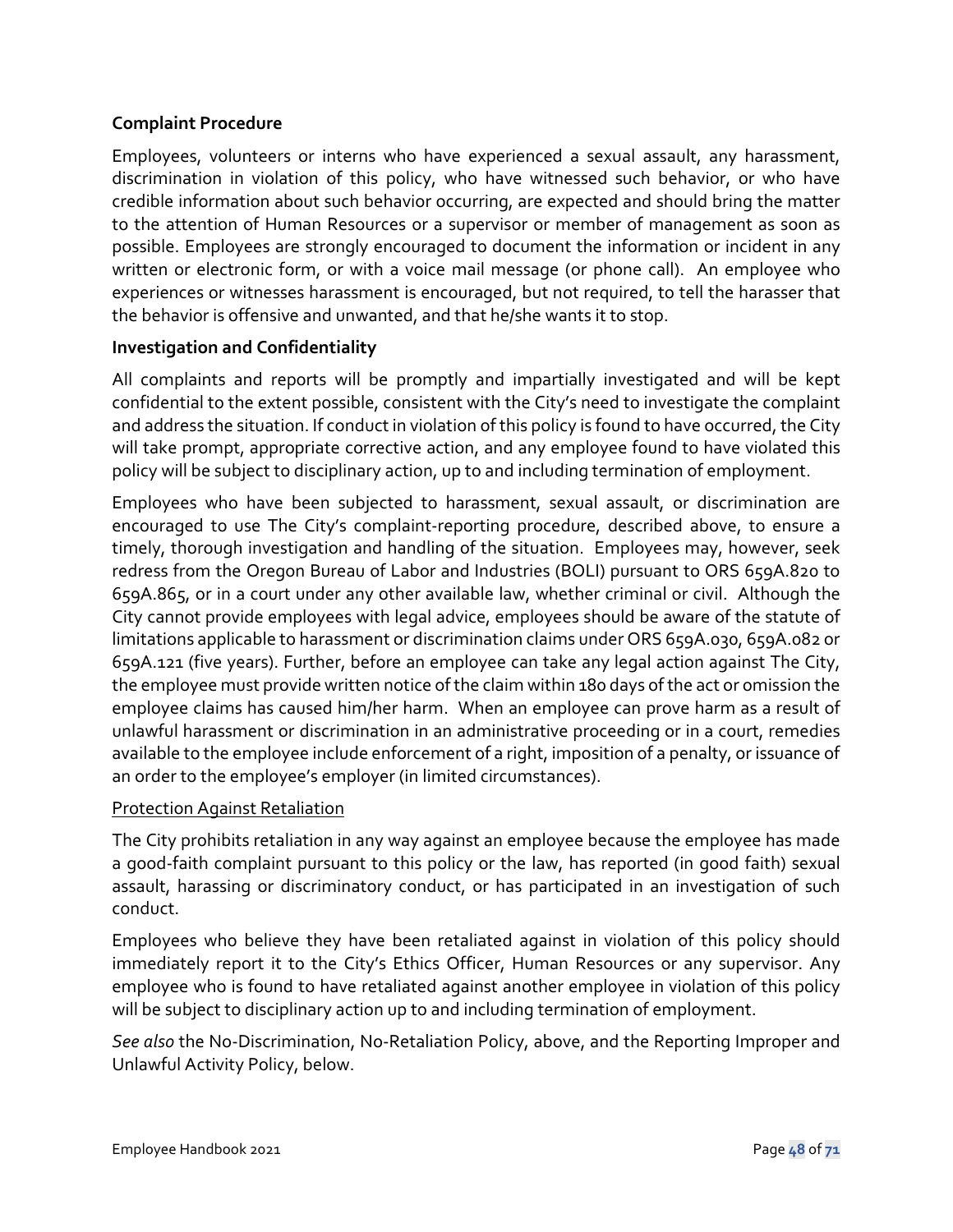#### **Other Resources Available to Employees**

The City provides an Employee Assistance Program (EAP) please contact Human Resources for more information.

The City cannot provide legal resources to its employees or referrals to specific attorneys. Employees may contact the Oregon State Bar for more information: https://www.osbar.org/public/.

#### Other Employee Rights

Nothing in this policy is intended to diminish or discourage an employee who has experienced workplace harassment or discrimination, or sexual assault, from talking about or disclosing his/her experience.

The City is committed to creating and maintaining a workplace free of sexual assault, harassment, discrimination, and retaliation and it has confidence in the process it has developed for addressing good-faith complaints. However, Oregon law requires the City to inform employees that if they have been aggrieved by workplace harassment, discrimination or sexual assault and want to enter into an agreement with the City regarding his/her experience and/or employment status, the employee should contact Human Resources. The employee's request to enter into such an agreement must be in writing (email or text is acceptable). Requests of this nature will be considered on a case-by-case basis; such agreements are not appropriate for every situation. If the City and employee do reach an agreement, the City will not require an employee to enter into a nondisclosure agreement (which would prohibit the employee from discussing or communicating about his/her experiences in the workplace or the terms of the agreement) or a non-disparagement agreement (which would prohibit the employee from speaking slightingly about the City or making comments that would lower the City in rank or reputation). If, however, the employee makes a request for an agreement under this paragraph, nondisclosure and nondisparagement are terms that the City and the employee may agree to. The employee will have seven days to revoke the agreement after signing it.

### **Bullying**

Bullying is repeated and unreasonable behavior intended to intimidate or humiliate the targeted individual or group. That risk can be physical or mental or unreasonably interfere with work performance.

Bullying includes verbal abuse such as yelling and swearing; nonverbal abuse such as glaring or refusing to communicate; making fun of personal beliefs, clothing, appearance, weight, hobbies, food choices; placing blame or discrediting, false accusations; name calling; practical jokes directed at one person; malicious gossip; sabotage; encouraging others to exclude or turn against target; and threats of any kind. Bullying can be by employees to another employee through collective behavior to target the employee or misusing a grievance or complaint procedure.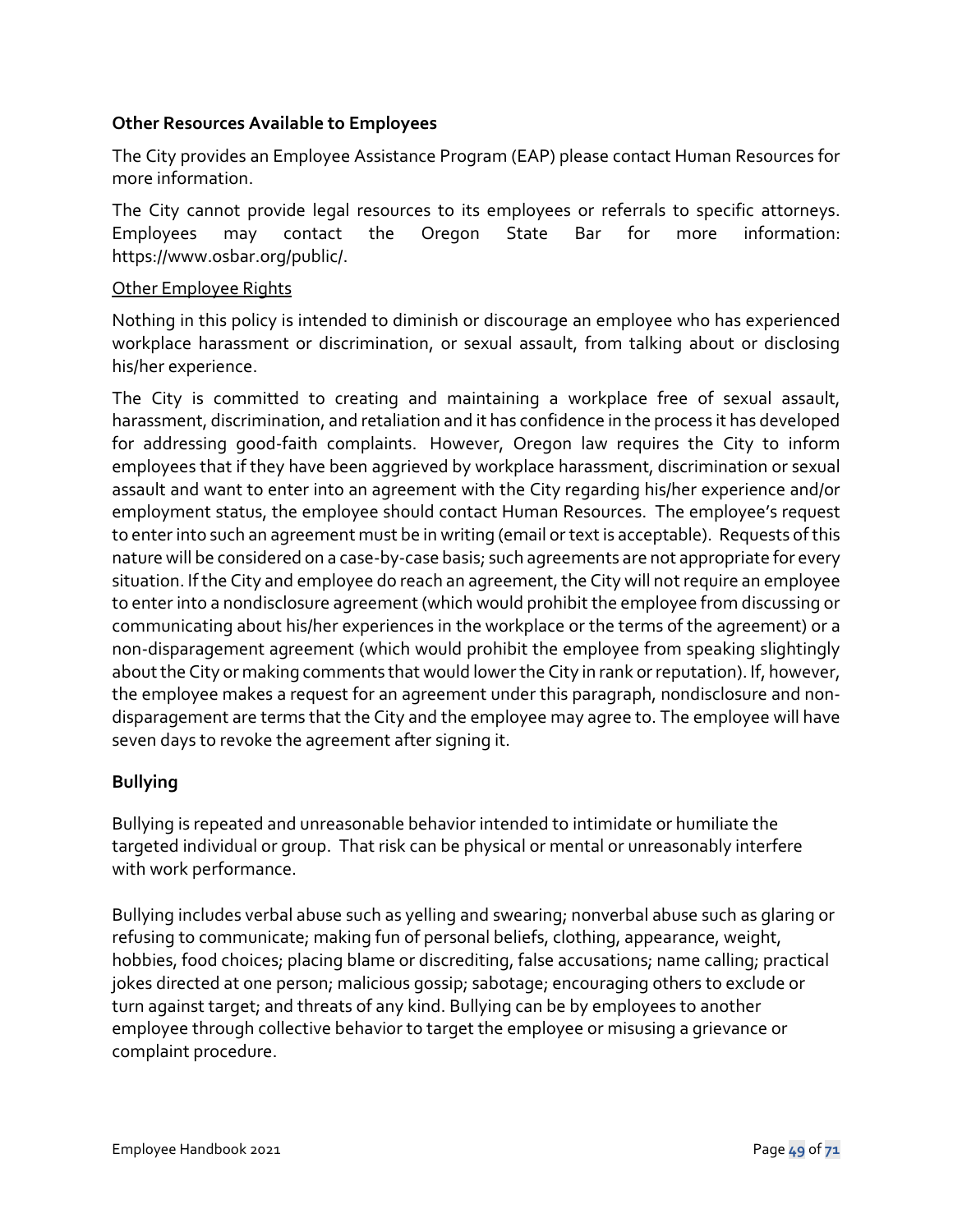Bullying can be by managers to employees. Conduct from managers that is unacceptable include physical contact with an employee unless you can provide a good explanation, calling employees name or using profanity at employees, and disciplining an employee in public unless you can provide a good explanation.

The City strives to promote a positive, professional work environment free of physical or verbal harassment, "bullying," or discriminatory conduct of any kind. The City, therefore, prohibits employees from bullying one another or engaging in any conduct that is disrespectful, insubordinate, or that creates a hostile work environment for another employee for any reason. For purposes of this policy, "bullying" refers to repeated, unreasonable actions of individuals (or a group) directed towards an individual or a group of employees, which is intended to intimidate and that creates a risk to the health and safety of the employee(s). Examples of bullying include:

- 1. Verbal Bullying: Slandering, ridiculing or maligning a person or his/her family; persistent name calling that is hurtful, insulting or humiliating; using a person as butt of jokes; abusive and offensive remarks.
- 2. Physical Bullying: Pushing; shoving; kicking; poking; tripping; assault, or threat of physical assault; damage to a person's work area or property.
- 3. Gesture Bullying: Non-verbal threatening gestures, glances that can convey threatening messages.
- 4. Exclusion Bullying: Socially or physically excluding or disregarding a person in workrelated activities. In some cases, failing to be cooperative and working well with coworkers may be viewed as bullying.
- 5. Cyber Bullying: Bullying that takes place using electronic technology, which includes devices and equipment such as cell phones, computers, and tablets as well as communication tools including social media sites, text messages, chat, and websites. Examples of cyberbullying include transmitting or showing mean-spirited text messages, emails, embarrassing pictures, videos or graphics, rumors sent by email or posted on social networking sites, or creating fake profiles on websites for co-workers, managers or supervisors or elected officials.

This is not a complete list.

Employees who have experienced bullying in violation of this policy, who have witnessed an incident of bullying, or who have credible information about an incident, are expected and should bring the matter to the attention of their supervisor or a member of management as soon as possible. If conduct in violation of this policy is found to have occurred The City will take prompt, appropriate action, and any employee found to have violated this policy will be subject to disciplinary action, up to and including termination of employment.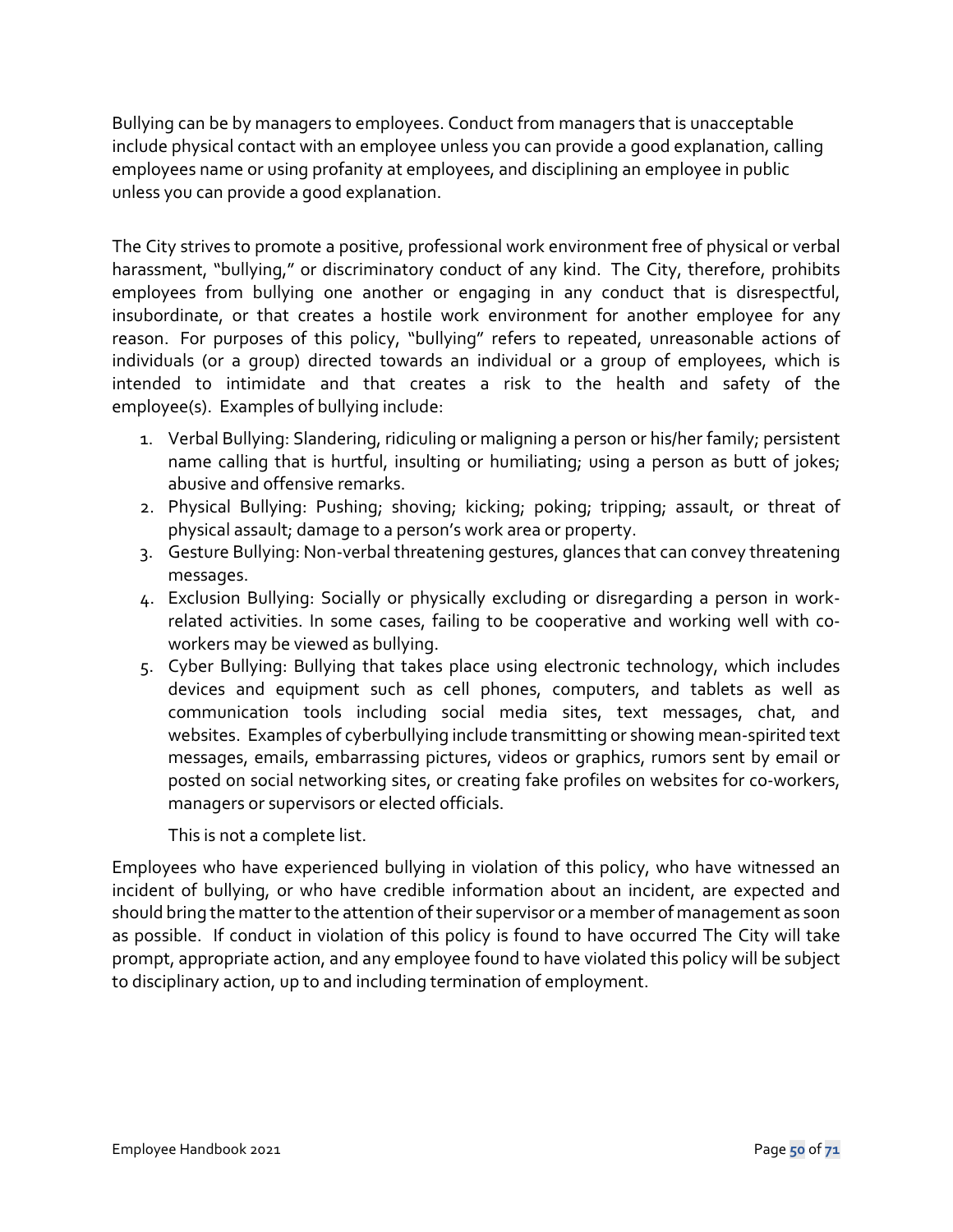### **Disability Accommodation Policy**

The City is committed to complying fully with the Americans with Disabilities Act (ADA) and Oregon's disability accommodation and anti-discrimination laws. We are also committed to ensuring equal opportunity in employment for qualified persons with disabilities.

#### Accommodations

The City will make reasonable efforts to accommodate a qualified applicant or employee with a known disability, unless such accommodation creates an undue hardship on the operations of The City.

#### Requesting an Accommodation

A reasonable accommodation is any change or adjustment to a job or work environment that does not cause an undue hardship on the department or unit (or, in some cases, the City) and that permits a qualified applicant or employee with a disability to participate in the job application process, to perform the essential functions of a job, or to enjoy benefits and privileges of employment equal to those enjoyed by employees without disabilities. For example, a reasonable accommodation may include providing or modifying equipment or devices, job restructuring, allowing part-time or modified work schedules, reassigning an individual, adjusting or modifying examinations or training materials provided by the City, providing readers and interpreters, or making the workplace readily accessible to and usable by people with disabilities.

Employees should request an accommodation as soon as it becomes apparent that a reasonable accommodation may be necessary to enable the employee to perform the essential duties of a position. All requests for accommodation should be made with Human Resources and should specify which essential functions of the employee's job cannot be performed without a reasonable accommodation. In most cases, an employee will need to secure medical verification of his/her need for a reasonable accommodation. Both the City and employee must monitor the employee's accommodation situation and make adjustments as needed.

### **Pregnancy Accommodation Policy**

Employees who are concerned that their pregnancy, childbirth, or a related medical condition (including lactation) will impact their ability to work should contact Human Resources to discuss their options for continuing to work and, if necessary, leave of absence options. The City will provide one or more reasonable accommodations pursuant to this policy for employees with known limitations unless such accommodations impose an undue hardship on the City's operations.

Although this policy refers to "employees," the City will apply this policy equally to an applicant with known limitations caused by pregnancy, childbirth, or a related medical condition.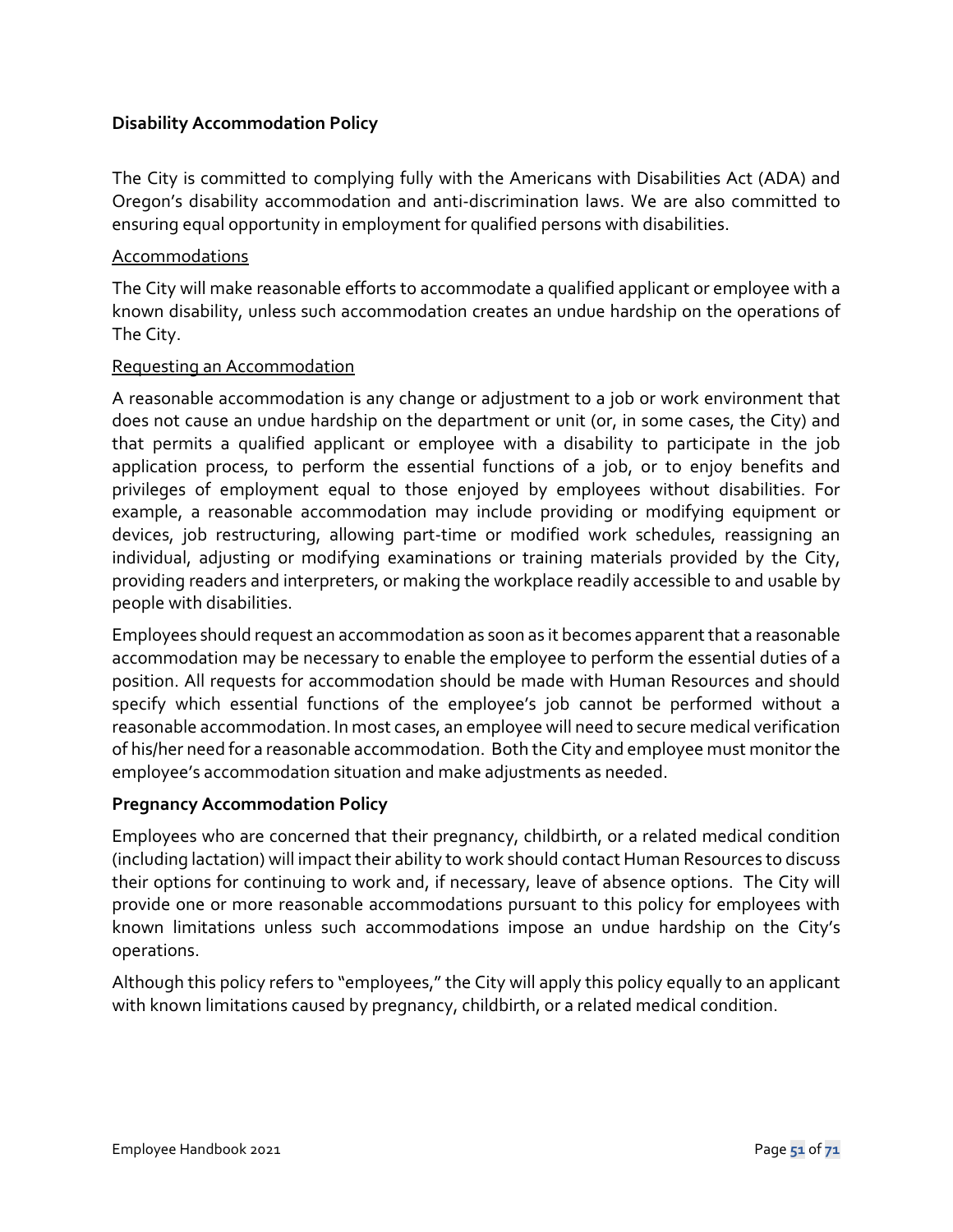## Requesting a Pregnancy-Related Accommodation

Employees who are concerned that their pregnancy, childbirth or a related medical condition will limit their ability to perform their duties should request an accommodation as soon as it becomes apparent that a reasonable accommodation may be necessary to enable the employee to work. All requests for accommodation should be made with Human Resources and should specify which essential functions of the employee's job cannot be performed without a reasonable accommodation. In most cases, information from the employee's doctor may be needed to assist the City and the employee to find an effective accommodation, or to verify the employee's need for an accommodation. Both the City and employee must monitor the employee's accommodation situation and make adjustments as needed.

#### No Discrimination, No Retaliation

The City prohibits retaliation or discrimination against any employee who, under this policy: (1) asked for information about or requested accommodations; (2) used accommodations provided by the City or (3) needed an accommodation.

Employees who ask about, request or use accommodations under this policy and applicable Oregon law have the right to refuse an accommodation that is unnecessary for the employee to perform the essential functions of the job or when the employee doesn't have a known limitation. Under Oregon law, an employer can't require an employee to use sick leave, Family Medical Leave or Oregon Family Leave if a reasonable accommodation can be made that doesn't impose an undue hardship on the operations of The City. Also, no employee will be denied employment opportunities if the denial is based on the need of The City to make reasonable accommodations under this policy.

### Leave of Absence Options for Pregnant Employees

Employees who are pregnant or experiencing pregnancy-related medical conditions should also be aware of their leave of absence options under Oregon's Sick Leave Law, the Oregon Family Leave Act and the Family Medical Leave Act.

### **F. Protections Against Retaliation**

The City prohibits retaliation in any way against an employee because the employee has made a good-faith complaint pursuant to this policy or the law, has reported (in good faith) sexual assault, harassing or discriminatory conduct, or has participated in an investigation of such conduct.

Employees who believe they have been retaliated against in violation of this policy should immediately report it to the City's Ethics Officer or any supervisor. Any employee who is found to have retaliated against another employee in violation of this policy will be subject to disciplinary action up to and including termination of employment.

*See also* the No-Discrimination, No-Retaliation Policy, above, and the Reporting Improper and Unlawful Activity Policy, below.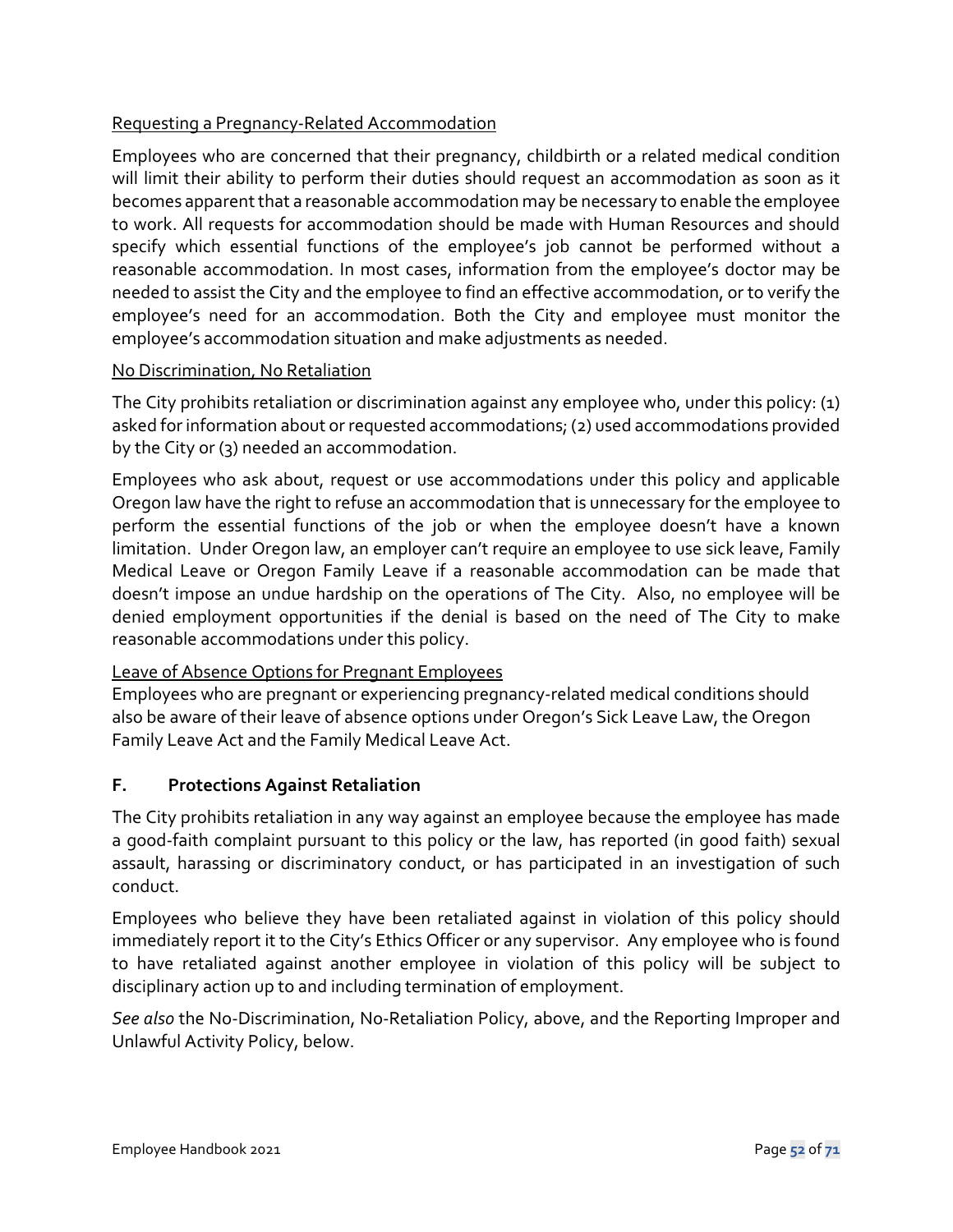#### Other Resources Available to Employees

The City provides an Employee Assistance Program (EAP)please contact Human Resources for more information.

The City cannot provide legal resources to its employees or referrals to specific attorneys. Employees may contact the Oregon State Bar for more information: [https://www.osbar.org/public/.](https://www.osbar.org/public/)

#### Other Employee Rights

Nothing in this policy is intended to diminish or discourage an employee who has experienced workplace harassment or discrimination, or sexual assault, from talking about or disclosing his/her experience.

The City is committed to creating and maintaining a workplace free of sexual assault, harassment, discrimination, and retaliation and it has confidence in the process it has developed for addressing good-faith complaints. However, Oregon law requires the City to inform employees that if they have been aggrieved by workplace harassment, discrimination or sexual assault and want to enter into an agreement with the City regarding his/her experience and/or employment status, the employee should contact Human Resources. The employee's request to enter into such an agreement must be in writing (email or text is acceptable). Requests of this nature will be considered on a case-by-case basis; such agreements are not appropriate for every situation. If the City and employee do reach an agreement, the City will not require an employee to enter into a nondisclosure agreement (which would prohibit the employee from discussing or communicating about his/her experiences in the workplace or the terms of the agreement) or a non-disparagement agreement (which would prohibit the employee from speaking slightingly about the City or making comments that would lower the City in rank or reputation). If, however, the employee makes a request for an agreement under this paragraph, nondisclosure and nondisparagement are terms that the City and the employee may agree to. The employee will have seven days to revoke the agreement after signing it.

### **G. Reporting Improper or Unlawful Conduct – No Retaliation**

Employees may report reasonable concerns about The City's compliance with any law, regulation or policy, using one of the methods identified in this policy. The City will not retaliate against employees who disclose information that the employee reasonably believes is evidence of:

- A violation of any federal, Oregon, or local law, rules or regulations by The City;
- Mismanagement, gross waste of funds, abuse of authority;
- A substantial and specific danger to public health and safety resulting from actions of The City or
- The fact that a recipient of government services is subject to a felony or misdemeanor arrest warrant.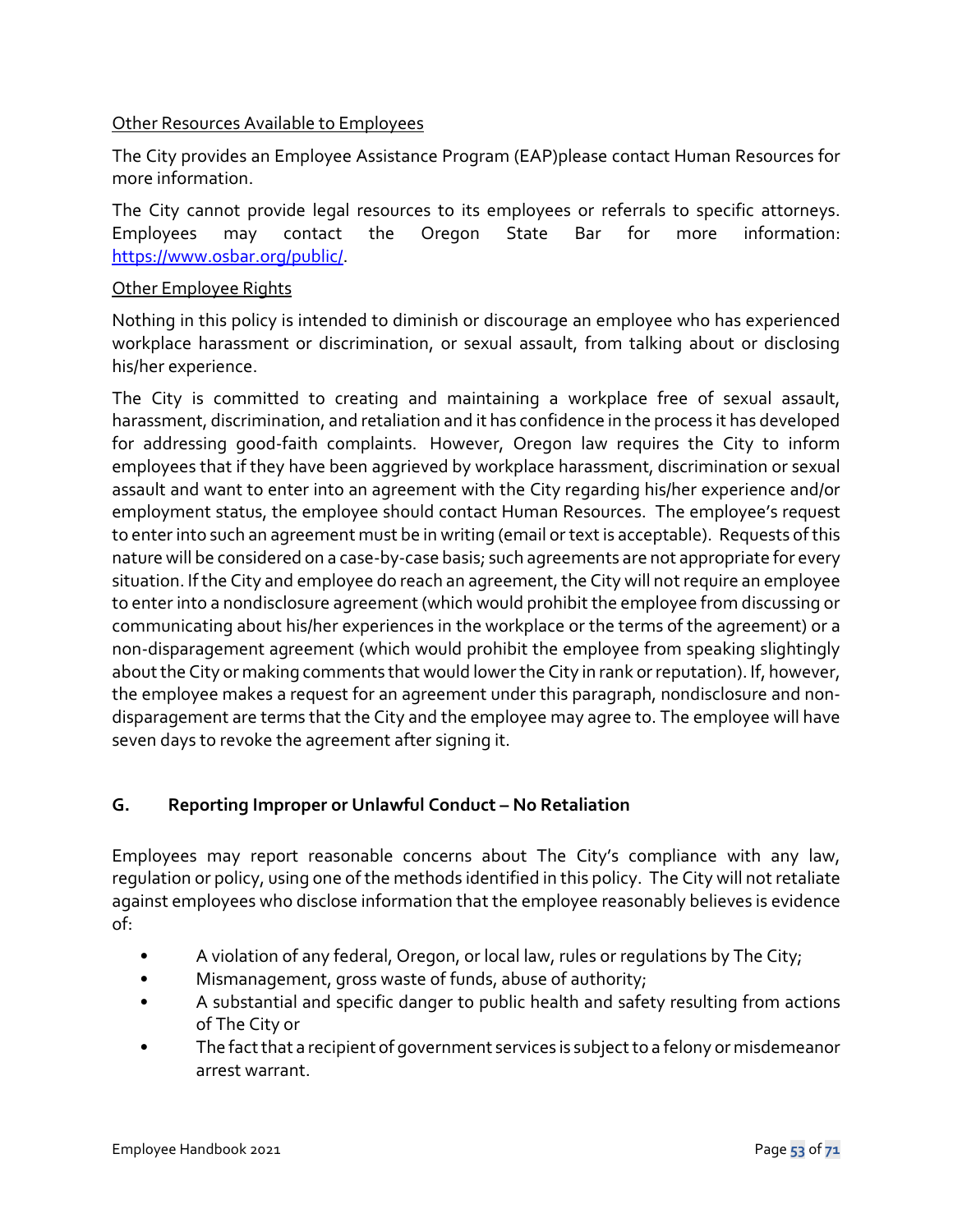Further, in accordance with Oregon law, The City will not prohibit an employee from discussing the activities of a public body or a person authorized to act on behalf of a public body with a member of the Legislative Assembly, legislative committee staff acting under the direction of a member of the Legislative Assembly, any member of the elected governing body of a political subdivision, or an elected auditor of a City, county or metropolitan service district.

## **Employee Reporting Options**

In addition to the City's Open-Door Policy employees may report reasonable concerns about the City's compliance with any law, regulation or policy, using one of the methods identified in this policy. The City will not retaliate against employees who disclose information that the employee reasonably believes is evidence of:

- A violation of any federal, Oregon, or local law, rules or regulations by The City;
- Mismanagement, gross waste of funds, abuse of authority;
- A substantial and specific danger to public health and safety resulting from actions of the City; or
- The fact that a recipient of government services is subject to a felony or misdemeanor arrest warrant.

Further, in accordance with Oregon law, the City will not prohibit an employee from discussing the activities of a public body or a person authorized to act on behalf of a public body with a member of the Legislative Assembly, legislative committee staff acting under the direction of a member of the Legislative Assembly, any member of the elected governing body of a political subdivision, or an elected auditor of a City, county or metropolitan service district.

## **Open-Door Policy**

The City's Open-Door Policy is based on our belief that open, honest communication between managers and employees should be a common business practice. Managers and supervisors are responsible for creating a work environment where employee input is welcomed, and where issues are identified early and shared without the fear of retaliation (when the employee provides the input in good faith). If you have a complaint, suggestion, or question about your job, working conditions, or the treatment you are receiving from anyone in the City, please raise them first with your immediate supervisor. If you are not satisfied with the response from your immediate supervisor, or if your issue involves your immediate supervisor, request to have the facts/situation reviewed by Human Resources.

## **Employee Reporting Options**

In addition to City's Open-Door Policy employees who wish to report improper or unlawful conduct should first talk to his/her supervisor. If you are not comfortable speaking with your supervisor, or you are not satisfied with your supervisor's response, you are encouraged to speak with Human Resources. Supervisors and managers are required to inform Human Resources about reports of improper or unlawful conduct they receive from employees.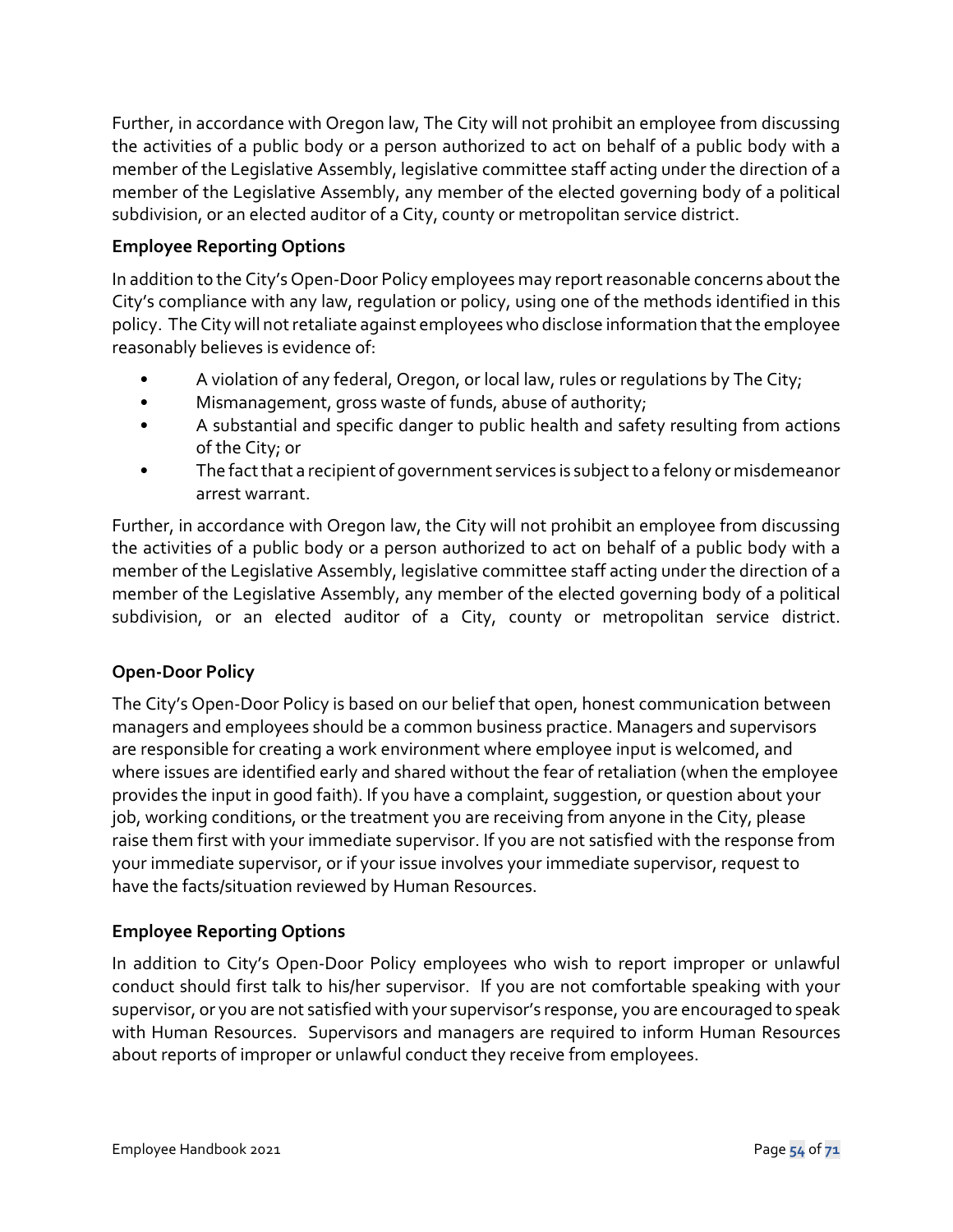Reports of unlawful or improper conduct will be kept confidential to the extent allowed by law and consistent with the need to conduct an impartial and efficient investigation.

If the City were to prohibit, discipline, or threaten to discipline an employee for engaging in an activity described above, the employee may file a complaint with the Oregon Bureau of Labor and Industries or bring a civil action in court to secure all remedies provided for under Oregon law.

## **Additional Protection for Reporting Employees**

Oregon law provides that, in some circumstances, an employee who discloses a good faith and objectively reasonable belief of the City's violation of law will have an "affirmative defense" to any civil or criminal charges related to the disclosure. For this defense to apply, the employee's disclosure must relate to the conduct of his/her coworker or supervisor acting within the course and scope of his/her employment. The disclosure must have been made to: (1) a state or federal regulatory agency; (2) a law enforcement agency; (3) a manager with The City; or (4) an Oregonlicensed attorney who represents the employee making the report/disclosure. The defense also only applies in situations where the information disclosed was lawfully accessed by the reporting employee.

## **Policy Against Retaliation**

The City will not retaliate against employees who make reports or disclosures of information of the type described above when the employee reasonably believes he/she is disclosing information about conduct that is improper or unlawful, and who lawfully accessed information related to the violation (including information that is exempt from disclosure as provided in Oregon law or by City policy) .

In addition, The City prohibits retaliation against an employee for participating in good faith in any investigation or proceeding resulting from a report made pursuant to this policy. Further, no City employee will be adversely affected because he/she refused to carry out a directive that constitutes fraud or is a violation of local, Oregon, federal or other applicable laws and regulations. The City may take disciplinary action (up to and including termination of employment) against an employee who has engaged in retaliatory conduct in violation of this policy.

This policy is not intended to protect an employee from the consequences of his/her own misconduct or inadequate performance simply by reporting the misconduct or inadequate performance. Furthermore, an employee is not entitled to protections under this policy if The City determines that the report was known to be false, or information was disclosed with reckless disregard for its truth or falsity. If such a determination is made, an employee may be subject to discipline up to and including termination of employment.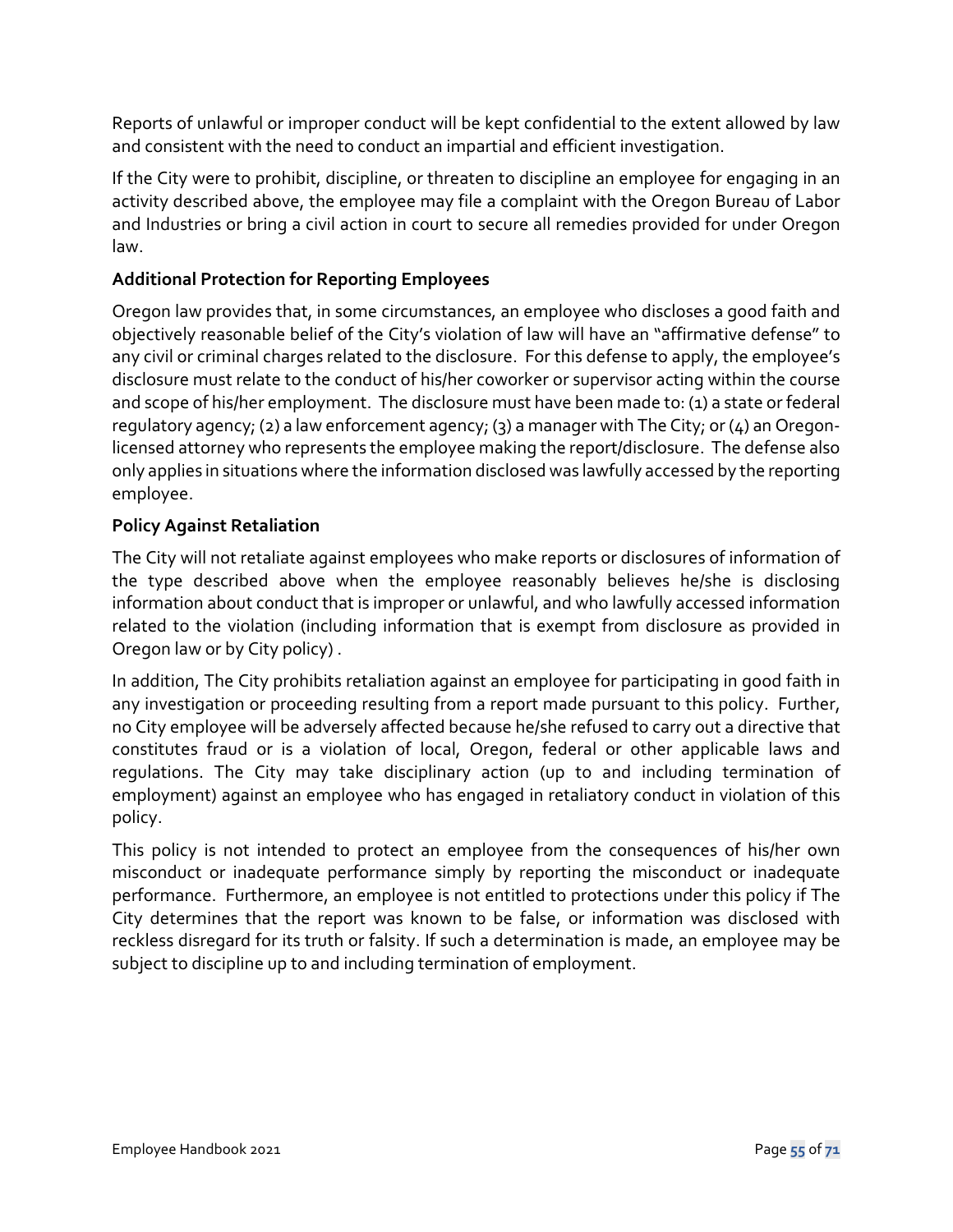## **A. Use of Organization Email and Electronic Equipment, Facilities and Services**

City of Klamath Falls uses multiple types of electronic equipment, facilities and services for producing documents, research and communication including, but not limited to, computers, software, e-mail, copiers, telephones, voicemail, fax machines, online services, cell phones (including text messaging), the Internet and any new technologies used in the future. This policy governs the use of such City property.

#### **Ownership**

All information and communications in any format, stored by any means on or received via City's electronic equipment, facilities or services is the sole property of City.

#### **Use**

All of City's electronic equipment, facilities and services are provided and to be used primarily for City business. Access to the Internet, web sites and other electronic services paid for by City are to be used primarily for City business. This means, for example, that employees may not use the City-provided Internet, or City electronic equipment, facilities and services to:

- Display or store any sexually explicit images or documents, or any images or documents that would violate City's no-harassment and no-discrimination policies;
- Participate in social media games or technology supported games;
- Engage in any activity that violates the rights of any person or company protected by copyright, trade secrets, patent or other intellectual property (or similar laws or regulations);
- Engage in any activity that violates the rights to privacy of protected healthcare information or other City-specific confidential information;
- Engage in any activity that would introduce malicious software purposefully into a workstation or network (e.g., viruses, worms, Trojan horses); or
- Download or view streaming video for personal use. Streaming audio is allowed, providing it does not contain explicit material, adversely affect network speed, or interfere with others' ability to work.

Incidental use of City resources to access the internet is allowed during breaks and lunch may be allowed at the discretion of the employee's supervisor. Further, employees may not use City-provided email addresses to create or manage personal accounts (e.g., shopping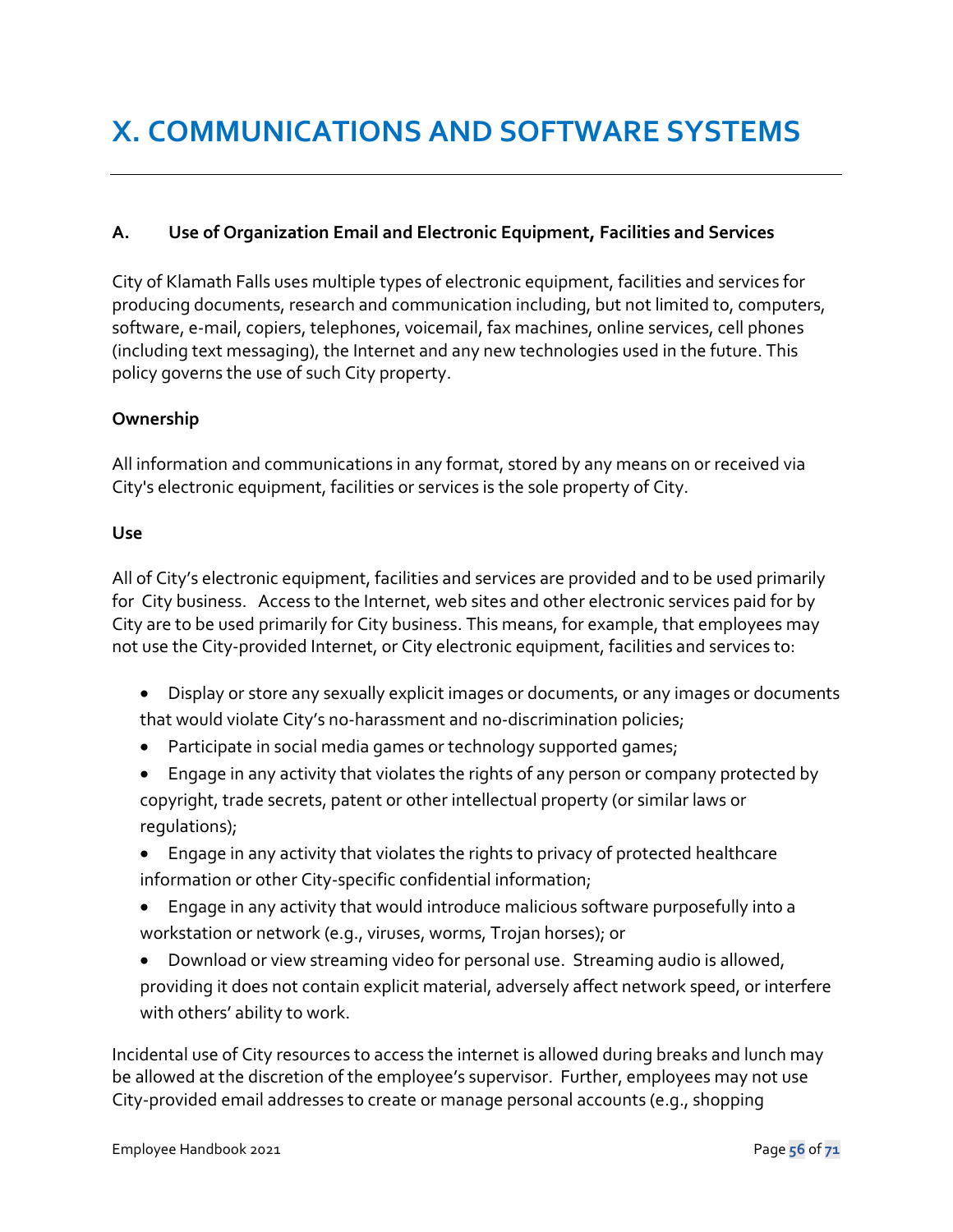websites, personal bank accounts, and social media accounts). City email addresses for professional-based social media accounts such as LinkedIn may be allowed with the approval of the employee's supervisor.

### **Inspection and Monitoring**

Employee communications, both business and personal, made using City electronic equipment, facilities, and services are not private. Any data created, received or transmitted using City equipment, facilities or services are the property of City and usually can be recovered even though deleted by the user.

All information and communications in any format, stored by any means on City's electronic equipment, facilities or services, are subject to inspection at any time without notice. Personal passwords may be used for purposes of security, but the use of a personal password does not affect City's ownership of the electronic information, electronic equipment, facilities, or services, or City's right to inspect such information. City reserves the right to access and review electronic files, documents, archived material, messages, email, voicemail and other such material to monitor the use of all of City's electronic equipment, facilities and services, including all communications and internet usage and resources visited. City will override all personal passwords if it becomes necessary to do so for any reason.

### **Personal Hardware and Software**

Employees may not install personal hardware and software on City's computer systems without approval from Information Technology and the supervisor. All software installed on City's computer systems must be licensed. Copying or transferring of City-owned software may be done only with the written authorization of Information Technology.

### **Unauthorized Access**

Employees are not permitted unauthorized access to the electronic communications of other employees or third parties unless directed to do so by City management. No employee can examine, change or use another person's files, output or username unless they have explicit authorization from Human Resources to do so.

### **Security**

Many forms of electronic communication are not secure. Employees who use cell phones, cordless phones, fax communications or email sent over the Internet should be aware that such forms of communication are subject to interception and these methods of communicating should not be used for privileged, confidential, or sensitive information unless appropriate encryption measures are implemented.

### **Inappropriate Web Sites**

Employee Handbook 2021 Page **57** of **71**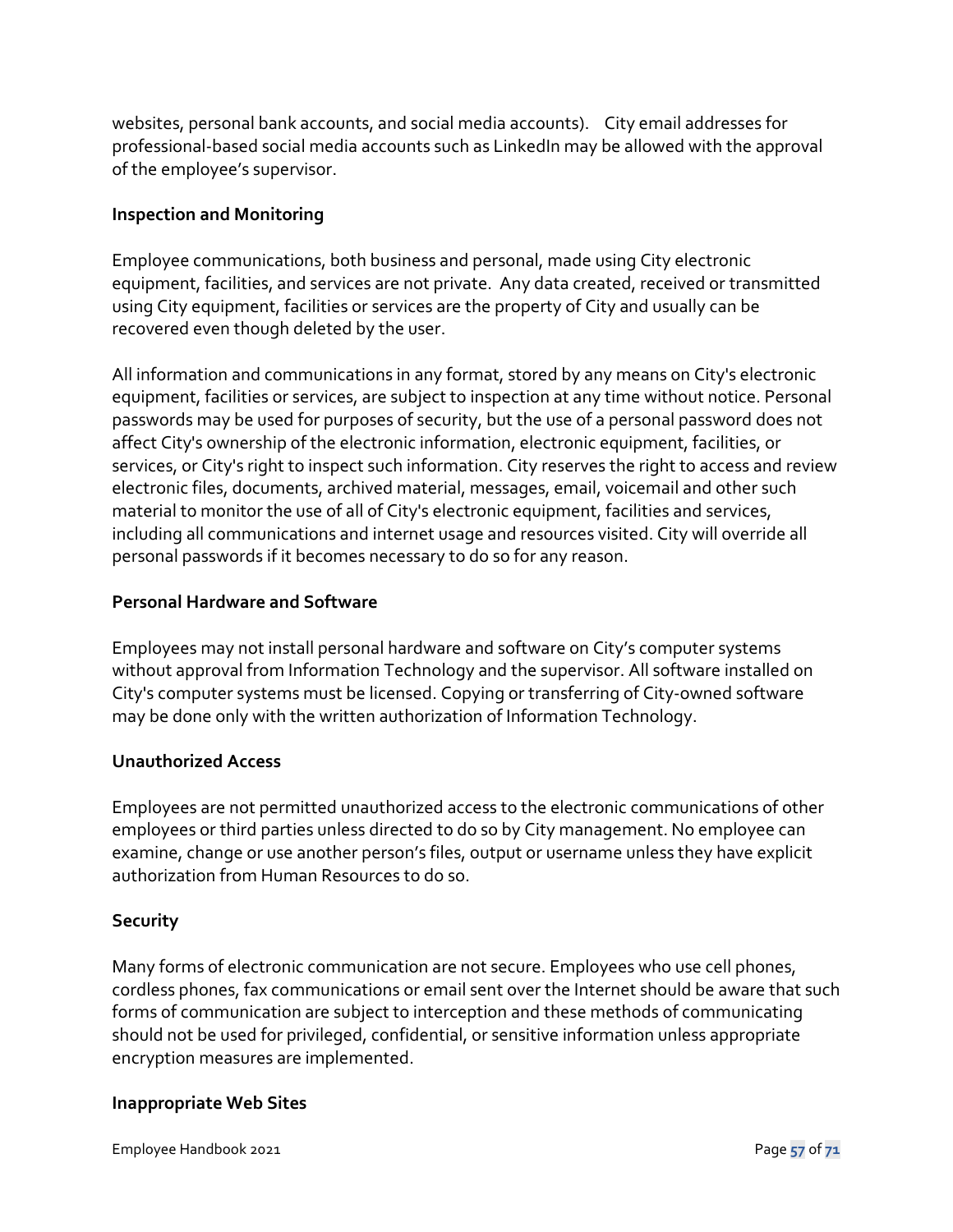City's electronic equipment, facilities or services must not be used to visit Internet sites that contain obscene, hateful, or other objectionable materials, or that would otherwise violate City's policies on harassment and discrimination.

## **B. Cell Phone/Smart Phone Usage**

This policy applies to employee use of cell phones, smart phones (including iPhones, Androids, Blackberries, and similar devices), PDAs, and similar telecommunication devices, all of which are referred to as "cell phones" in the Cell Phone/Smart Phone Usage Policy. This policy applies to cell phones and is in addition to Section X (A) entitled "Use of Organization Email and Electronic Equipment, Facilities and Services."

## **Cell Phones in General (both City-provided and personal cell phones)**

Employees are allowed to bring personal cell phones to work with them. During working hours, however, employees should refrain from using them except in an emergency or during a meal period or rest break.

Employees who use personal or City-provided cell phones may not violate City's policies against harassment and discrimination. Thus, employees who use a personal or City-provided cell phone to send a text or instant message to another employee (or to a citizen or someone not employed by the City) that is harassing or otherwise in violation of City's no-harassment and no-discrimination policies will be subject to discipline up to and including termination.

Nonexempt employees may not use their personal or City-provided cell phone for work purposes outside of their normal work schedule without written authorization in advance from management except for on call and emergency situations. This includes, but is not limited to, reviewing, sending and responding to emails or text messages, and responding to calls or making calls. Employees who violate this policy may be subject to discipline, up to and including termination.

### **Employee Use of City-Provided Cell Phones**

Cell phones may be made available to City employees on a limited basis to conduct City's business. Determinations as to which employees receive City-provided cell phones will be made on a case-by-case basis approved by the department director and documented by Human Resources; employees are not guaranteed a cell phone. City may provide a monthly cellular telephone allowance to employees who regularly make calls on behalf of the City away from the office.

Employees who receive a cell phone from City must agree to not use the cell phone for personal use except in emergency situations and must abide by all aspects of the Cell Phone/Smart Phone Usage Policy (including those policies applicable to personal cell phone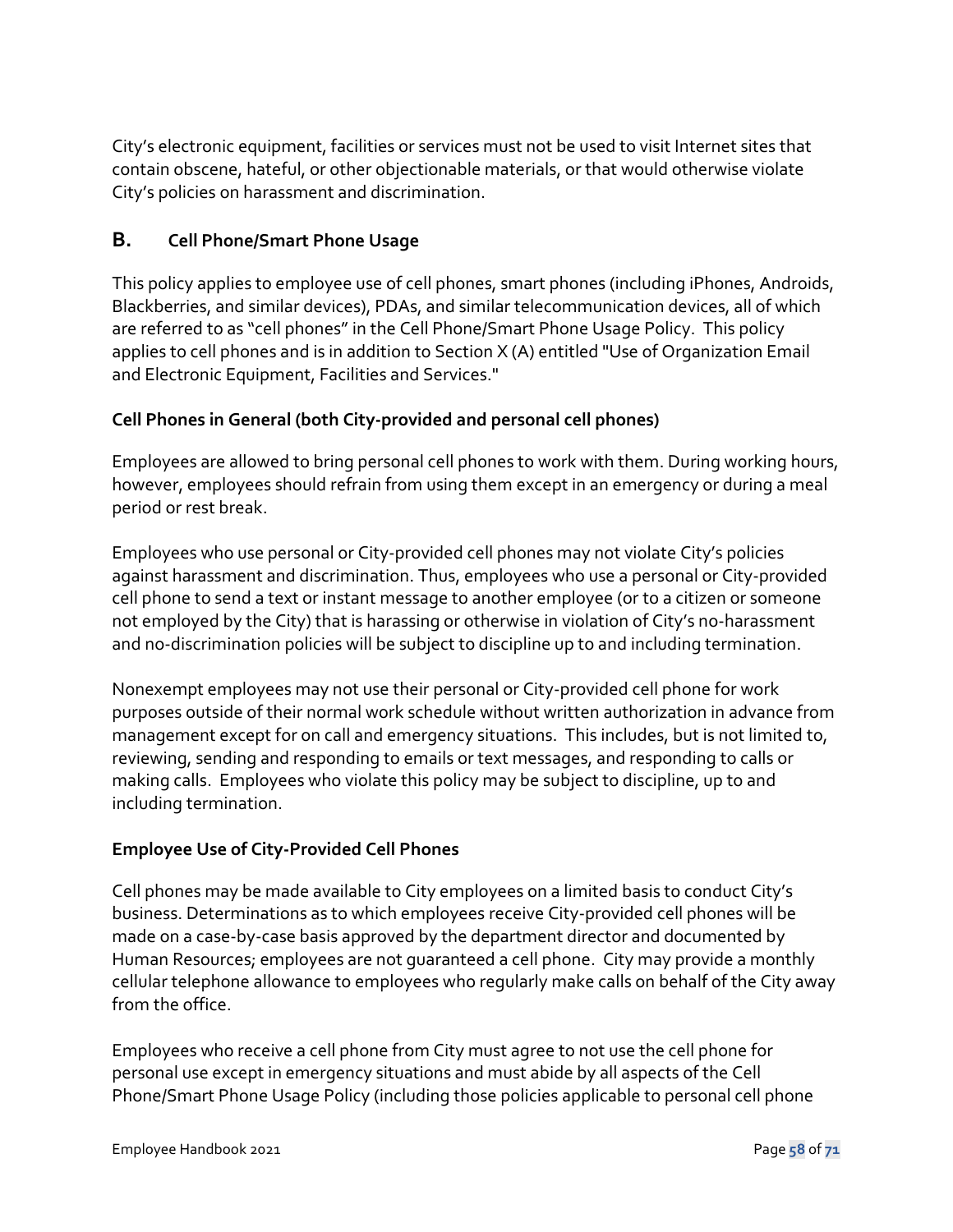use). Further, employees who receive a cell phone from City must acknowledge and understand that because the cell phone is paid for and provided by City, or subsidized by City, any communications (including text messages) received by or sent from the cell phone may be subject to inspection and review if City has reasonable grounds to believe that the employee's use of the cell phone violates any aspect of the Cell Phone/Smart Phone Usage Policy or any other City policy.

For those employees who receive a cell phone from the City, the City may use software or programs to track cell phone usage to include calls, texts, email or internet. If such software is available, the City may monitor periodically.

Employees may not use City-provided cell phones to call 1-900, 1-976 or similar "pay per minute" services. Further, family and friends may not use an employee's City-provided cell phones.

## Cell Phone/Cellular Device Use While Driving

The use of a cell phone or cellular device while driving may present a hazard to the driver, other employees and the general public. Subject to a few narrow exceptions for emergency or public safety purposes, Oregon law also prohibits the use of handheld cell phones while driving, even if the driving is for work-related reasons. This policy is meant to ensure the safe operation of the City vehicles and the operation of private vehicles while an employee is on work time. It applies equally to the usage of employee-owned cell phones and phones provided or subsidized by the City.

Employees are prohibited from using handheld cell phones for any purpose while driving on Cityauthorized or City-related business. This policy also prohibits employees from using a cell phone or other cellular device to send or receive text or "instant" messages while driving on City business (other than those employees engaged in law enforcement work). Should an employee need to make a business call while driving, the employee must locate a lawfully designated area to park and make the call, unless the employee uses a hands-free cell phone or cellular device for the call. In either situation, such calls should be kept short and should the circumstances warrant (for example, heavy traffic, bad weather), the employee should locate a lawfully designated area to park to continue or make the call, even if the employee is using a hands-free device. Violation of this policy will subject the employee to discipline, up to and including termination.

### **Cell Phones and Public Records**

Keep in mind, City-related business conducted on City-provided or personal cell phones, may be subject to disclosure and production under Oregon's Public Records laws or in connection with litigation filed against the City.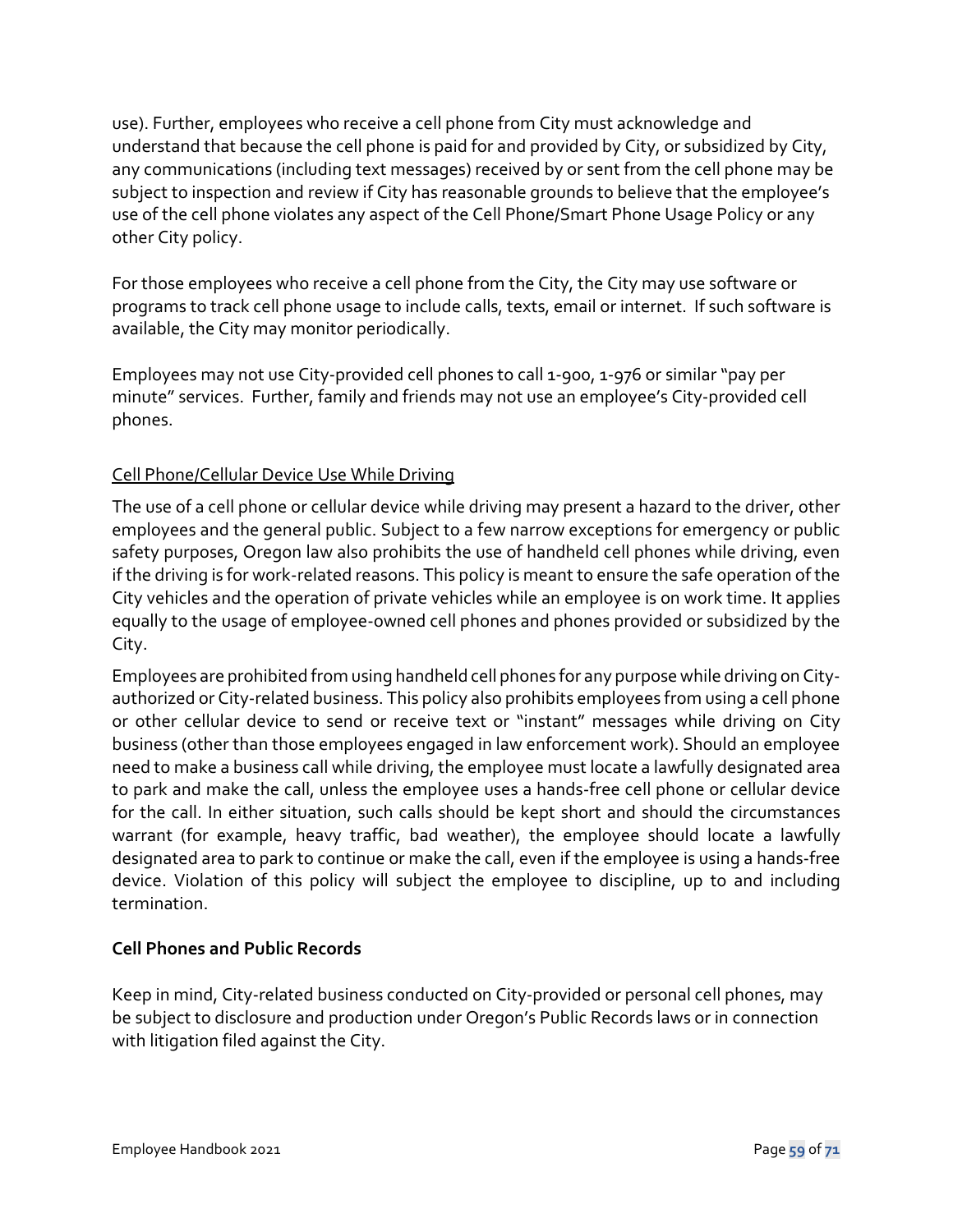## **C. Social Media**

For purposes of this policy, "social media" includes all means of communicating or posting information or content of any sort on the Internet, including to your own or someone else's web log or blog, journal or diary, personal web site, social networking or affinity web site, web bulletin board or a chat room, whether or not associated or affiliated with City, as well as any other form of electronic communication.

Ultimately, you are solely responsible for what you post online. Before creating online content, consider some of the risks and rewards that are involved. Keep in mind that any of your conduct that adversely affects your job performance, the performance of co-workers, or otherwise adversely affects our members or people who work on behalf of City or City's legitimate business interests may result in disciplinary action up to and including termination.

### **Prohibited Postings**

Employees will be subject to discipline, up to and including termination, if they create and post any text, images or other media that violate City's no-harassment and no-discrimination policies and that include discriminatory remarks, harassment, or threats of violence or similar inappropriate or unlawful conduct.

Do not create a link from your blog, website, or other social networking site to a City-owned or City-maintained website without identifying yourself as a City employee.

Express only your personal opinions. Never represent yourself as a spokesperson for City. If City is a subject of the content you are creating, be clear and open about the fact that you are a City employee, and make it clear that your views do not represent those of City or its employees or elected officials.

### **Encouraged Conduct**

Always be fair and courteous to co-workers, the citizens we serve, City's employees and elected officials, and suppliers or other third parties who do business with City. Also, keep in mind that you are more likely to resolve work-related complaints by speaking directly with your co-workers or by utilizing our Open-Door Policy than by posting complaints to a social media outlet. Nevertheless, if you decide to post complaints or criticism, avoid using statements, photographs, video or audio that reasonably could be viewed as malicious, obscene, threatening or intimidating, that disparage citizens, co-workers, City employees or elected officials, or that might constitute harassment or bullying. Examples of such conduct might include offensive posts meant to intentionally harm someone's reputation or posts that could contribute to a hostile work environment on the basis of race, sex, disability, religion or any other status protected by law or City policy.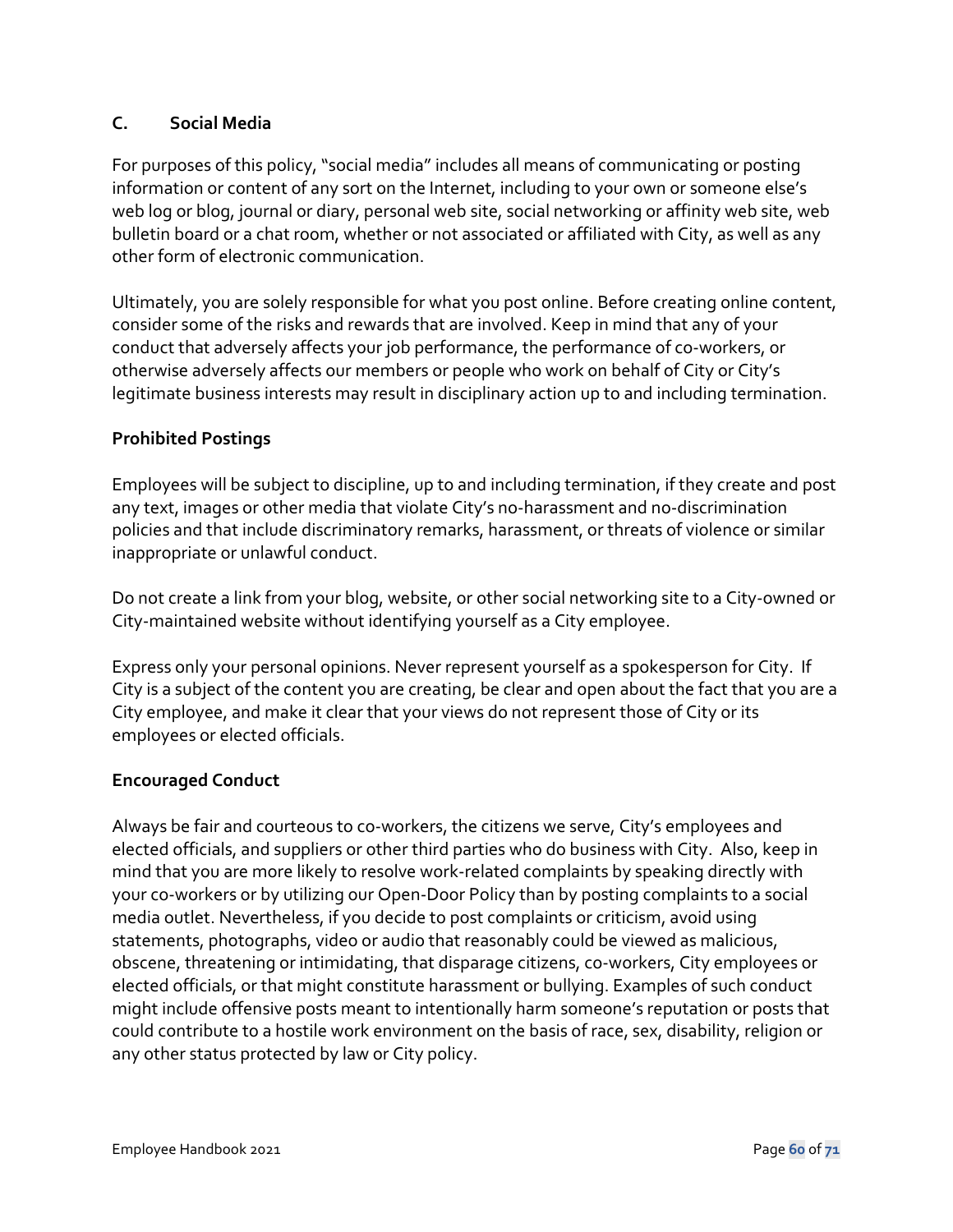Maintain the confidentiality of City's confidential information. Do not post internal reports, policies, procedures or other internal, City-related confidential communications or information. (See "Workplace Privacy and Confidentiality" policy, below.)

Nothing in this policy is meant to prevent an employee from exercising his/her right to make a complaint of discrimination or other workplace misconduct, engage in lawful collective bargaining activity, or to express an opinion on a matter of public concern that does not unduly disrupt City operations. Employees are free to express themselves as private citizens on social media sites, but an employee's exercise of expression is balanced against the City's interest in the effective and efficient fulfillment of its responsibilities to the public.

#### Request for Employee Social Media Passwords

The City's supervisors and managers are prohibited by law from requiring or requesting an employee or an applicant for employment to disclose or to provide access through the employee's or applicant's user name and password, password or other means of authentication that provides access to a personal social media account. This includes, without limitation, a username and password that would otherwise allow a supervisor/manager to access a private email account not provided by the City.

Nothing in this policy prohibits the City from requiring an employee to produce content from his/her social media or internet account in connection with a City-sponsored investigation into potential misconduct, unlawful or unethical behavior, or policy or rule violations.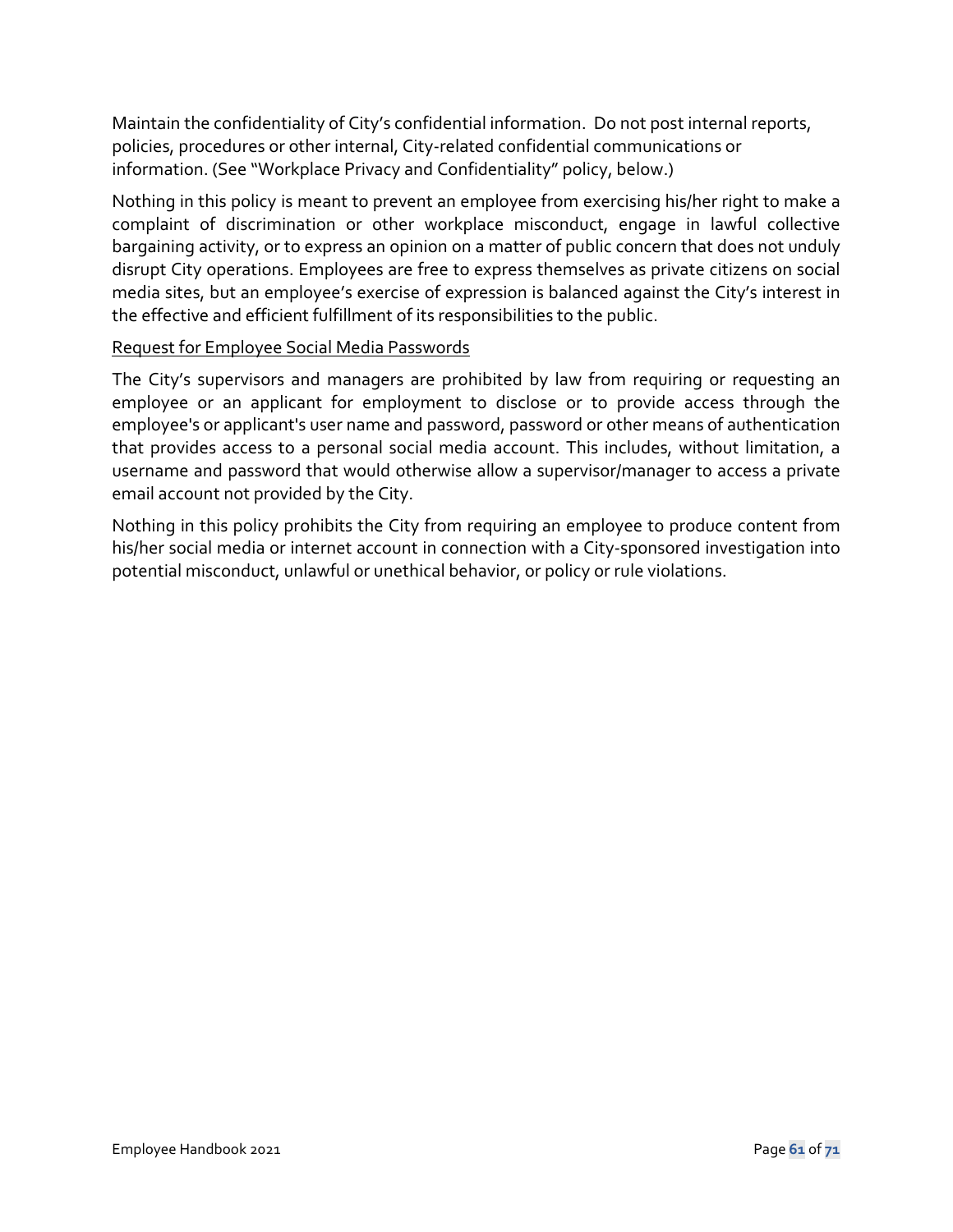# **XI.WORKPLACE PRIVACY AND CONFIDENTIALITY**

The City recognizes our employees' right to privacy. In achieving this goal, the City adopts these basic principles:

- 1. The collection of employee information typically is limited to information the City needs for business and legal purposes.
- 2. Personal information and information in confidential records ordinarily will not be disclosed, except as permitted or required by Federal or State law, or as further authorized by the employee.
- 3. Verifications of employment dates, job title, and wages may be provided without written approval.
- 4. Internal access to employee records will be limited to those employees having an authorized need-to-know.
- 5. You are permitted to review your personnel file and you may correct inaccurate factual information or submit written comments in disagreement with any material contained in your personnel records.
- 6. All employees have a responsibility not to disclose information about employees through overheard conversations, mislaid documentation, and faxes, e-mails and hard copies of correspondence sent to a wrong destination. Unauthorized communication of confidential information is regarded as a serious matter.
- 7. The City's IT Department maintains reasonable safeguards to ensure the security, confidentiality, and integrity of personal identifying information stored in the City's systems.
- 8. All employees are required to follow these principles, as well as any other City Policy or practice related to confidential information. Violations of this may result in corrective action, up to and including termination.

## **Change in Personal Data**

Since personnel records are used to administer pay and benefits, and other employment decisions, employees are responsible for keeping information current regarding changes in name, address, phone number, exemptions, dependents, beneficiary, etc. Keeping your personnel records current can be important to you with regard to pay, deductions, benefits, and other matters. If you have changes in any of the items listed below, please notify an HR Representative. In EES you can change: your name, address, phone number, and emergency contact to assure that the proper updates/paperwork are completed immediately.

- Name
- Marital Status/Domestic Partnership (for purposes of benefit eligibility determination only)
- **Address**
- **Telephone Number**
- **Dependents**
- **Person to be notified in case of** emergency
- Other information having a bearing on your employment
- **Tax Withholding**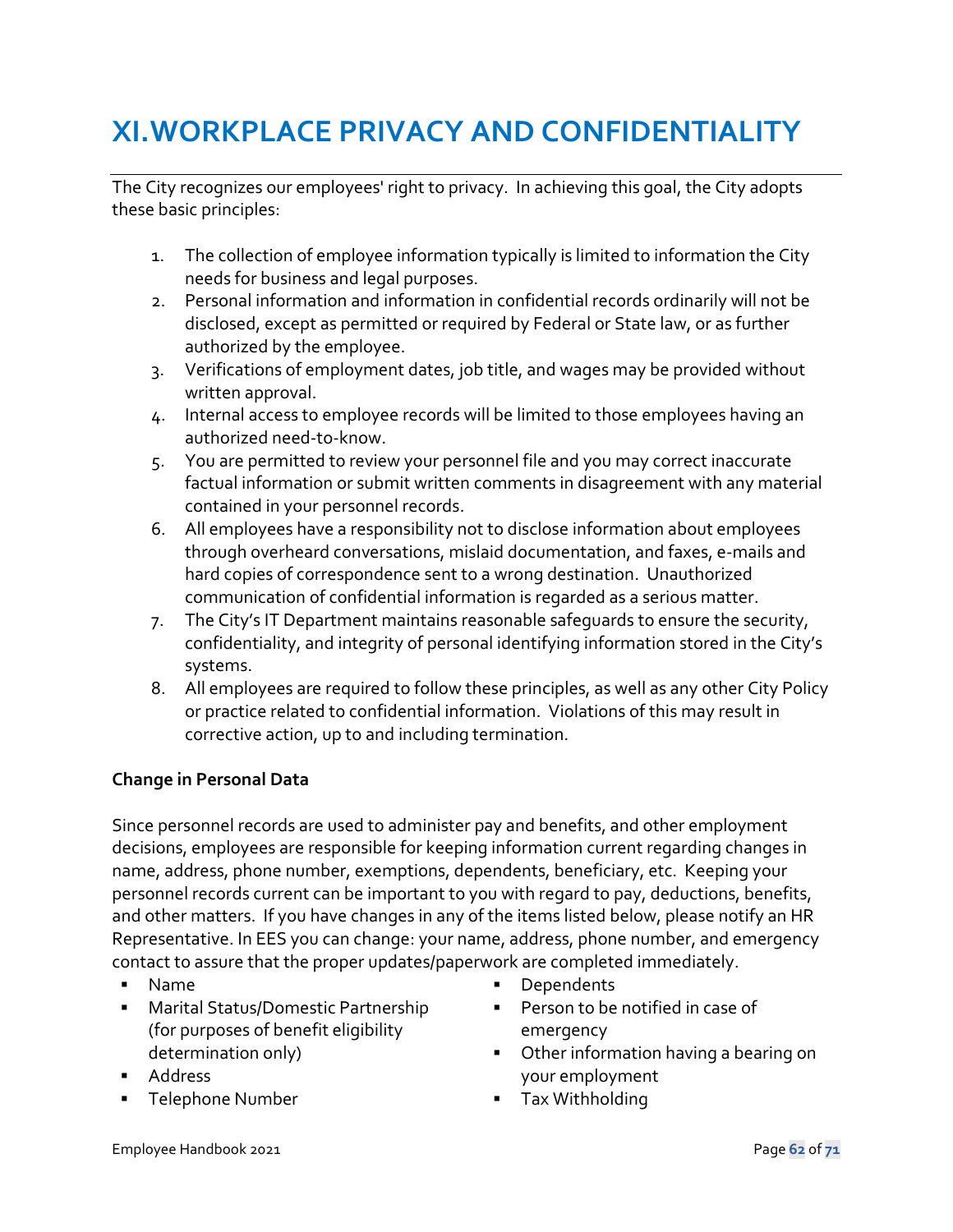#### **Communications**

Conversations: Please be careful when discussing confidential information about employees in public areas, where it might be overheard; or when talking on the telephone.

Written information: Please use care not to leave written information about employees where unauthorized persons can view it. This includes leaving confidential documents sitting in printer trays or placing such documents in open recycling bins. Please send internal "mail" in sealed envelopes, marked "confidential." For purposes of this Policy, "Confidential Information" includes, but is not limited to client or employee financial, medical, or personal information including, *without limitation*, Social Security Number, Driver's License Number, Date of Birth; etc.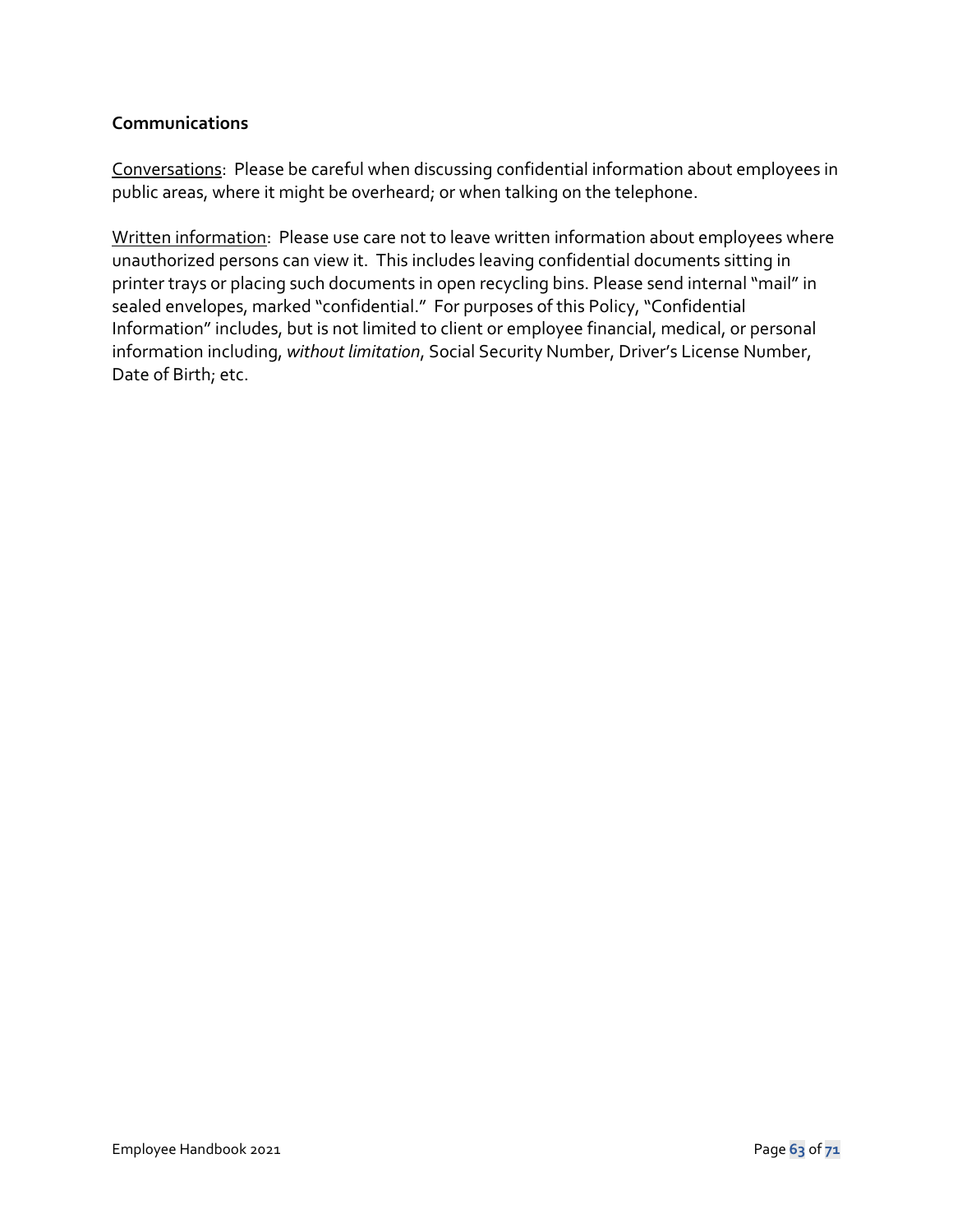# **XII. EMPLOYEE HEALTH AND SAFETY**

The City is committed to providing our employees with a safe and healthy work environment. To accomplish this goal, both management and employees must diligently undertake efforts to promote safety. Safety is everybody's responsibility!

The City, through its Risk Management Committee, develops and implements safety rules and regulations contained in the General Safety Rules. To the extent that this Employee Handbook conflicts with the General Safety Rules, this Employee Handbook's provisions shall prevail.

The General Safety Rules reside on the intranet www.klamathfalls.city and is accessible to all City employees. This process is ongoing and requires periodic safety audits. Safety audits are undertaken to determine the necessity and feasibility of providing devices or safeguards to make the workplace safe and healthful. The City will educate employees as to hazards of the workplace and train employees as to such hazards and the proper and safe method to perform job tasks.

You are expected to give your full-time skill and attention to the performance of your job responsibilities utilizing the highest standard of care and good judgment. You are also expected to follow all safety rules and regulations at all times including the use of protective clothing and equipment, attendance at all training sessions related to your job, and follow the directions of warning signs or signals and/or directions of supervisory personnel.

Safety rules and regulations may be issued or modified from time to time; notice of these changes typically are communicated via company email.

## **A. Drug-Free Workplace**

The City is committed to maintaining a drug-free workplace in the interests of good business practices that provide a productive, safe, and healthy working environment for all employees.

Employees may not have any detectable amount of narcotic, hallucinogen, stimulant, sedative, drug or other controlled substance in system while on City property or on City time.

Any unlawful manufacture, distribution, dispensing, possession, use, or being under the influence of illegal drugs or other controlled substances on City time, premises, employee premises, or while operating a vehicle/machinery on the job is strictly prohibited. Marijuana is considered a federal schedule 1 controlled substance that is illegal to possess or use under federal law and the City considers marijuana an illegal drug for the workplace. In addition, any unauthorized possession or use of alcoholic beverages on the job is prohibited.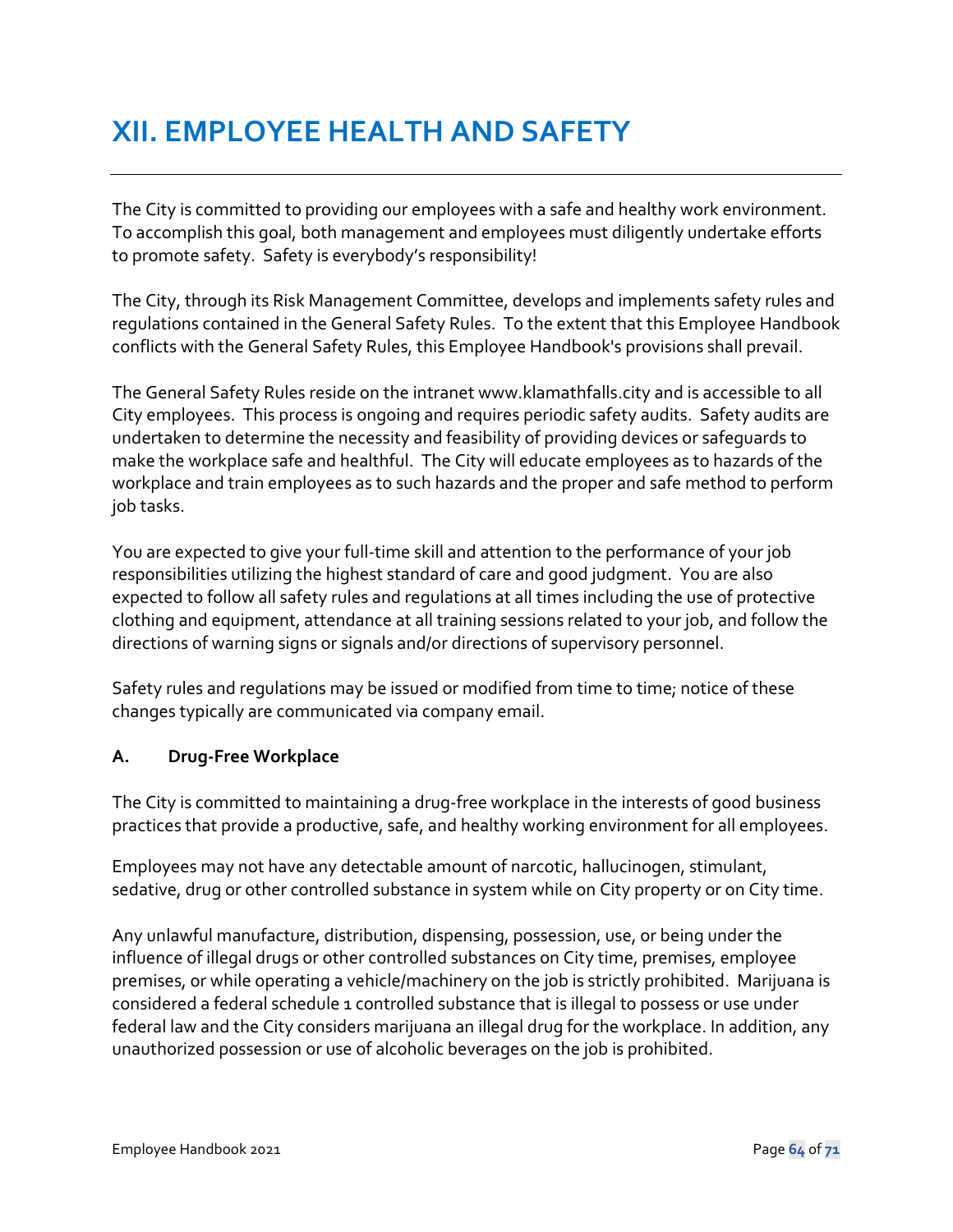Employees undergoing prescribed medical treatment with a prescription drug or over-thecounter medication that will impair behavior or work performance, should report such fact to his/her supervisor. The employee is not required to inform the supervisor what medication(s) he/she is taking. The City has the right to reassign duties or to place an employee on temporary leave of absence if the employee is unable to properly and safely perform his or her duties. In the event an employee needs to take a prescription drug or over-the-counter medication while at work, he or she should keep the medication in its original container so that it can be properly identified.

If there is reasonable cause to suspect that an employee is under the influence of controlled substances or alcohol during work hours or has used drugs or alcohol in violation of this policy, the City may require the employee to undergo testing for controlled substances or alcohol.

As used in this policy, unless the context indicates otherwise:

- The terms "test" and "testing" shall be construed to mean job impairment field tests, laboratory tests, breathalyzer tests, and other tests of saliva, blood and urine. No testing shall be performed under this rule without the approval of the Human Resources or the Human Resources' designee.
- "Reasonable cause" as used in this policy means an articulable belief based on specific facts and reasonable inferences drawn from those facts that an employee is more likely than not under the influence of controlled substances or alcohol or has used drugs or alcohol in violation of this policy. Circumstances which can constitute a basis for determining "reasonable cause" may include, but are not limited to:
	- o a pattern of abnormal or erratic behavior;
	- o information provided by a reliable and credible source;
	- o direct observation of drug or alcohol use;
	- o presence of the physical symptoms of drug or alcohol use (*i.e.,* glassy or bloodshot eyes, alcohol odor on breath, slurred speech, poor coordination and/or reflexes);
	- o unexplained significant deterioration in individual job performance;
	- o unexplained or suspicious absenteeism or tardiness;
	- o employee admissions regarding drug or alcohol use; and
	- o unexplained absences from normal work areas where there is reason to suspect drug or alcohol related activity.

Supervisors should detail in writing the specific facts, symptoms or observations that form the basis for their determination that reasonable cause exists to warrant alcohol or controlled substance testing of an employee or a search. This documentation shall be forwarded to Human Resources. Whenever possible, supervisors should locate a second employee or witness to corroborate their "reasonable cause" findings.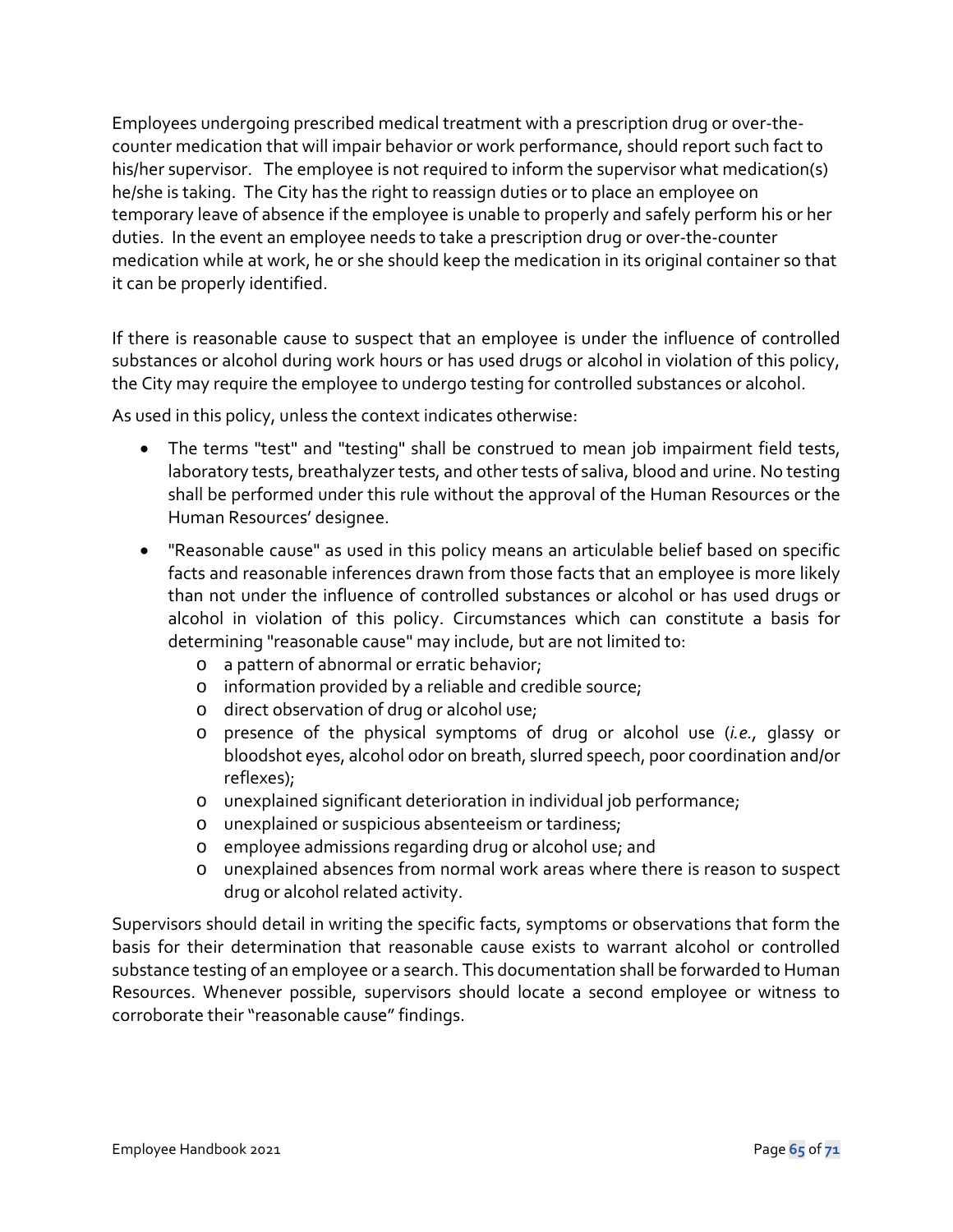### **Post-Accident Testing**

Employees are subject to testing when they: (a) cause or contribute to accidents that seriously damage a City vehicle, machinery, equipment or property; (b) result in an injury to themselves or another employee requiring offsite medical attention; or (c) when the City has reasonable cause to believe that the accident or injury may have been caused by drug or alcohol use.

### **Employee Refusal to Test**

An employee who refuses to consent to a test when there is reasonable cause to suspect that the employee has violated this policy is subject to disciplinary action up to and including termination. The reasons for the refusal shall be considered in determining the appropriate disciplinary action.

An employee who refuses to cooperate with any tests required by this policy is also subject to discipline, up to and including termination. This includes, but is not limited to, tampering with, or attempting to tamper with, a specimen sample, using chemicals or other ingredients to mask or otherwise cover up the presence of metabolites, drugs or alcohol in a specimen, or providing a blood or urine specimen that was produced by anyone or anything other than the employee being tested.

## **Crimes Involving Drugs and/or Alcohol**

Employees shall report:

- Any criminal arrest or conviction for drug- or alcohol-related activity within five days of the arrest or conviction;
- Entry into a drug court or diversion program; or
- Loss or limitation of driving privileges when the employee's job is identified as requiring a valid driver's license (regular or CDL).

Failure to report as required will result in disciplinary action up to and including termination.

In the event an employee encounters work or personal problems related to his/her use of alcoholic beverages, drugs, or other controlled substances, he/she is encouraged to seek appropriate medical care or counseling. The Human Resources Representative has information on substance abuse treatment programs. Information or referral will be provided on a confidential basis to our Employee Assistance Program (EAP) if requested by the employee, or as directed by a manager. The City has group insurance benefits that provide coverage for certain medical services related to drug or alcohol dependency treatment.

### Discipline and Consequences of Prohibited Conduct

An employee who tests positive for drugs or alcohol in accordance with this policy will be subject to either termination or a Last-Chance Agreement.

A Last-Chance Agreement is an agreement whereby an employee who would otherwise be terminated is provided an opportunity to address his/her substance abuse issue and/or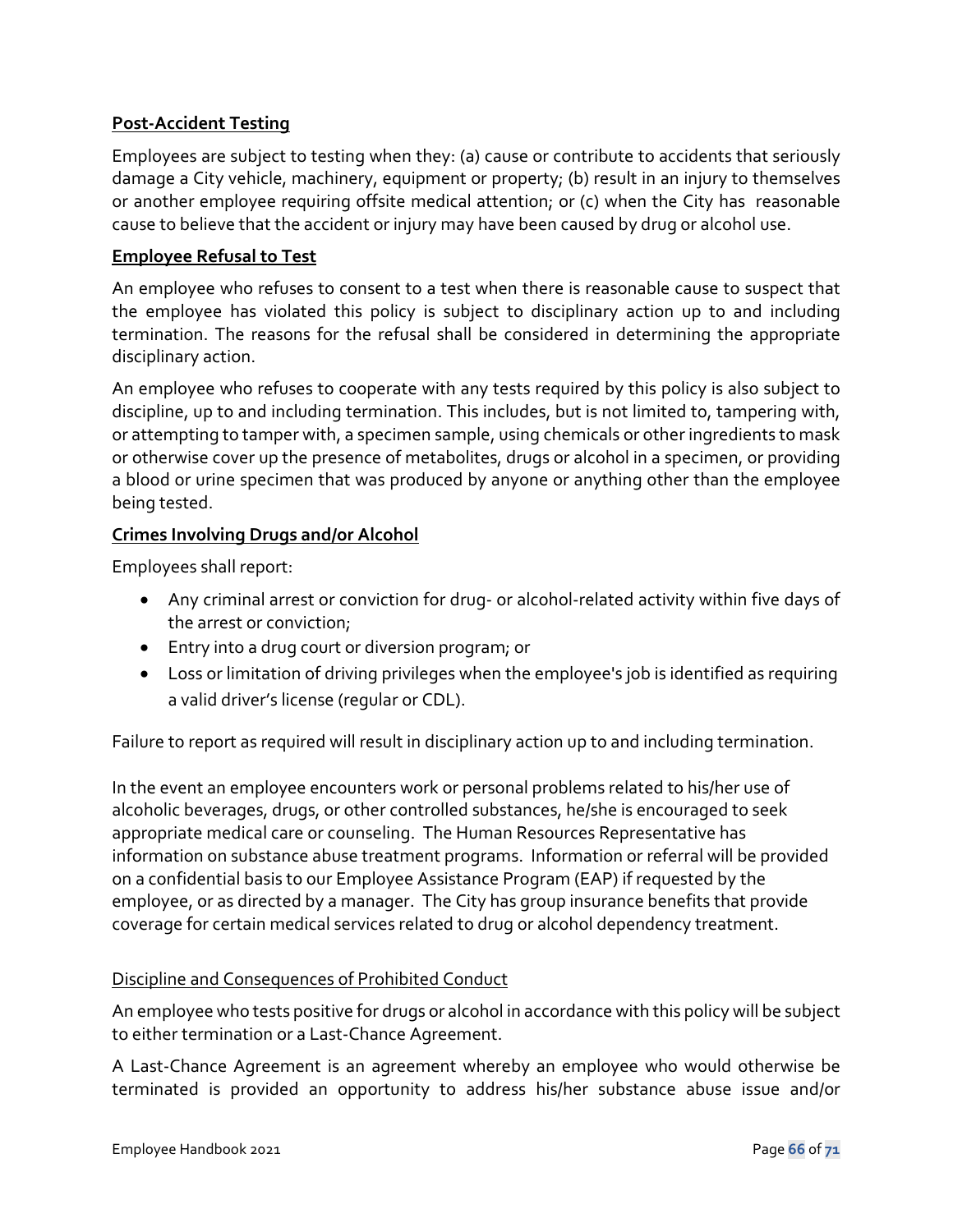performance or safety issues. The Last-Chance Agreement will inform the employee of the problems noted with his/her performance and to specify the performance required for the employee to achieve in order to continue to be employed by the City. Violation of the provisions of a last-chance agreement shall result in immediate termination of the employee, notwithstanding the provisions of any other personnel rule.

## **B. Smoking in the Workplace**

The City provides a smoking free environment for all employees and visitors. For purposes of this policy, "tobacco" includes the smoking of any tobacco-based product, smoking in any form (including, without limitation, cigars, and e-cigarettes. Marijuana is also prohibited under this policy. This policy applies to employees, volunteers, and any visitors to the City property, vehicles, or facilities/buildings.

City buildings and vehicles are tobacco and marijuana-free areas. Further, the City prohibits smoking tobacco/marijuana use in or around City vehicles and equipment or machinery.

If you wish to smoke tobacco, you must do so outside of the City's facilities/buildings and out of visitor view. Smoking is not allowed near building entrances; Oregon law prohibits smoking within 10 feet of building entrances and other openings, including second-story windows.

## **C. Workplace Violence**

The City recognizes the importance of a safe workplace for employees, citizens, customers, vendors, contractors, and the general public. A work environment that is safe and comfortable enhances employee satisfaction as well as productivity. Therefore, threats and acts of violence made by an employee or the public against another person's life, health, well-being, family, or property will be dealt with in a zero-tolerance manner by the City.

Should, situations occur which present a risk of harm to employees and others, all employees have an obligation to report any incidents that pose a risk of harm to employees or others associated with the City or which threaten the safety, security or financial interests of our organization. Employees should make such reports directly to the Supervisor/ Department Director and Human Resources. More detailed information is in the City's General Safety Rules.

All information related to the reports, including the name of the reporting employees, will be kept as confidential as possible under the circumstances. Human Resources will notify the reporting employee of any action taken in response to the report.

The City may conduct an investigation of a current employee where the employee's behavior raises concerns about work performance, reliability, honesty, or potentially threatens the safety of co-workers or others. An employee investigation may include investigation of criminal records; it may also include a search of desks, work areas, file cabinets, voice mail systems and computer systems.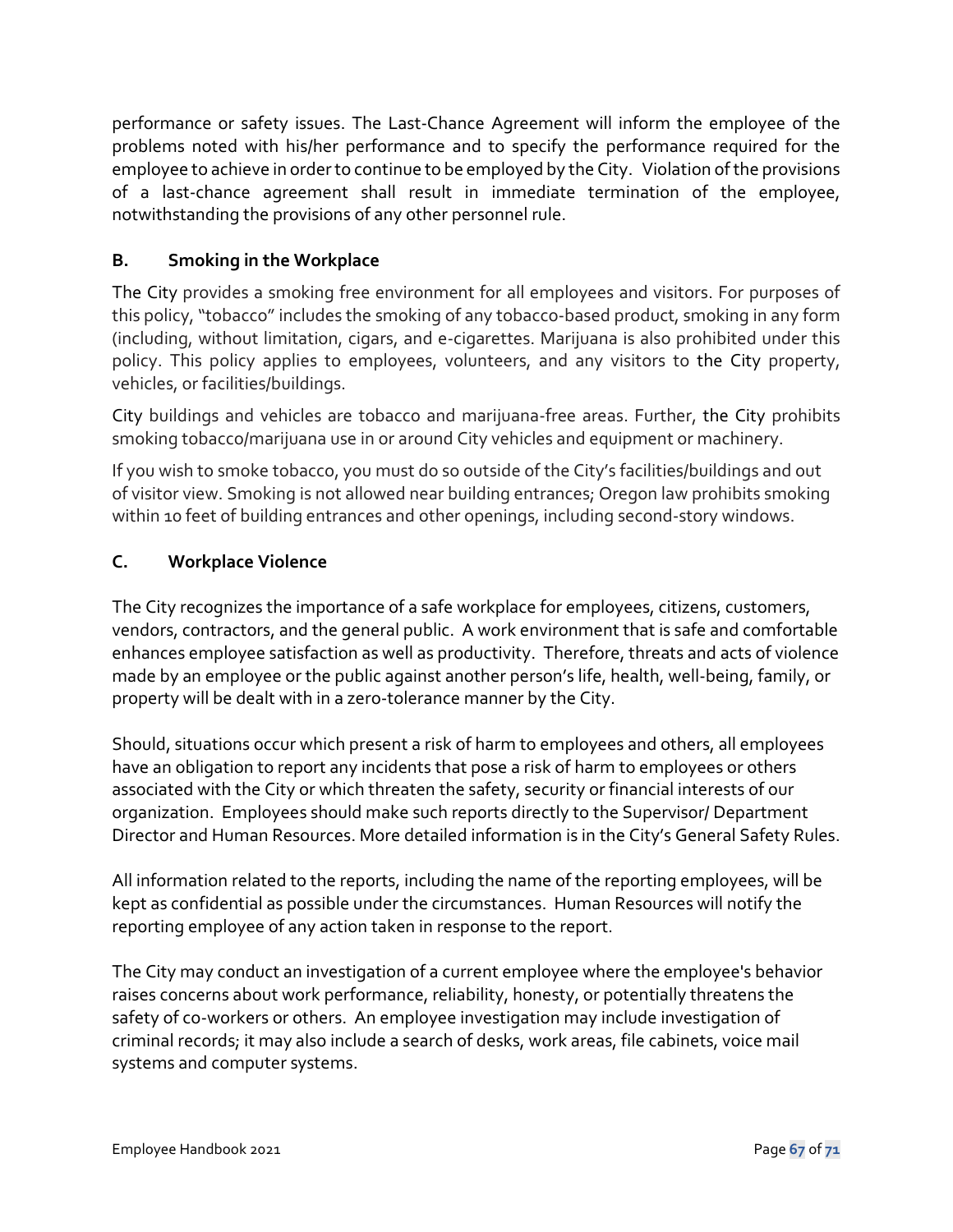### **D. Driving While on Business**

Employees using a private vehicle to conduct City business must possess a valid driver's license and must carry auto liability insurance. Employees who use their own vehicles for authorized business use should make any necessary arrangements with their insurance carriers.

The City may verify the validity of your driver's license and/or your driving record. Once you are employed with the City, we will receive automated reports from the Department of Motor Vehicles (DMV). The reports notify the City when there are transactions on your driving record.

While on City business, drivers are expected to make every reasonable effort to operate their vehicle safely, with due regard for potential hazards, weather, and road conditions. Drivers are to obey all traffic laws, posted signs and signals, and requirements applicable to the vehicle being operated. Seatbelts are to be used in all vehicles while on business. Employees are prohibited from using hand-held cell phones for any purpose while driving on City-authorized or City-related business. This policy also prohibits employees from using a cell phone or other device to send or receive text or "instant" messages while driving on City business. Should an employee need to make a business call while driving, the employee must locate a lawfully designated area to park and make the call. Employees may use hands-free cell phones or devices to make business calls. Such calls should be kept short and should the circumstances warrant (for example, heavy traffic, bad weather), the employee should locate a lawfully designated area to park to continue or make the call, even if the employee is using a handsfree device.

Drivers are to ensure that the use of prescribed or over the counter drugs does not interfere with their ability to drive while on business; operating a vehicle under the influence of alcohol or controlled substances is prohibited. Employees are responsible for notifying their manager of any subsequent restrictions, limitations, or other change in their driving status as soon as possible.

Employees who drive City-owned vehicles at any time should have no expectation of privacy while using or driving the vehicle.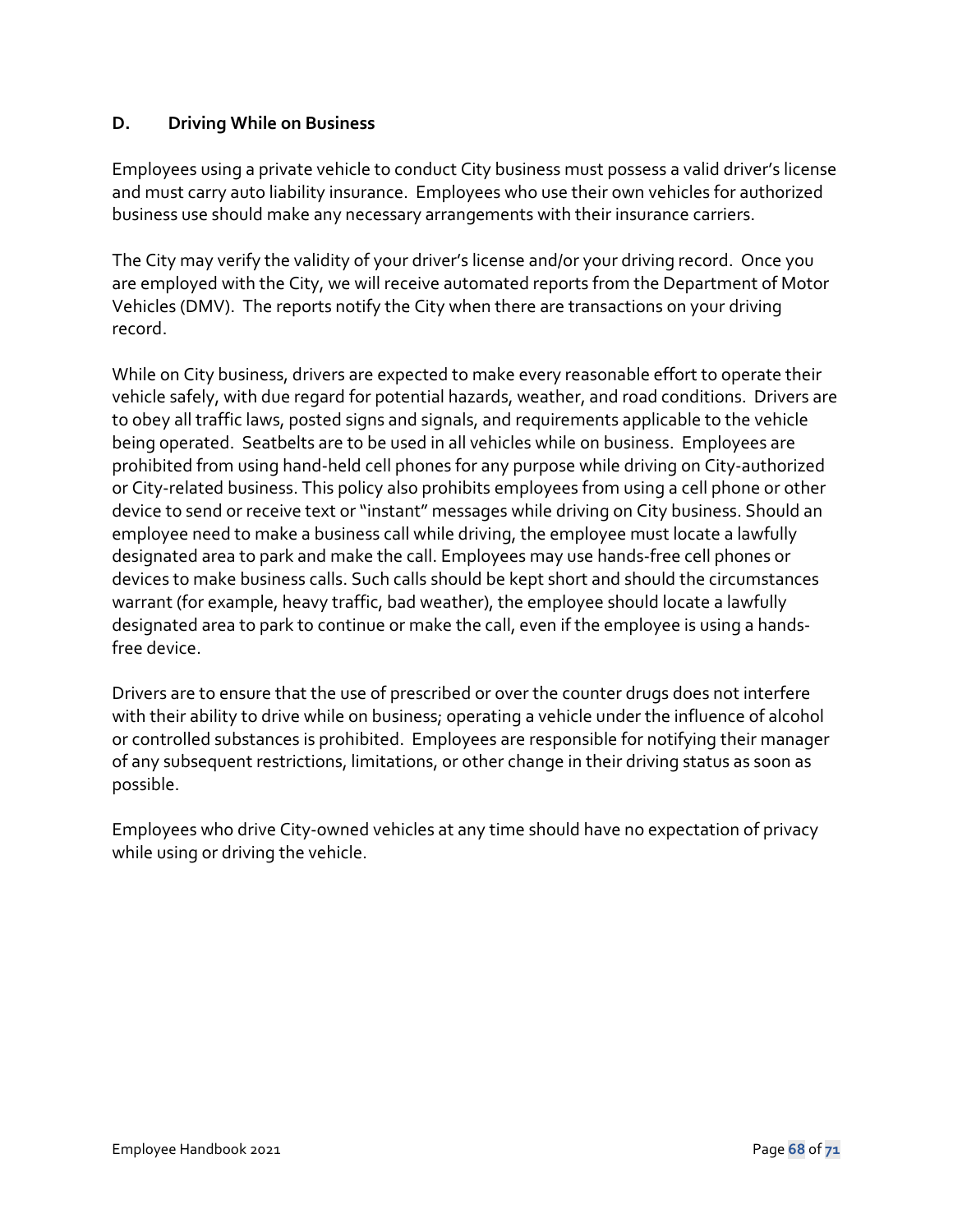### **A. Resignation or Retirement**

While an employee may resign or retire at any time, a one-week notice (employees with less than one year) / two-week notice (employees with over one year of service) is customary. When giving your notice, vacation and sick days should not be used in lieu of notice. If you do not give notice of your intent to leave The City as discussed above, you will not be eligible for re-employment at a later date. The resignation or retirement should be written and should indicate the anticipated last day of work as well as reasons for the resignation; the employee may only withdraw a resignation at the discretion of The City.

Employees who miss three or more consecutive workdays without contacting The City are typically considered to have voluntarily terminated their employment.

## **B. Exit Interview**

An exit interview may be scheduled with Human Resources when an employee leaves The City. This gives the departing employee an opportunity to offer constructive feedback, positive comments, or address any unresolved issues prior to leaving. This also allows The City to solicit the employee's candid opinions, as well as suggestions, for improvement at The City. We encourage departing employees to participate in an exit interview when they separate from employment, and we value all opinions and suggestions received throughout this process.

Prior to the last day of employment, the exiting employee will be provided with information to help ease the transition, such as, benefit continuation rights and responsibilities, and final paycheck information.

## **C. Return of City Property**

The employee must return all City property in possession by the last day of employment. City of Klamath Falls property includes credit cards, keys, ID cards, cellular phones, pagers, tools, software, computer disks, and any other items belonging to the City.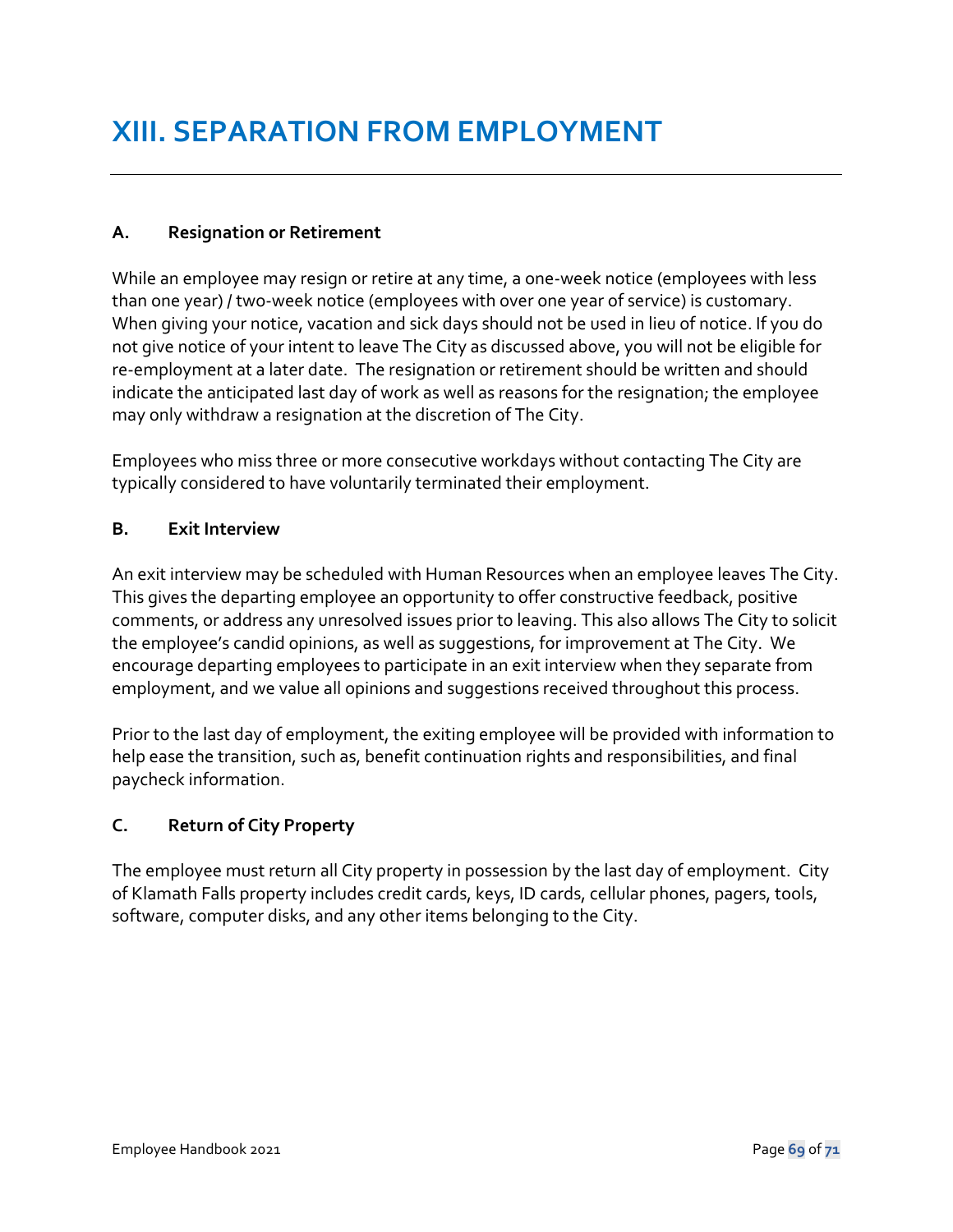# **XIV. CONCLUDING THOUGHTS**

We look forward to your participation on our team. The success of our organization depends on the cooperation and contribution of each one of us. We want to continue to provide a workplace that is professional, healthy, and conducive to a positive work environment. Please join the City of Klamath Falls Team in continuing this positive tradition.